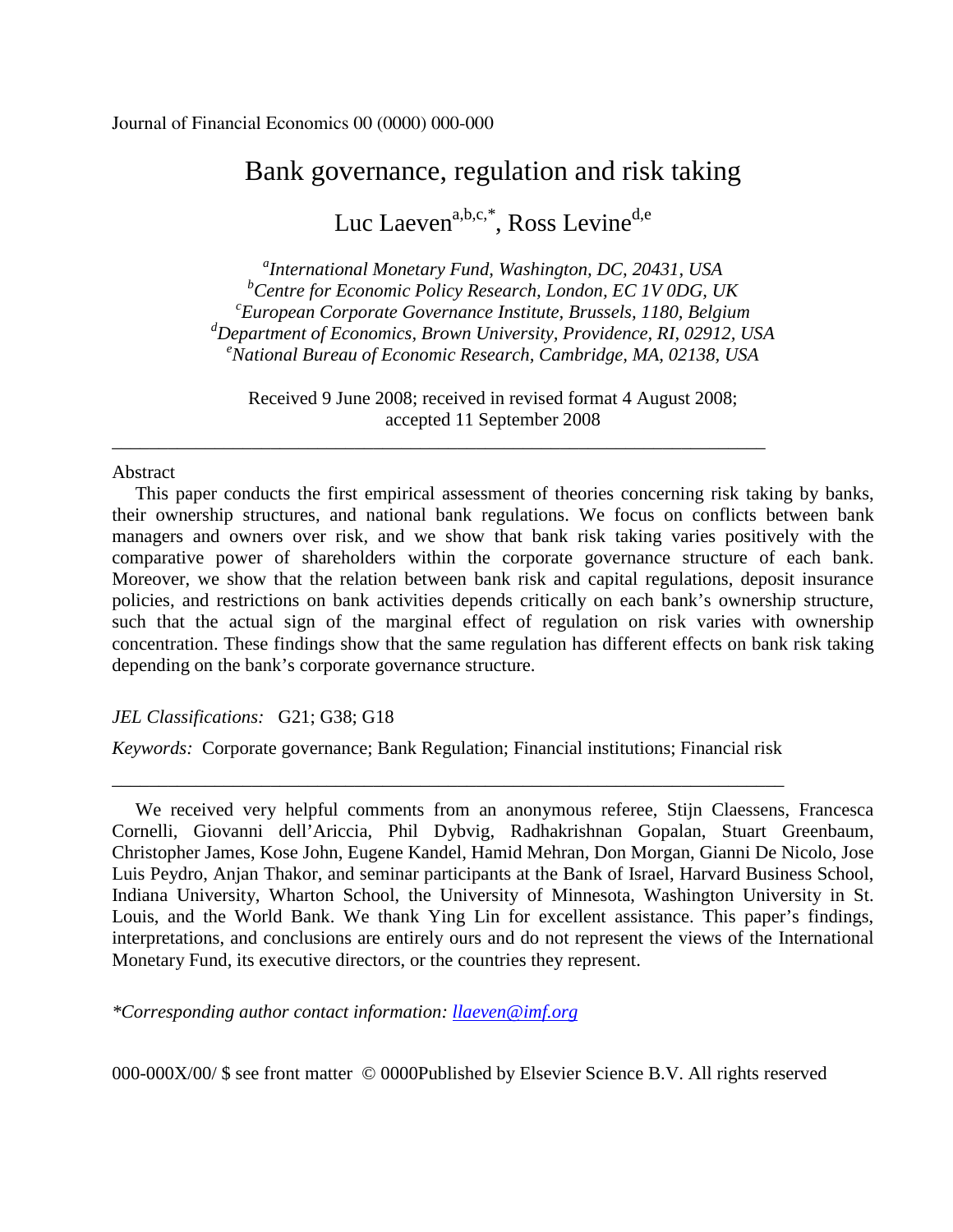#### **1. Introduction**

In this paper, we analyze risk taking by banks, their ownership structures, and national bank regulations. We focus on the potential conflicts between bank managers and owners over risk, and assess whether bank risk taking varies with the comparative power of shareholders within the corporate governance structure of each bank. Moreover, we examine whether the relation between national regulations and bank risk depends on each bank's ownership structure.

Policy considerations motivate this research. As emphasized by Bernanke (1983), Calomiris and Mason (1997, 2003a, 2003b), Keeley (1990), and recent financial turmoil, the risk taking behavior of banks affects financial and economic fragility. In turn, international and national agencies propose an array of regulations to shape bank risk. Yet, researchers have not assessed how standard corporate governance mechanisms, such as ownership structure, interact with national regulations in shaping the risk taking behavior of individual banks. This gap is surprising because standard agency theories suggest that ownership structure influences corporate risk taking (Jensen and Meckling, 1976; John, Litov, and Yeung, 2008). This gap is also potentially serious from a policy perspective. The same regulations could have different effects on bank risk taking depending on the comparative power of shareholders within the ownership structure of each bank. Changes in policies toward bank ownership, such as allowing private equity groups to invest in banks or changing limits on ownership concentration, could have very different effects on bank stability depending on other bank regulations.

Existing research further advertises the value of simultaneously examining bank risk, ownership structure, and bank regulations. Studying nonfinancial firms, Agrawal and Mandelker (1987) find an inverse relation between risk taking and the degree of managerial control, while John, Litov, and Yeung (2008) find that managers enjoying large private benefits of control select

 $\mathcal{L}$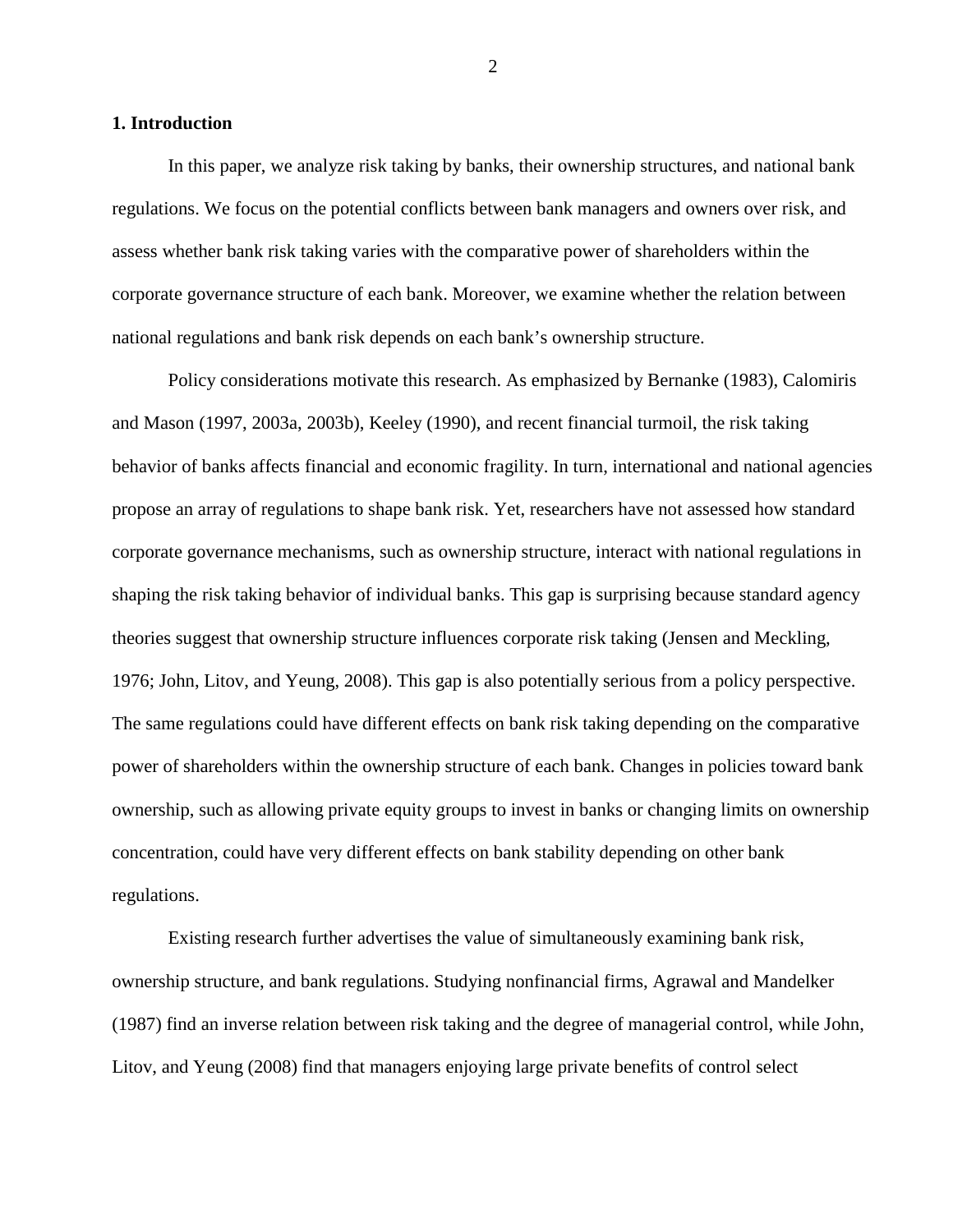suboptimally conservative investment strategies. Yet, research on bank risk taking typically does not incorporate information on each bank's ownership structure (Keeley, 1990; Kroszner and Rajan, 1994; Hellmann, Murdoch, and Stiglitz, 2000; and Demirguc-Kunt and Detragiache, 2002). In an influential exception, Saunders, Strock, and Travlos (1990) find that owner controlled banks exhibit higher risk taking behavior than banks controlled by managers with small shareholdings. They do not, however, test whether ownership structure and regulations jointly shape bank risk taking, or whether their results generalize beyond the United States to countries with distinct laws and regulations. No previous research evaluates theoretical predictions concerning the interactive effects of national regulations and bank-specific ownership structure on the risk taking behavior of individual banks.

We frame our empirical analysis around three theoretical keystones. First, diversified owners (owners who do not have a large fraction of their personal wealth invested in the bank) tend to advocate for more bank risk taking than debt holders and nonshareholder managers (managers who do not have a substantial equity stake in the bank). As in any limited liability firm, diversified owners have incentives to increase bank risk after collecting funds from bondholders and depositors (Galai and Masulis, 1976; and Esty, 1998). Similarly, managers with bank-specific human capital skills and private benefits of control tend to advocate for less risk taking than stockholders without those skills and benefits (Jensen and Meckling, 1976; Demsetz and Lehn, 1985; and Kane, 1985). From this perspective, banks with an ownership structure that empowers diversified owners take more risk than banks with owners who play a more subdued governance role.

Second, theory predicts that regulations influence the risk-taking incentives of diversified owners differently from those of debt holders and nonshareholder managers. For example, deposit insurance intensifies the ability and incentives of stockholders to increase risk (Merton, 1977; and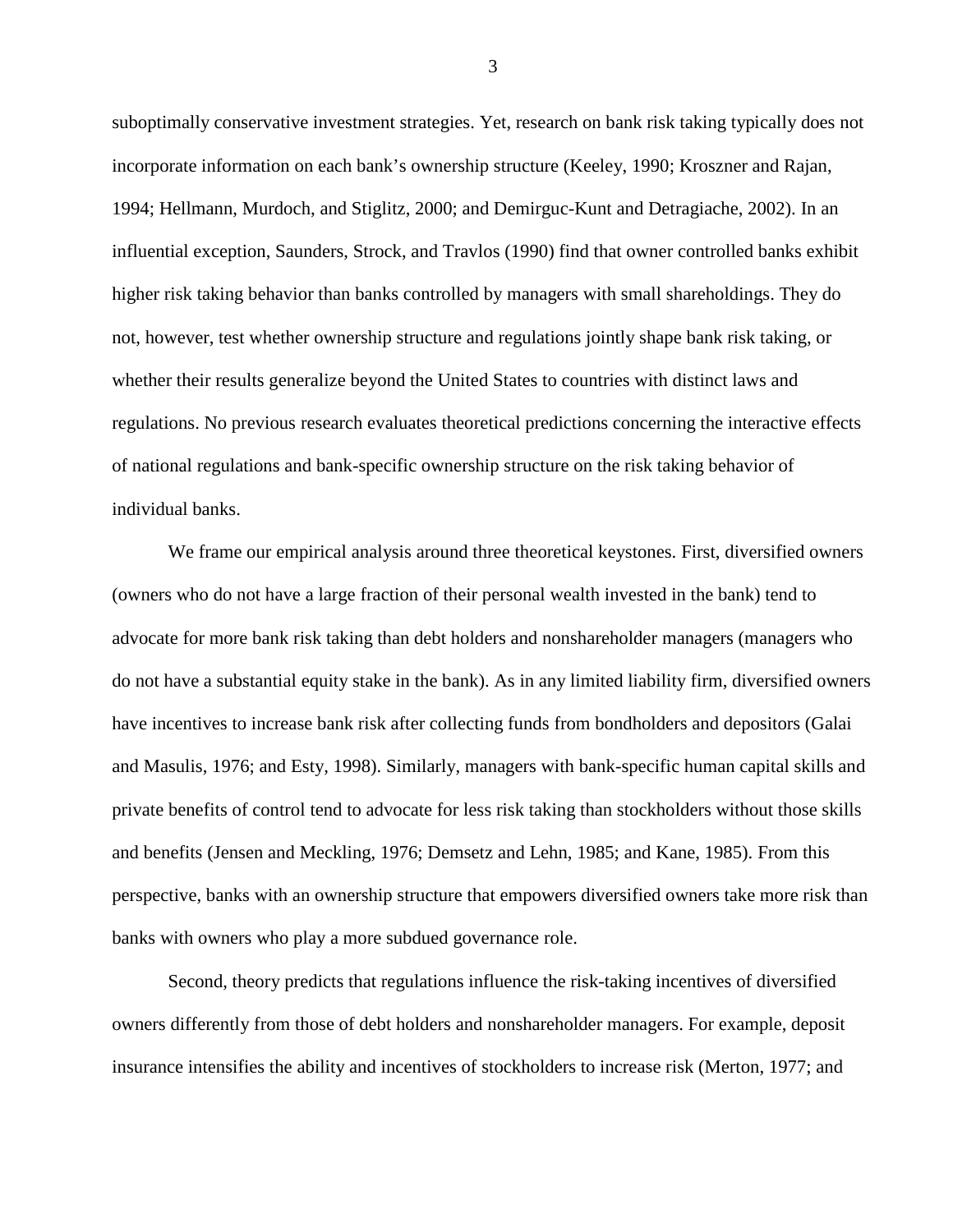Keeley, 1990). The impetus for greater risk taking generated by deposit insurance operates on owners, not necessarily on nonshareholder managers. As a second example, consider capital regulations. One goal of capital regulations is to reduce the risk-taking incentives of owners by forcing owners to place more of their personal wealth at risk in the bank (Kim and Santomero, 1994). Capital regulations need not reduce the risk-taking incentives of influential owners, however. Specifically, although capital regulations might induce the bank to raise capital, they might not force influential owners to invest more of their wealth in the bank. Furthermore, capital regulations might increase risk taking. Owners might compensate for the loss of utility from more stringent capital requirements by selecting a riskier investment portfolio (Koehn and Santomero, 1980, and Buser, Chen, and Kane, 1981), intensifying conflicts between owners and managers over bank risk taking. As a final example, many countries attempt to reduce bank risk by restricting banks from engaging in nonlending activities, such as securities and insurance underwriting (Boyd et al., 1998). As with capital requirements, however, these activity restrictions could reduce the utility of owning a bank, intensifying the risk-taking incentives of owners relative to managers. Thus, the impact of regulations on risk depends on the comparative influence of owners within the governance structure of each bank.

Third, while banking theory suggests that bank regulations affect the risk-taking incentives of owners differently from those of managers, corporate governance theory suggests that ownership structure affects the ability of owners to influence risk (Jensen and Meckling, 1976). As argued by Shleifer and Vishny (1986), shareholders with larger voting and cash flow (CF) rights have correspondingly greater power and incentives to shape corporate behavior than smaller owners. From this perspective, ownership structure influences the ability of owners to alter bank risk in response both to standard risk shifting incentives and to incentives created by official regulations (Boyd and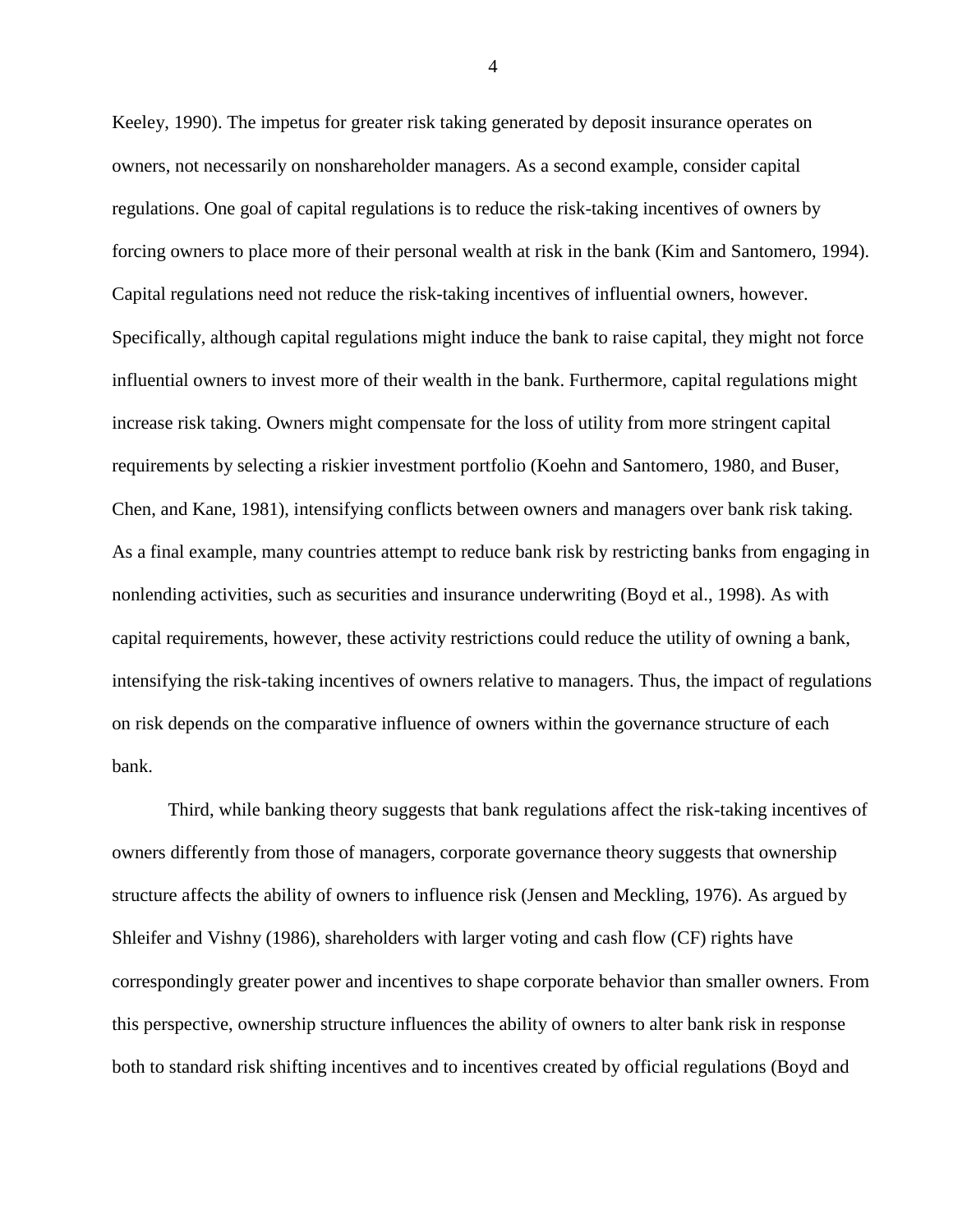Hakenes, 2008). Thus, we examine how ownership structure interacts with bank regulation in shaping the risk-taking behavior of individual banks.

These theoretical keystones combine to make two testable predictions. First, diversified owners have stronger incentives to increase risk than nonshareholding managers, so banks with powerful, diversified owners tend to be riskier than widely held banks, holding other factors constant. Second, bank regulations (such as capital requirements, activity restrictions, and deposit insurance) affect the risk-taking incentives of owners differently from managers, so the actual impact of regulations on risk taking depends on the comparative power of shareholders relative to managers within each bank's corporate governance structure. This framework, however, does not consider optimal risk taking. Instead, our more modest goal is to provide the first empirical assessment of theoretical predictions concerning how a bank's ownership structure interacts with national regulations in shaping bank risk taking.

To assess these predictions, we compile new data on individual banks from economies with different regulations, yielding a database of more than 250 privately owned banks across 48 countries. On ownership, we first measure whether the bank is widely held, i.e., the bank does not have a large owner with at least 10% of the bank's voting rights. We next distinguish among banks with a large owner by computing the voting and cash flow rights of the largest owner. We then collect bank level data on both owners and managers because theory stresses potential tensions between stockholders and managers. If managers have accumulated bank-specific human capital or enjoy private benefits of control, they seek less risk taking than stockholders without those skills and benefits (Demsetz and Lehn, 1985; and Kane, 1985). Because tensions between owners and managers might be mitigated when senior managers hold large equity stakes (Houston and James, 1995), we calculate and control for the voting and cash flow rights of senior managers and for whether large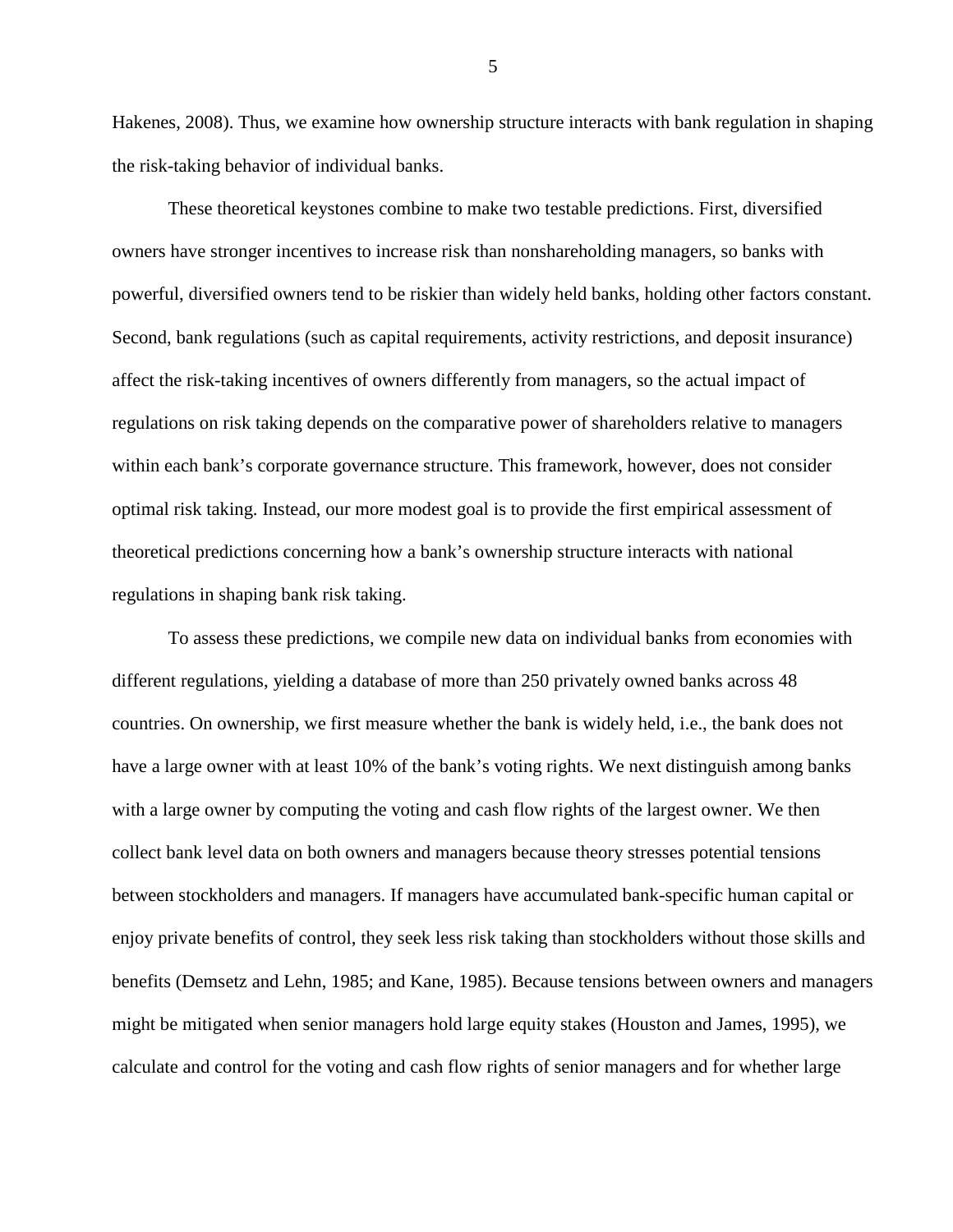owners are on the board of directors. Theory also suggests that the risk-taking incentives of owners are mitigated if the owners have a large portion of their personal wealth invested in the bank. We would optimally like to have information on each owner's personal portfolio, but these data are unavailable. Instead, we condition on the degree to which the bank is primarily family-owned and also test whether a nonlinear relation exists between the cash flow and voting rights of the controlling shareholder and risk. We use several measures of bank risk taking and focus primarily on each bank's *z-*score, which is inversely related to the probability of bank insolvency. We also examine each bank's volatility of return on assets, volatility of equity returns, volatility of bank earnings, and capital asset ratio.

The key findings are as follows. First, bank risk is generally higher in banks that have large owners with substantial cash flow rights. Consistent with theory, greater cash flow rights by a large owner are associated with more risk. This finding holds when conditioning on international differences in bank regulations or when including country fixed effects. Ignoring ownership structure provides an incomplete analysis of bank risk taking.

Second, the relation between risk and regulation depends critically on each bank's ownership structure, such that the relation between regulation and bank risk can change sign depending on ownership structure. For example, the results suggest that deposit insurance is associated with an increase in risk only when the bank has a large equity holder with sufficient power to act on the additional risk-taking incentives created by deposit insurance. The data also suggest that owners seek to compensate for the utility loss from capital regulations and activity restrictions by increasing bank risk. Stricter capital regulations and more stringent activity restrictions are associated with greater risk when the bank has a sufficiently powerful owner, but stricter capital regulations have the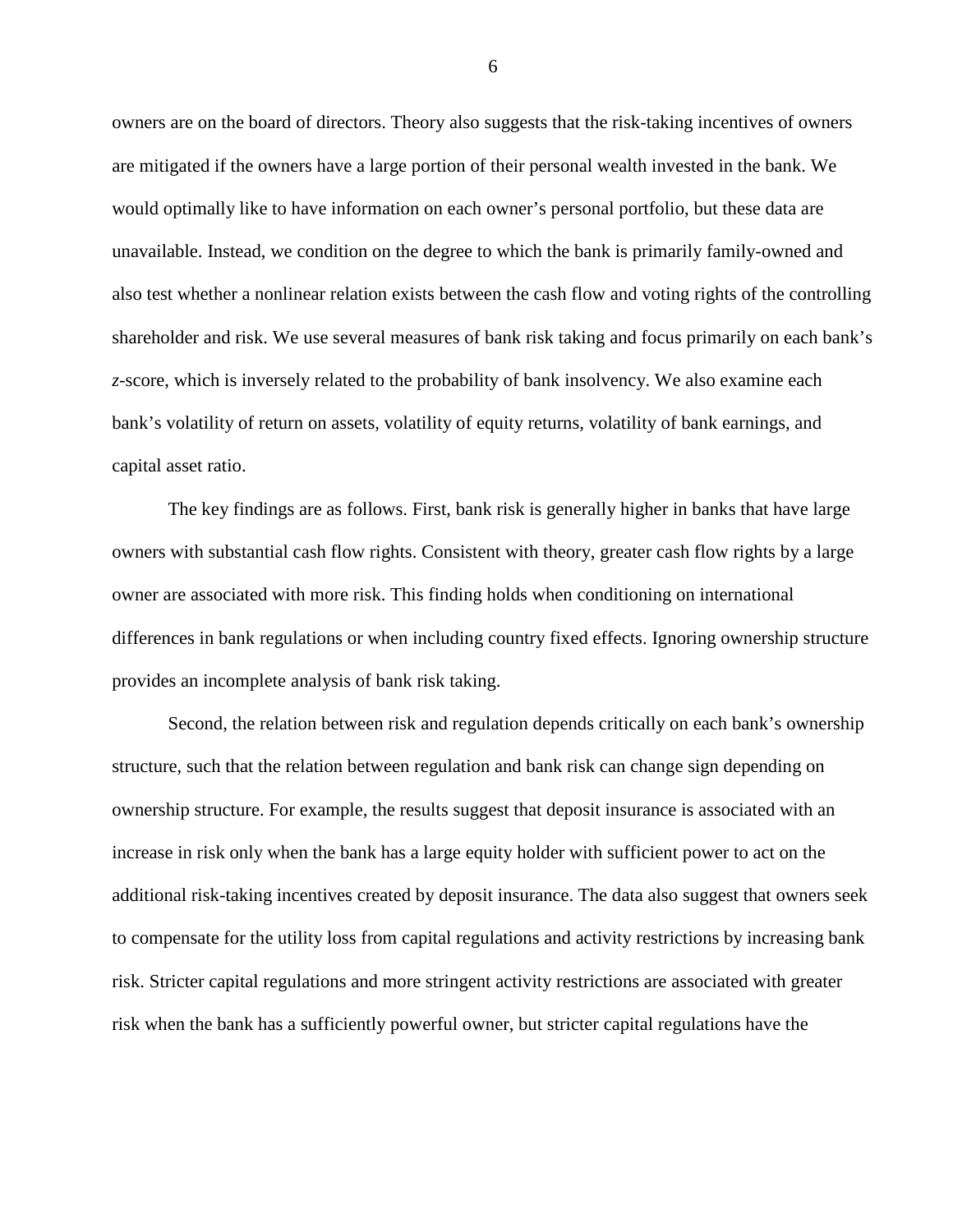opposite effect in widely held banks. Ignoring bank governance leads to erroneous conclusions about the risk taking effects of banking regulations.

To explore more fully the channels linking ownership, risk, and regulation, we allow for the joint determination of bank risk and valuation. Regulations and ownership structure might influence bank risk primarily by altering bank valuations. We therefore allow for the simultaneous determination of risk and valuation by extending the work of Keeley (1990) and John, Litov, and Yeung (2008). We confirm the paper's results when endogenizing bank valuations. Thus, this paper's conclusions on ownership, capital stringency regulations, and risk hold beyond any indirect connection operating through bank valuations.

The paper is organized as follows. Section 2 summarizes the data. Section 3 presents initial results. Section 4 assesses how the relation between risk and regulation varies with ownership structure. Section 5 simultaneously estimates risk and valuation. Section 6 concludes.

#### **2. Data and summary statistics**

We build a new database to examine whether ownership structure affects bank risk and whether the impact of national regulations on bank risk depends on the ownership structure of individual banks. Data permitting, we collect information on the ten largest publicly listed banks (as defined by total assets at the end of 2001) in those countries for which La Porta, Lopez-de-Silanes, Shleifer, and Vishny (1998) assembled data on shareholder rights. We exclude New Zealand because all its major banks are subsidiaries of Australian banks, which are already included in the sample. Because some countries have data on fewer than ten publicly listed banks, this yields information on a maximum of 279 banks across 48 countries. Focusing on the largest banks enhances comparability because they tend to comply with international accounting standards and have more liquid shares,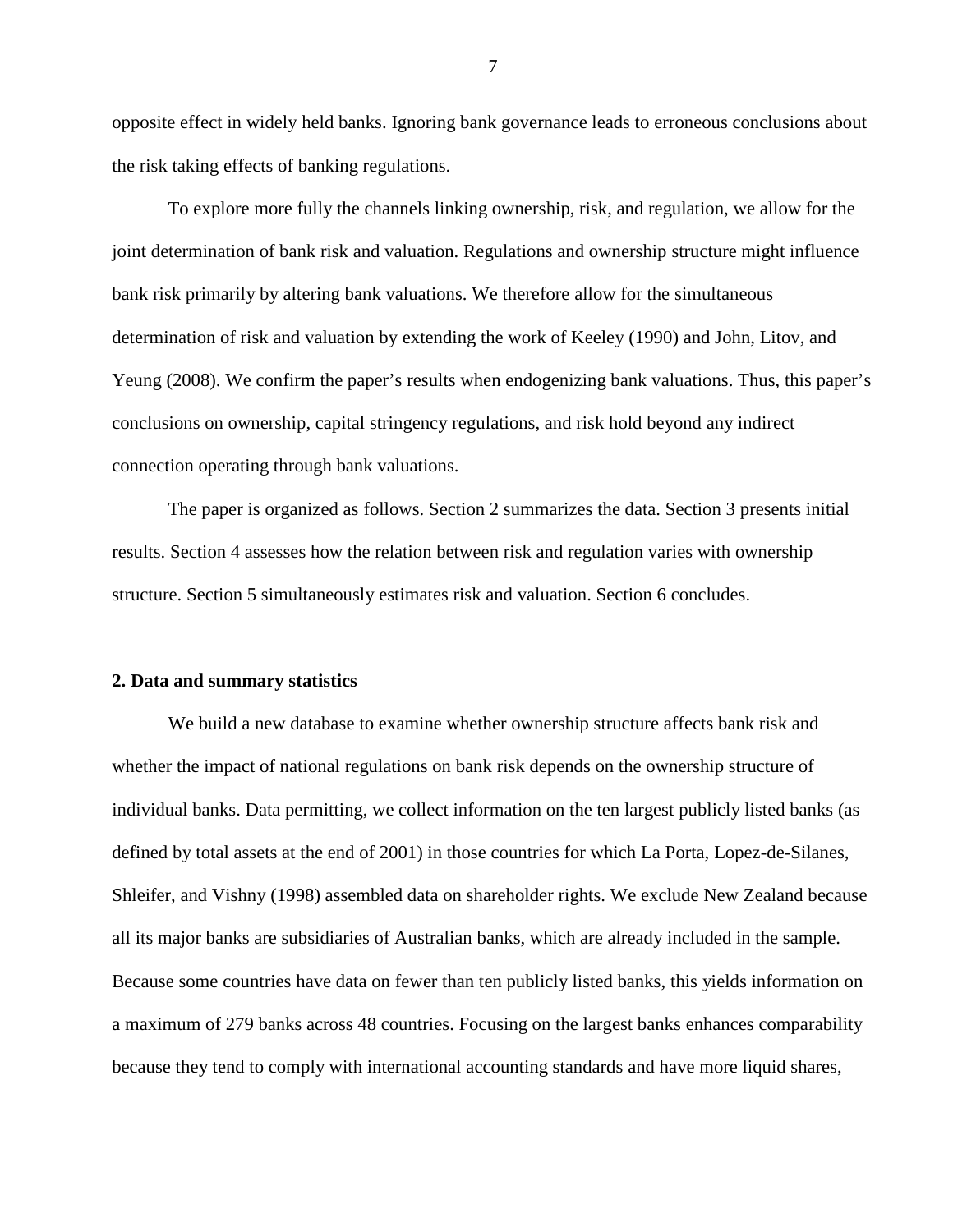reducing concerns that accounting or liquidity differences drive the results. Furthermore, we eliminate all state-owned banks (defined as banks with majority stakes by the government over the sample period) because theory focuses on the incentives of private owners relative to managers, not the government relative to government employees. On average, our sample accounts for over 80% of total banking system assets in each country held by privately run banks. When eliminating countries for which the sample covers less than 50% of total banking assets, the results hold.

#### *2.1. Ownership structure: control rights and cash flow rights*

We start with the Caprio, Laeven, and Levine (2007) data on bank ownership in 2001, which classifies a bank as having a large owner if the shareholder has direct and indirect voting rights that sum to 10% or more. If no shareholder holds 10% of the voting rights, the bank is classified as widely held. This paper's results hold when using a 20% cutoff to define a large owner.

While direct ownership involves shares registered in the shareholder's name, indirect ownership involves bank shares held by entities that the ultimate shareholder controls. Because the principal shareholders of banks are frequently themselves corporations, the major shareholders in these entities must be found. Often, this indirect ownership chain must be traced backwards through numerous corporations to identify the ultimate controllers of the votes. For example, a shareholder has *x*% indirect control over bank A if she controls directly firm C that, in turn, controls directly firm B, which directly controls *x*% of the votes of bank A. The control chain from bank A to firm C can be a long sequence of firms, each of which has control (greater than 10% voting rights) over the next one. If several chains of ownership are between a single shareholder and the bank, we sum the control rights across all of these chains to compute the control rights of that shareholder. When multiple shareholders have over 10% of the votes, we define the large owner as the owner with the greatest voting rights.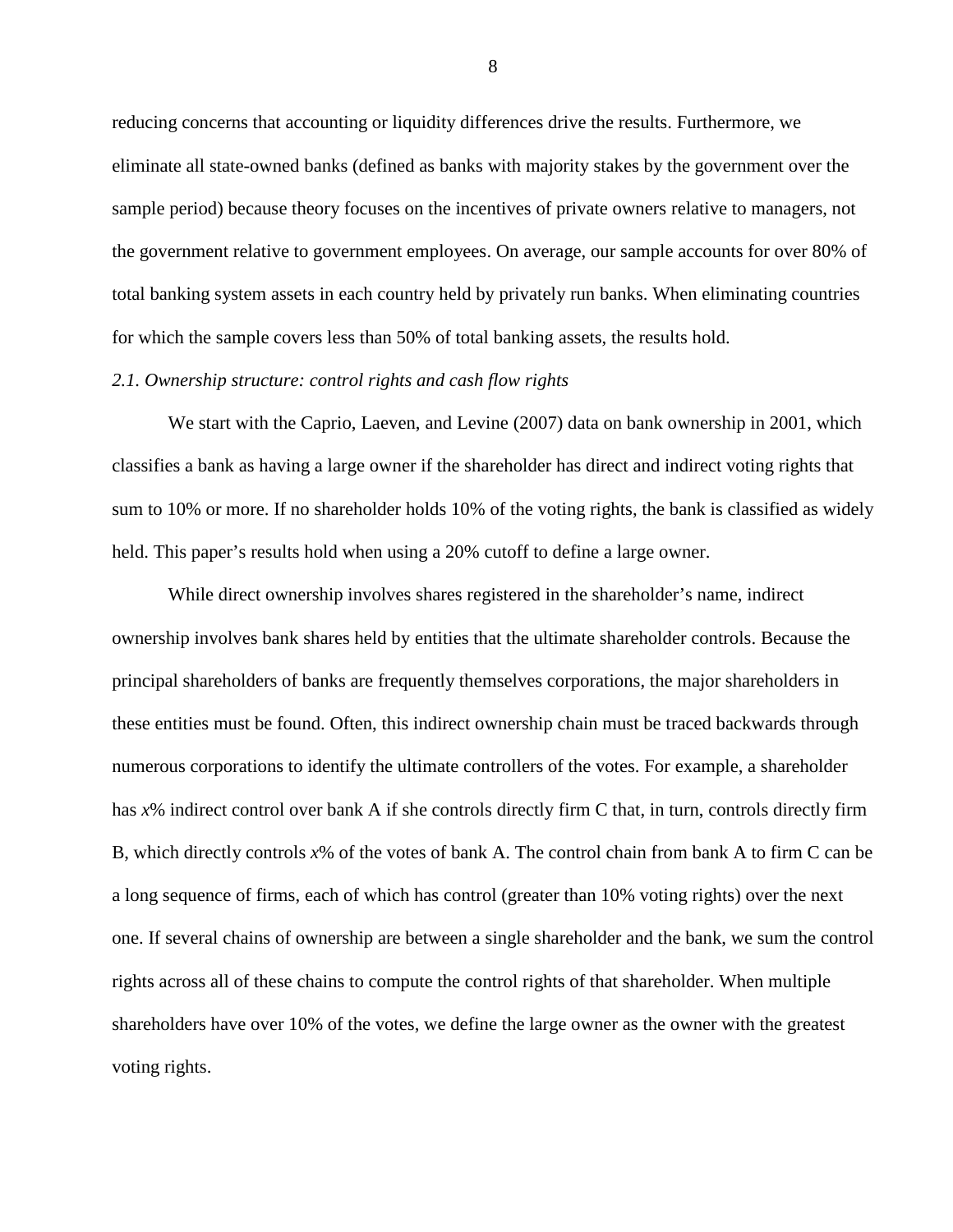The large shareholder could hold cash flow rights directly and indirectly. For example, if the large shareholder of bank A holds the fraction *y* of CF rights in firm B and firm B in turn holds the fraction *x* of the CF rights in bank A, then the large shareholder's indirect CF rights in bank A equals the product of *x* and *y*. If there is an ownership chain, we use the products of the CF rights along the chain. To compute total CF rights we sum direct and indirect CF rights.

By focusing on the large shareholder's CF rights, we capture both the incentives of owners toward risk and the ability of owners to influence risk. On ability, we first measure whether the bank has a large owner or whether the bank is widely held. Then, conditional on the bank having a large owner, we measure the cash flow rights of the shareholder with the largest number of voting rights. CF rights are highly correlated with voting rights, so they provide additional information about the power of the largest owner. On incentives, CF rights provide a more direct measure of the risk-taking incentives of owners than voting rights. Profitable outcomes are distributed to owners based on cash flow rights, not through control rights. In robustness tests, we examine the *wedge* between voting and CF rights, which has been the focus of research on the private benefits of control.

#### *2.2. Management structure*

We collect new data on each bank's board structure and managerial ownership. First, we set the dummy variable *large owner on mgt board* equal to one if the large shareholder has a seat on the management board and zero otherwise. Next, to assess theories about managerial shareholding and risk, we compute the CF rights of executive managers and directors and refer to this variable as *management ownership*. We collect data on the year the bank was founded and whether the founder or the descendents of the founder are on the management or supervisory board. Data on these variables are hand-collected using a variety of sources, including *Bankers Almanac*, *Bankscope*, 20F filings, annual reports, and company websites.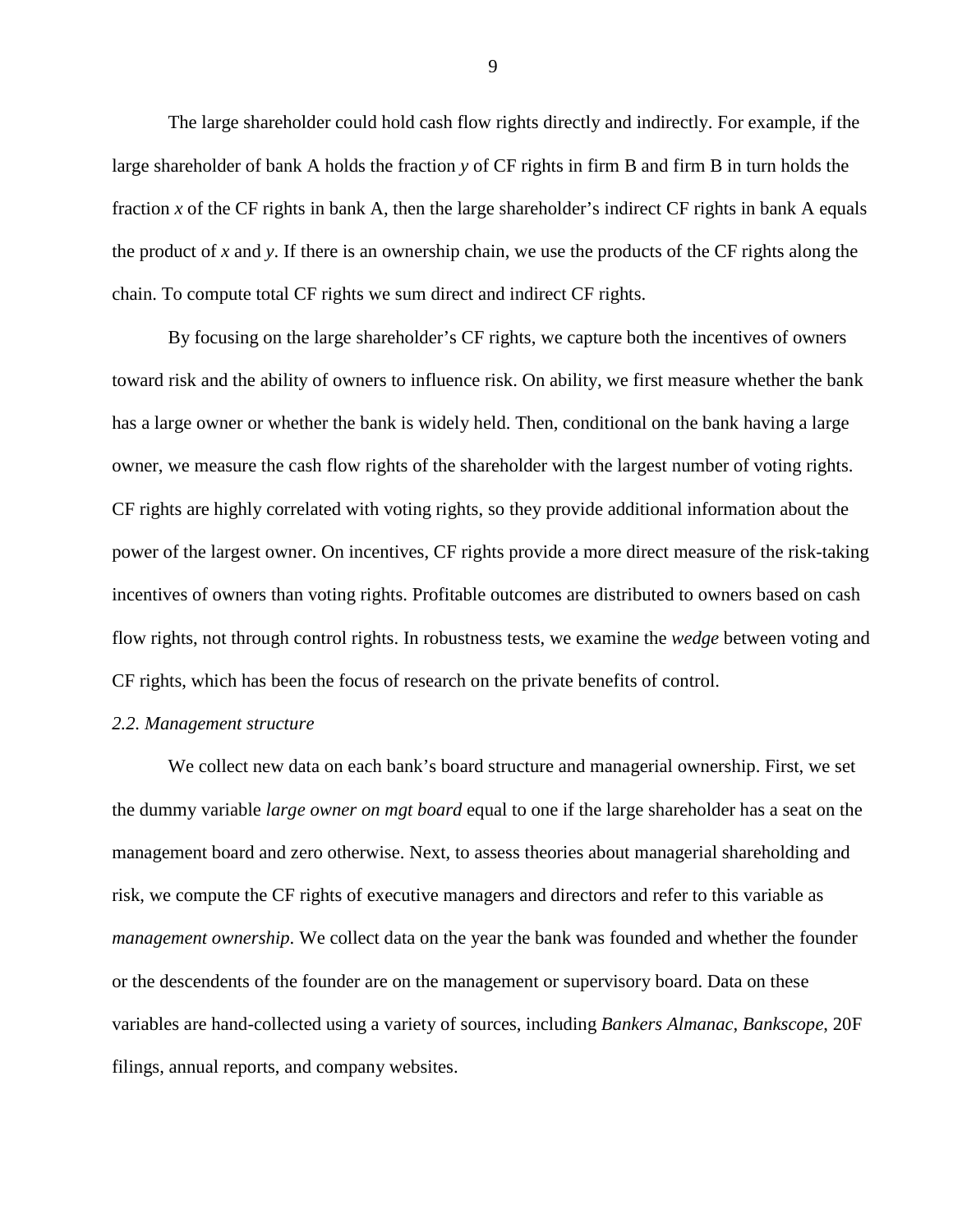#### *2.3. Bank risk taking*

We primarily measure bank risk using the *z-*score of each bank, which equals the return on assets plus the capital asset ratio divided by the standard deviation of asset returns. The *z-*score measures the distance from insolvency (Roy, 1952). Insolvency is defined as a state in which losses surmount equity  $(E<-\pi)$  (where *E* is equity and  $\pi$  is profits). The probability of insolvency, therefore, can be expressed as prob (- $ROA \leq CAR$ ), where  $ROA \left( = \pi/A \right)$  is the return on assets and  $CAR \left( = E/A \right)$  is the capital assets ratio. If profits are normally distributed, then the inverse of the probability of insolvency equals (*ROA*+*CAR*)/σ(*ROA*), where σ(*ROA*) is the standard deviation of *ROA*. Following the literature, we define the inverse of the probability of insolvency as the *z-*score.

A higher *z-*score indicates that the bank is more stable. Because the *z-*score is highly skewed, we use the natural logarithm of the *z-*score, which is normally distributed. For brevity, we use the label "z-score" in referring to the natural logarithm of the *z-*score in the remainder of the paper. Furthermore, in assessing how bank risk varies with ownership structure and regulation, we want to understand the degree to which cross-bank differences in bank stability (z-score) are accounted for by differences in asset composition or by cross-bank differences in leverage. Thus, besides studying *z*score, which is a composite measure of bank stability, we separately examine the volatility of asset returns, σ(*ROA*), and leverage, *CAR*.

We have data to calculate the *z-*score for 270 privately held banks across 48 countries. As listed in the Appendix, the number of banks per country varies from ten to one. The paper's results hold when excluding countries with data on only one or two banks. We calculate the average return on assets, its standard deviation, and the capital asset ratio over 1996 - 2001. The accounting data on banks are from *Bankscope*, a commercial database on major international banks.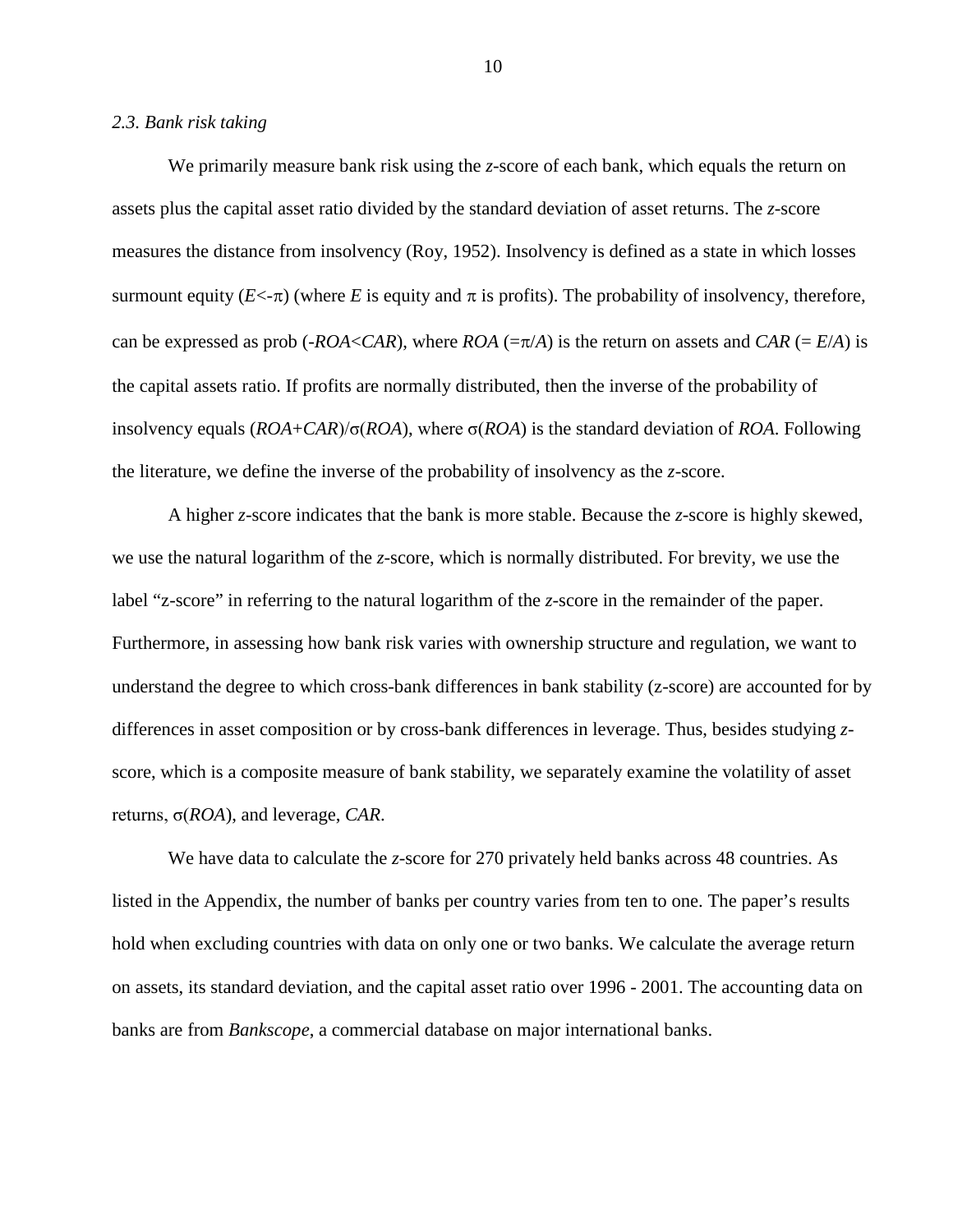We confirm our results when using the volatility of equity returns and the volatility of earnings as alternative measures of bank risk. Volatility of equity returns equals the annualized volatility of weekly equity returns in 2001, which is also used by Saunders, Strock, and Travlos (1990) and Esty (1998). We use the total return index (including reinvested dividends) from Datastream. One advantage of the volatility of equity returns is that it is based on market, not accounting, data. One disadvantage is that using equity volatility as a measure of risk reduces our sample because we have weekly data on stock market returns only for 211 out of 270 banks. The Volatility of earnings equals the standard deviation of the ratio of total earnings before taxes and loan loss provisions to average total assets, computed over the period 1996 - 2001.

Finally, we also confirm the results using risk measures computed after 2001, which is the year in which we observe bank ownership. The advantage of this approach is that risk is measured after ownership. The disadvantage is that we lose a large portion of our sample because of mergers, acquisitions, and bank failures. The full sample, which is the focus of the paper, includes almost 50% more banks than the smaller sample based on post-2001 risk measures.

#### *2.4. Bank regulations*

This paper evaluates theoretical predictions that key bank regulations interact with ownership structure to shape each bank's risk taking behavior. In selecting data on regulation from the Barth, Caprio, and Levine (2006) database, we use two criteria. First, we choose regulations stressed by the Basel Committee. Second, we analyze regulations that theory highlights as affecting bank behavior. Thus, we examine deposit insurance, capital regulations, and regulatory restrictions on bank activities.

*DI* is a dummy variable that takes a value of one if the country has deposit insurance, and zero otherwise. It is calculated from Demirguc-Kunt, Kane, and Laeven (2008). *DI* equals one both when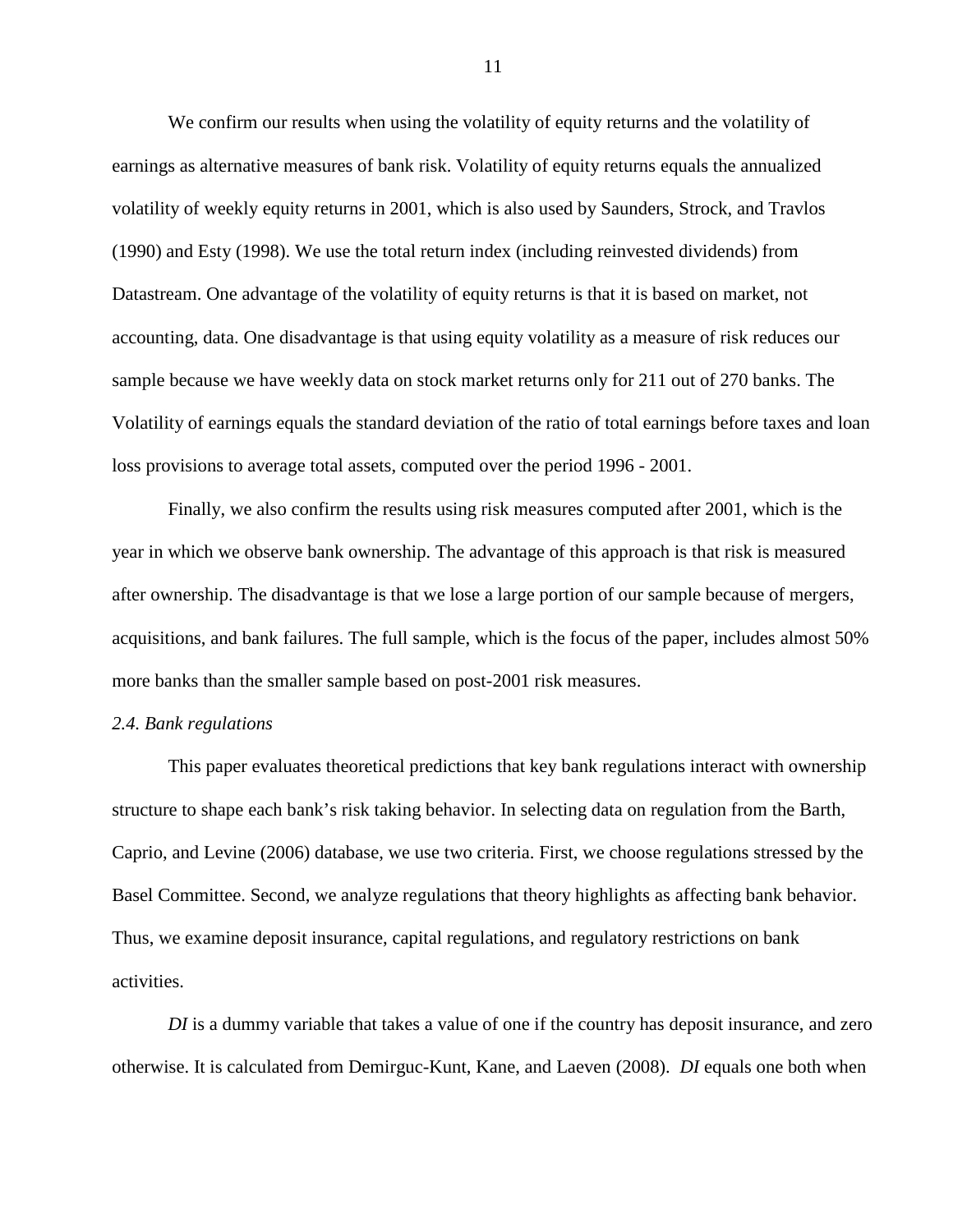the country has explicit deposit insurance and when depositors were fully compensated the last time a bank failed if the country did not have formal deposit insurance.

We use two indicators of national capital regulations from Barth, Caprio, and Levine (2006). *Capital Requirements* equals the minimum capital requirement in the country. In most cases this is 8%, but in about one-third of the countries, the minimum capital requirement is between 8% and 12%. *Capital stringency* is an index of regulatory oversight of bank capital. This index is based on the following questions: Is the minimum capital asset ratio requirement risk weighted in line with the Basel guidelines? Does the minimum ratio vary as a function of market risk? Are market values of loan losses not realized in accounting books deducted from capital? Are unrealized losses in securities portfolios deducted? Are unrealized foreign exchange losses deducted? What fraction of revaluation gains is allowed as part of capital? Are the sources of funds to be used as capital verified by the regulatory or supervisory authorities? Can the initial disbursement or subsequent injections of capital be done with assets other than cash or government securities? Can initial disbursement of capital be done with borrowed funds? Thus, *capital stringency* does not measure statutory capital requirements. Instead, it measures the regulatory approach to assessing and verifying the degree of capital at risk in a bank.

*Restrict* is an index of regulatory restrictions on the activities of banks from Barth, Caprio, and Levine (2006). This index measures regulatory impediments to banks engaging in securities market activities (e.g., underwriting, brokering, dealing, and all aspects of the mutual fund industry), insurance activities (e.g., insurance underwriting and selling), real estate activities (e.g., real estate investment, development, and management), and the ownership of nonfinancial firms.

*2.5. Other country-level and bank-level control variables*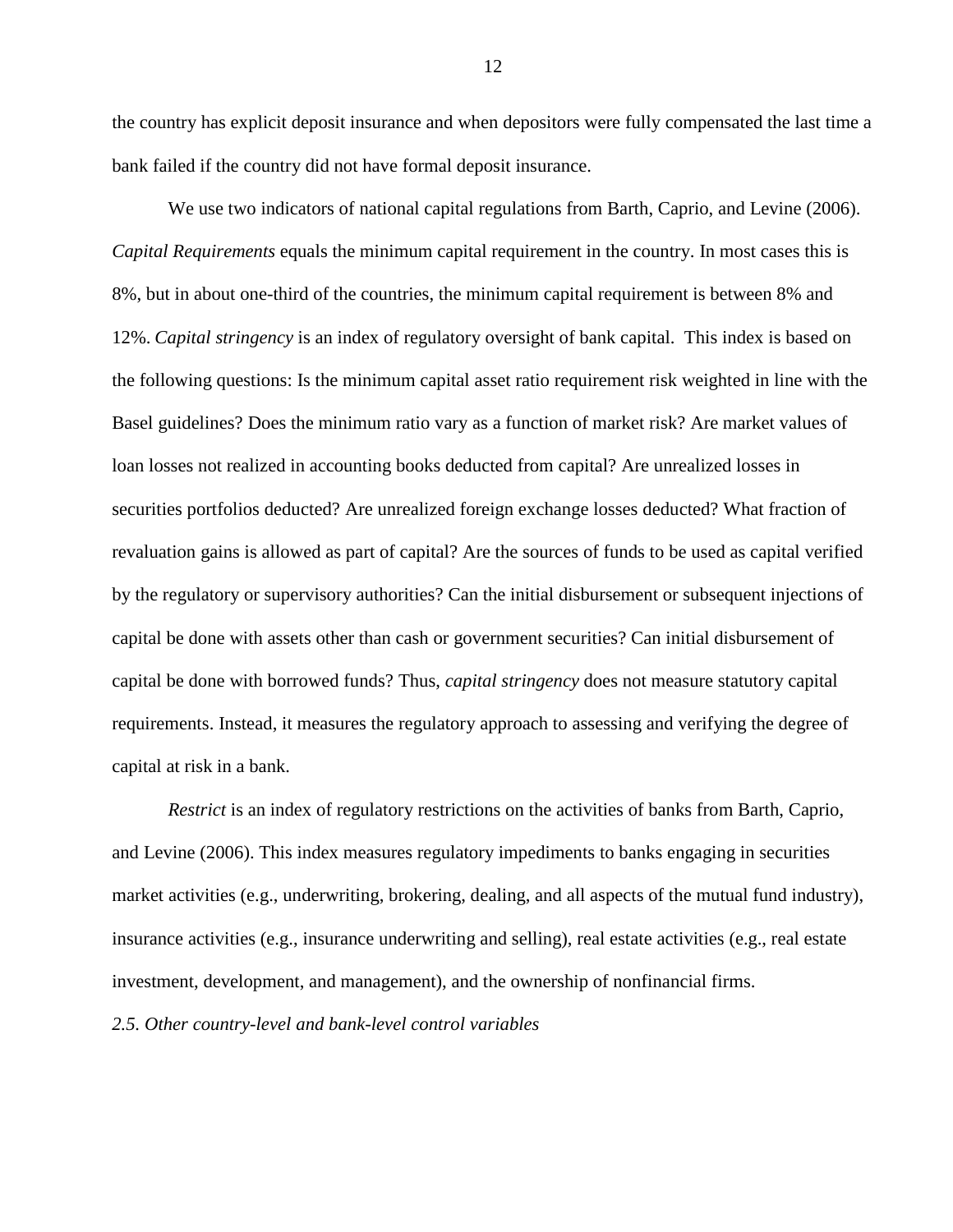We control for numerous country level and bank level characteristics. At the country level, we control for the level of economic development, aggregate economic volatility, institutional development, degree of competition in national banking markets, and whether the authorities have taken over a failing bank since 1995. At the bank level, product market conditions influence the resolution of conflicting interests among stockholders, managers, and depositors. For instance, Gorton and Rosen (1995) argue that intense competition that lowers the franchise value of incumbent banks intensifies incentives for both stockholders and managers to increase risk. Consequently, we control for bank growth, size, liquidity, loan loss provisions, and whether the bank accounts for more than 10% of the nation's deposits. Finally, we control for shareholder protection laws in each country. *Rights* is the La Porta, Lopez-de-Silanes, Shleifer, and Vishny (1998) index of the statutory rights of shareholders. It ranges from zero to six, where larger values indicate greater shareholder rights. The six components in this index are (1) the country allows shareholders to mail proxy votes; (2) shareholders are not required to deposit shares prior to the general shareholders' meeting; (3) cumulative voting or proportional representation of minorities on the board of directors is allowed; (4) an oppressed minorities mechanism exists; (5) the minimum percentage of share capital that entitles a shareholder to call for an extraordinary shareholders' meeting is less than or equal to 10%; and (6) shareholders have preemptive rights that can be waived only by a shareholders meeting.

We pay special attention to bank valuation. We measure bank valuation using the Tobin's *q* of each bank, which equals the market value of equity plus the book value of liabilities divided by the book value of assets. We simultaneously estimate risk and valuation to better assess the potential channels linking regulations, ownership, valuations, and bank risk.

#### *2.6. Summary statistics*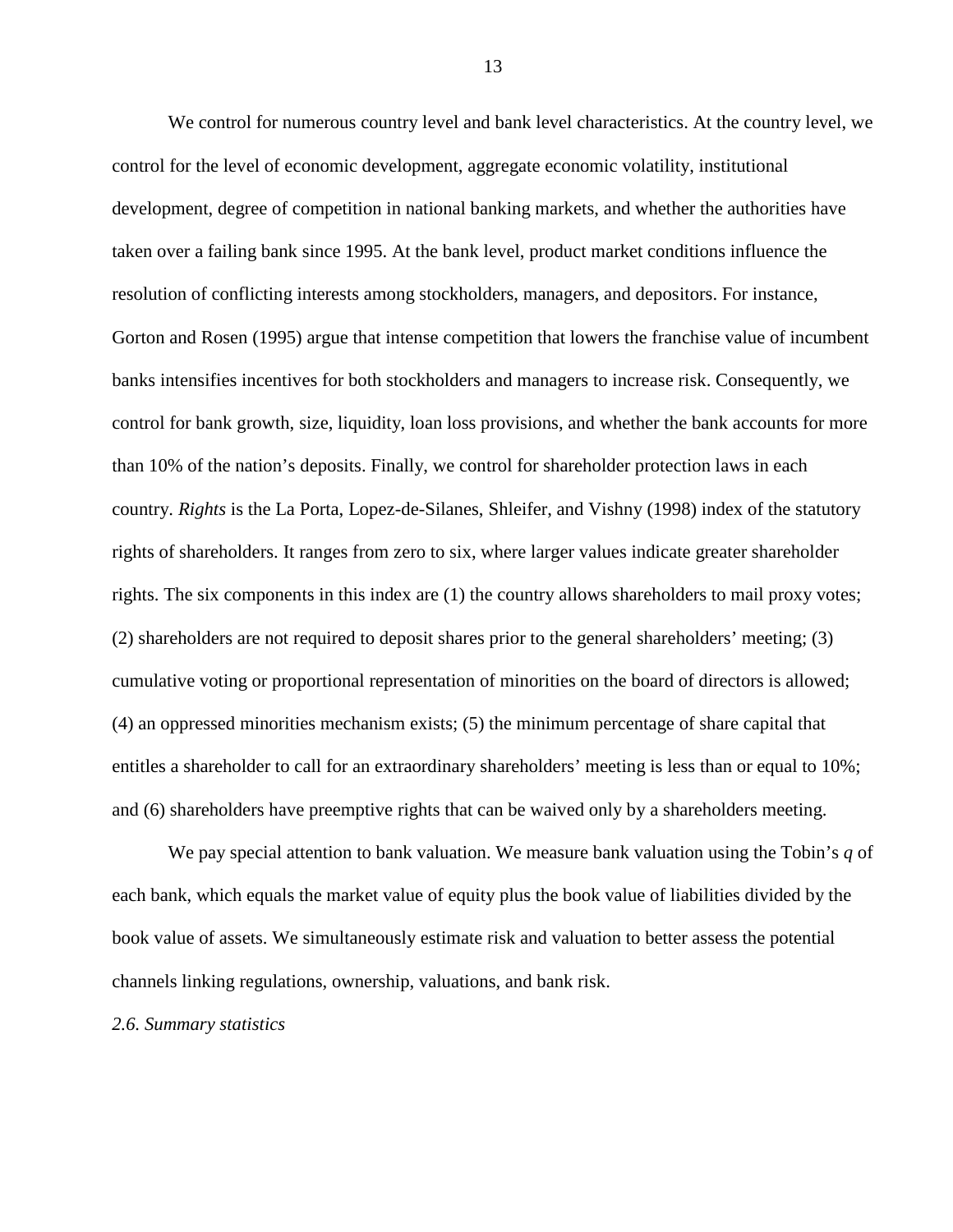Large variation exists in bank fragility across countries. Table 1 provides summary statistics and Table A-1 lists the averages of key variables for each country's banks. Column 1 of Table A-1 presents the average *z-*score across all banks for each country in the sample. The *z-*score indicates that profits have to fall by 57 times their standard deviation in Austria to deplete bank equity, but profits need to fall by less than two standard deviations in Thailand to eliminate bank equity. Our estimates of equity volatility of banks display a similar variation (Table A-1, Column 2). Volatility of equity returns vary from a low of about 19% per annum in Denmark to a high of 95% in Turkey. The average equity volatility is 45%.

Ownership and management structure vary enormously. As shown in Table 1 and Table A-1 1, the large owner averages more than 50% of the CF rights in six out of 48 countries, but in seven other countries there is either no bank with a large owner or the average degree of CF rights is 5% or less. Although all banks in Canada, Ireland, the United States, and Uruguay (in our sample) are widely held, 20 out of 48 countries do not have a single widely held bank (among their largest banks). Furthermore, considerable variability is found in managerial ownership. For 31% of banks, the large owner (the largest owner with more than 10% of the voting rights) is also a senior manager. However, on average, managerial ownership is only 6% of total bank shares. Indeed, in half of the countries in our sample, no bank has managerial shareholdings of greater than 1%. The standard deviation of managerial shareholdings is 15%. Finally, we find that the original founder of the bank continues to manage the bank in 3% of the banks in our sample, and a descendant of the founder is a manager in 14% of the banks. Thus, we consider a broad cross-section of countries to assess the relation between risk and ownership.

The correlation matrix in Table 2 shows that more stable banks (as measured by higher *z*score or lower equity and earnings volatilities) have lower CF rights, and are located in countries with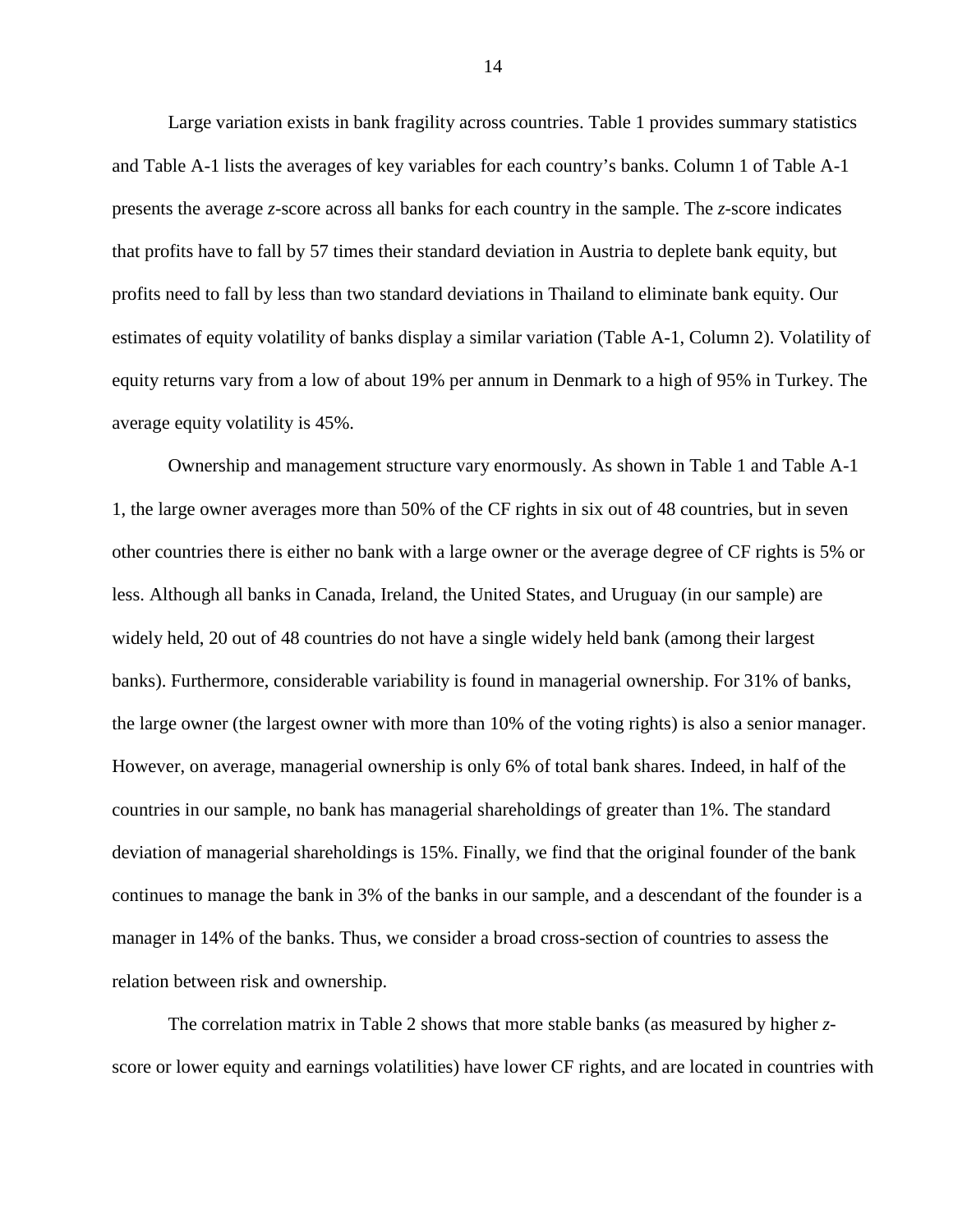fewer activity restrictions. Furthermore, risk is higher in banks where the large shareholder is a senior manager. However, the relation between these private governance mechanisms and risk depends on national policies. Furthermore, the *z-*score and equity volatility are (negatively) correlated with a statistically significant correlation coefficient of 32%, while the negative correlation between *z-*score and earnings volatility is 68% and also statistically significant.

### *3. Ownership structure and bank risk*

We begin by examining the relationship between risk taking by banks and their ownership structures. The primary measure of ownership structure is the CF rights of the largest owner, where CF rights equals zero if the bank is widely held. We examine whether greater CF rights by the largest owner is associated with greater risk as suggested by Jensen and Meckling (1976) and John, Litov, and Yeung (2008). In Section 4, we extend the analysis by testing whether the relation between risk and ownership structure varies with national regulations. Finally, in Section 5, we also allow for the endogenous determination of the Tobin's *q* of each bank. This is crucial because regulations and ownership could influence bank risk by influencing bank valuations.

More formally, we estimate the following equation:

$$
Z_{b,c} = \alpha^* X_{b,c} + \beta^* CF_{b,c} + \gamma^* R_c + \delta^* CF_{b,c} * R_c + u_{b,c},
$$

where  $Z_{b,c}$  is the *z*-score of bank *b* in country *c*,  $X_{b,c}$  is a matrix of bank level control variables,  $CF_{b,c}$  is cash flow rights of bank *b* in country *c*,  $R_c$  are country level measures of bank regulations,  $u_{bc}$  is the error term, and  $\alpha$ ,  $\beta$ ,  $\gamma$ , and  $\delta$  are vectors of coefficient estimates. In this section we do not consider interactions between bank level ownership structure and national regulations  $(CF_{bc} * R_c)$ . We examine these interactions in Section 4. We begin by using ordinary least squares (OLS) with clustering at the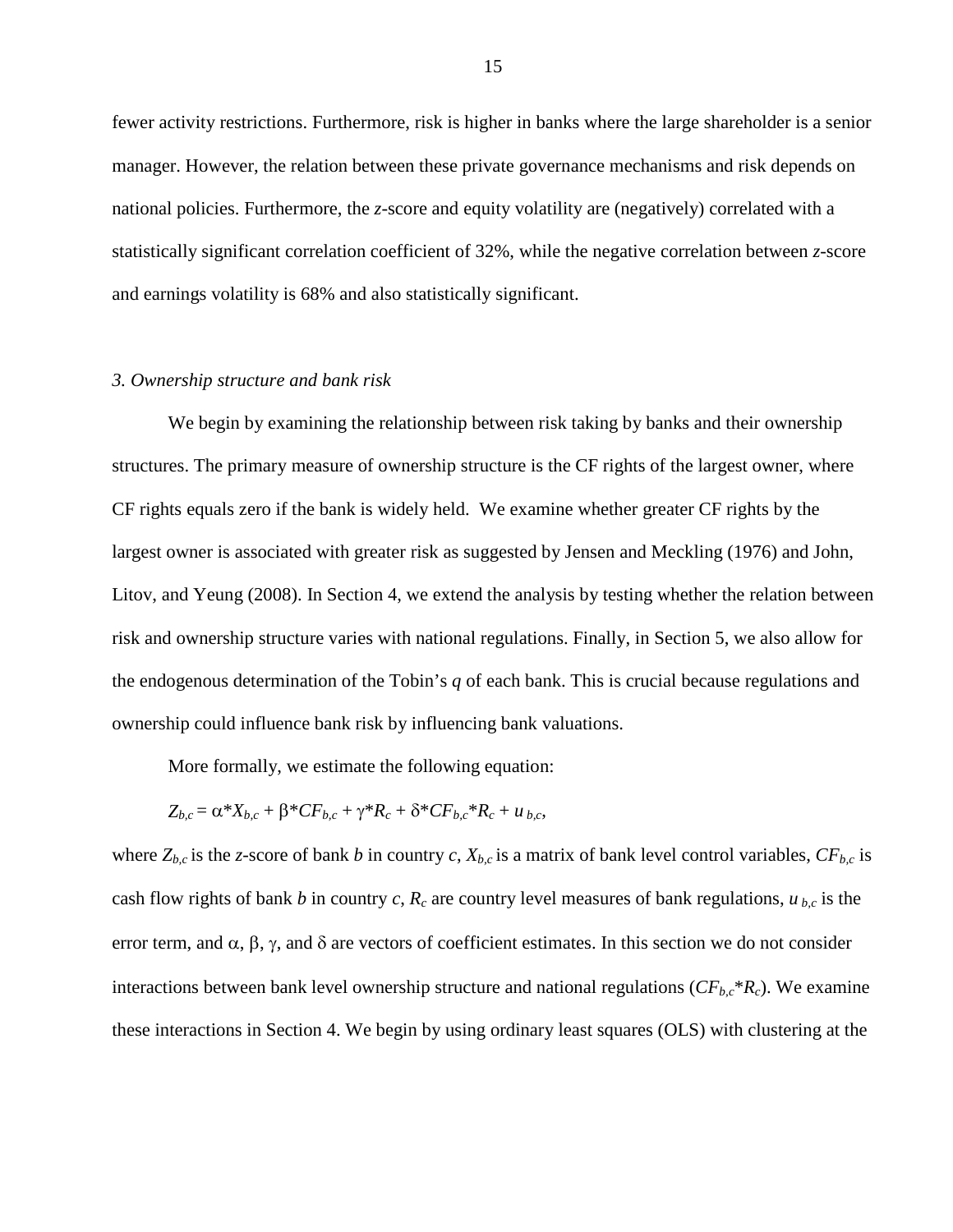country level. Then, in Section 5, we use a simultaneous equations system to allow for the joint determination of risk and valuation.

### *3.1. First Results*

The overarching message from the regressions presented in Table 3 is that greater CF rights by a large owner is associated with greater risk. In each of the ten bank level regressions, the standard errors are adjusted to control for clustering at the country level. Regression 1 simply controls for recent bank performance (*revenue growth*) and the CF rights (*CF*) of the large owner, where *CF* equals zero if the bank is widely held. *CF* enters negatively and significantly at the 1% level, indicating that the existence of a large owner with substantial cash flow rights is associated with greater risk. The economic size of the coefficient on *CF* is consequential. A one standard deviation change in *CF* (0.25) is associated with a change in *z*-score of 0.35 (=0.25 $*1.4$ ), where the mean of *z*score is 2.9 and the standard deviation is 0.96.

These results are consistent with the view that owners tend to advocate for more bank risk taking than managers and debt holders (Galai and Masulis, 1976; and Demsetz and Lehn, 1985) and that large owners with substantial cash flow rights have greater incentives and power to increase bank risk taking than small shareholders (Jensen and Meckling, 1976; and John, Litov, and Yeung, 2008). Thus, *CF* is positively associated with bank risk.

The positive association between *CF* and risk holds when controlling for country traits and even when including country fixed effects. To control for the possibility that the relation between ownership structure and bank risk primarily reflects cross-country differences, instead of cross-bank differences, in ownership structure, we control for many country-specific traits, including the level of economic development in each bank's country (*per capita income*), and include country fixed effects. As shown in Table 3, the results are robust to conditioning on *per capita income* (Regression 3).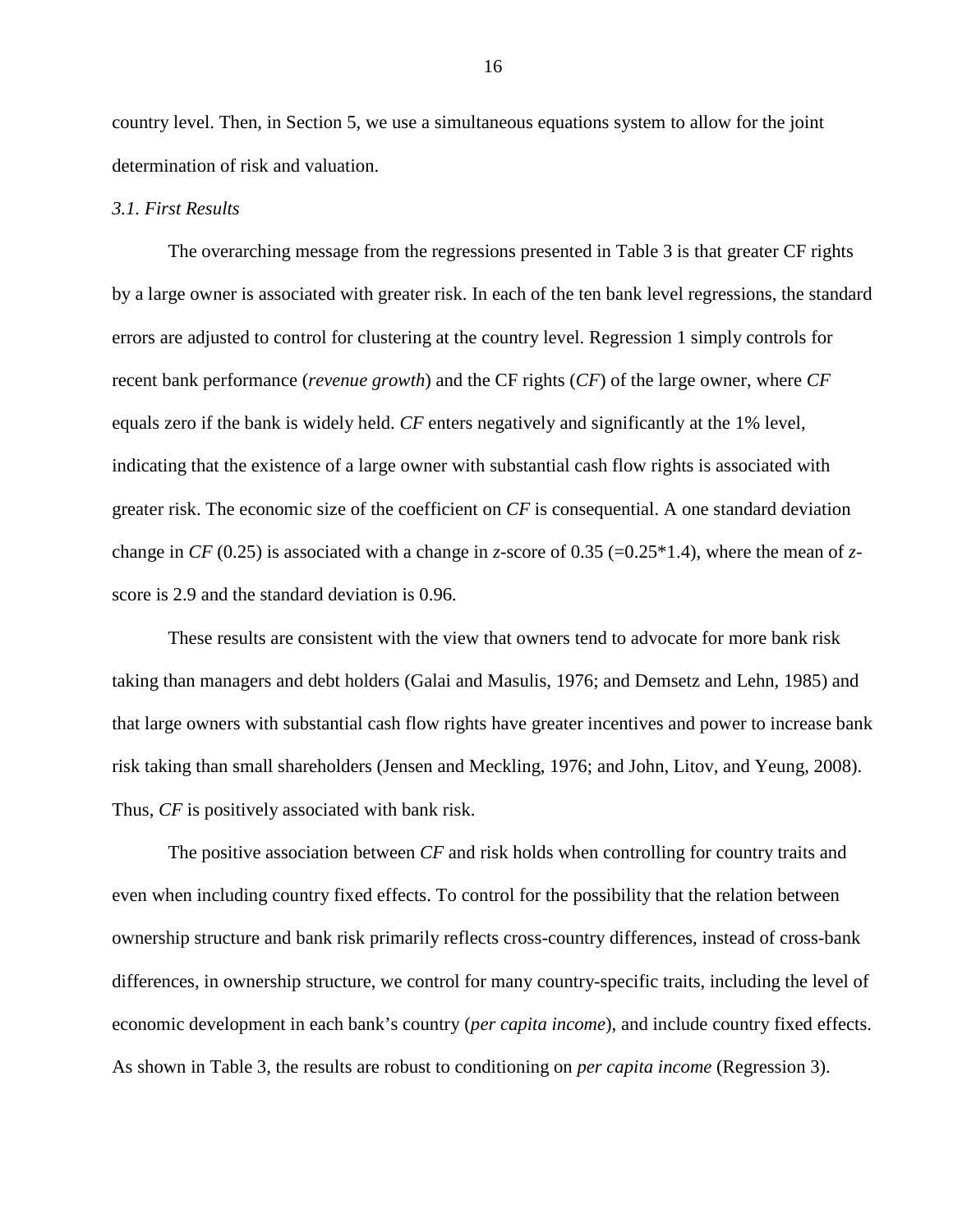Furthermore, *CF* continues to enter negatively and significantly at the 6% level when controlling for country fixed effects (Regression 2). While the economic size of the coefficient on *CF* drops by over 50% when controlling for country fixed effects, the analysis still indicates that more *CF* rights by a large owner is associated with more risk taking. We also controlled for outliers. Specifically, we exclude each country one at a time to test whether the banks from any single country determine the results. All of the results hold.

These results suggest that the connection between risk and ownership structure does not simply reflect the possibility that successful countries adopt good laws, regulations, and institutions, which in turn induces banks to behave prudently and allows owners to diversify their holdings. Instead, when only focusing on cross-bank variation, we find a strong association between ownership structure and risk.

#### *3.2. Alternative measures of bank stability*

While we focus on examining the *z-*score of individual banks computed over the period 1996 - 2001, the results are robust to using alternative bank risk measures. We also examine *equity volatility*, which equals the volatility of the bank's equity returns over the period 1999-2001, *earnings volatility*, which equals the volatility of the bank's earnings over the period 1996 - 2001, and *z-score (02 - 04)*, which equals the *z-*score computed over the period 2002 - 2004, measuring the *z-*score a few years after we observe ownership structure. However, this reduces the sample substantially. Because the volatility of equity returns and the volatility of earnings are positively related to risk, we expect the opposite signs on the estimated coefficients when these volatility measures replace *z-*score as the dependent variable.

As shown in Table 3, Regressions 5 to 7, the key results on ownership are robust to using alternative measures of bank risk taking. Higher *CF* is associated with greater risk taking. Though the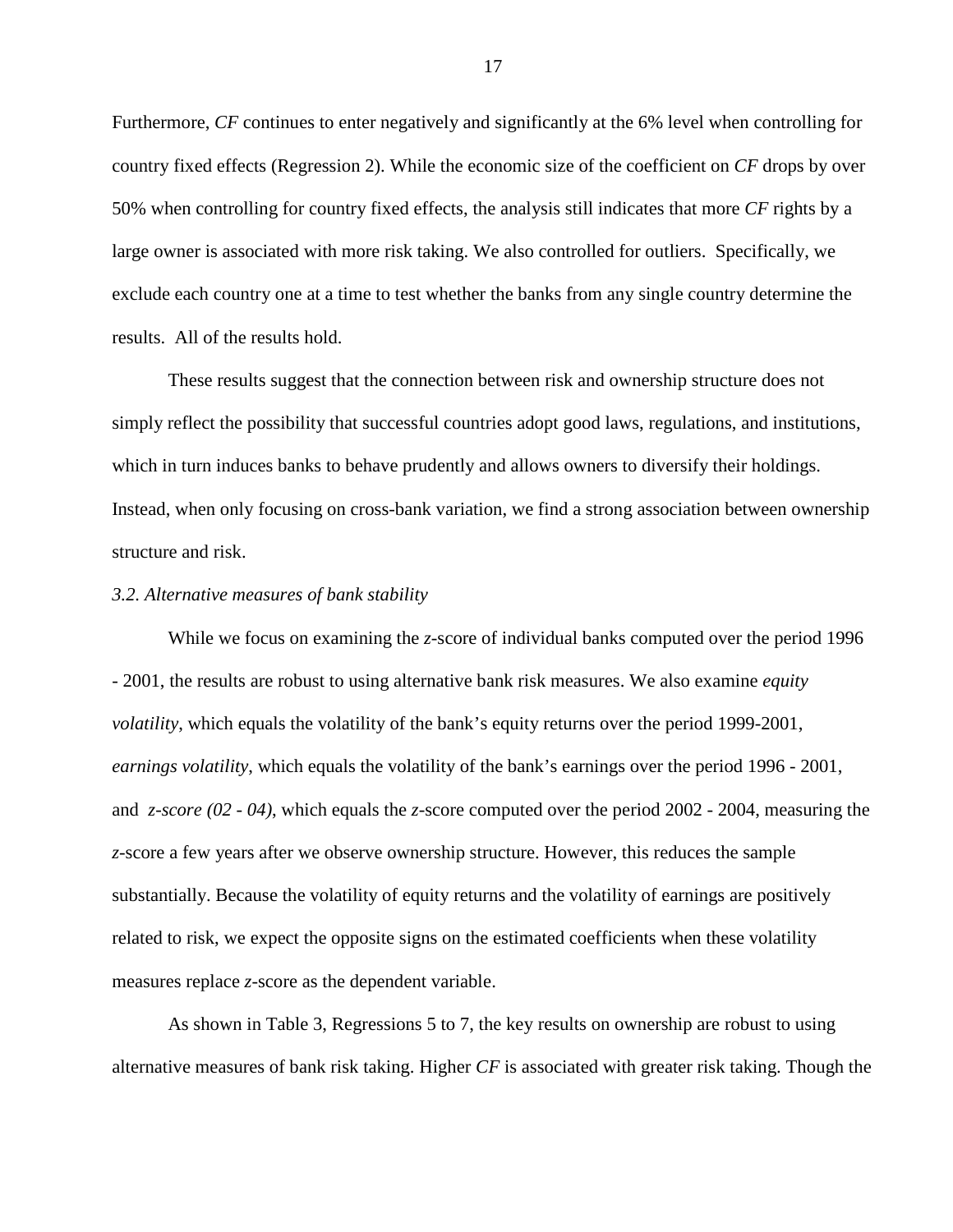result are somewhat weaker with *earnings volatility*, *CF* enters negatively and significantly with a *p*value of 0.06 even with this measure that can be subject to substantial manipulation by banks. In sum, the Table 3 results emphasize a robust connection between risk and ownership structure.

## *3.3. Identification and many controls*

We were concerned that the joint determination of risk and ownership structure could bias the results. For instance, high risk banks might form concentrated ownership structures if diffuse shareholders have difficulty monitoring risky investments. In the estimation equation  $z = b^*Z + u$ , *z* is the vector of bank *z-*scores, *Z* the matrix of all explanatory variables, *u* the error term, and b the vector of estimated coefficients. OLS is consistent only if  $Cov{u, Z_i} = 0$  for each regressor *i*, i.e., OLS is consistent only if no unobservable factors affect both ownership and risk.

We address this concern using a variety of strategies. While none is perfect, they all yield the same conclusion. Larger *CF* is associated with greater risk. Nonetheless, we interpret the results very cautiously. These results on the partial correlation between risk and ownership structure represent some initial, descriptive findings that begin to integrate traditional corporate governance forces into the study of bank risk taking. Furthermore, the paper's major emphasis is on assessing whether the relation between bank regulations and bank risk varies in a theoretically predictable manner with bank ownership structure. As we show in Section 4, the empirical results are consistent with these predictions.

#### *3.3.1. Many controls*

A commonly used strategy for reducing concerns that  $Cov{u, Z_i} \neq 0$  is to saturate the regression with a large number of bank and country characteristics to capture as much of the error term *u* as possible (see also Demsetz and Lehn, 1985; and Bitler, Moskowitz, and Vissing-Jorgensen, 2005). We control for numerous country- and bank level traits in Regressions 8 to 10 of Table 3.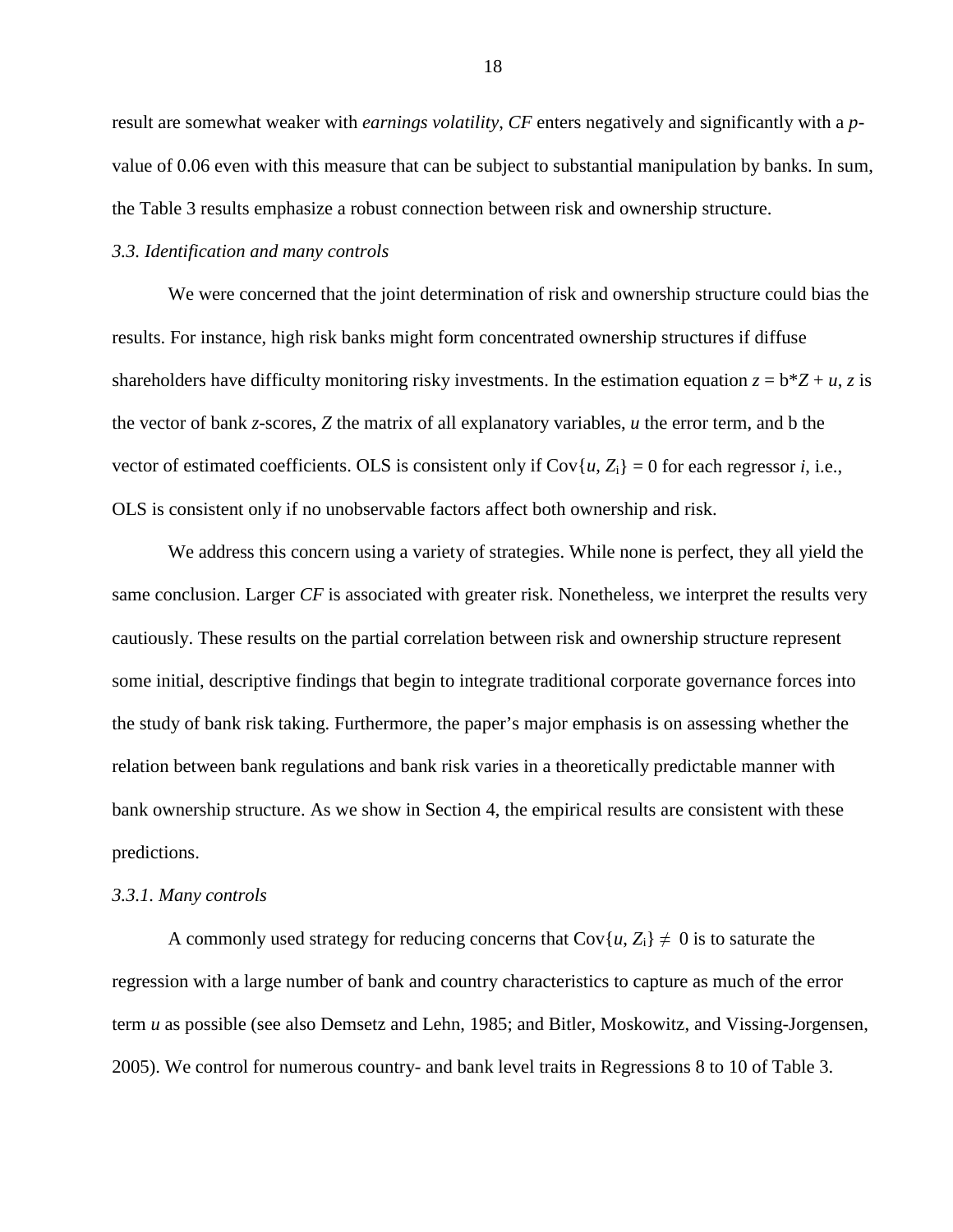Besides *per capita GDP* (gross domestic product), we include indicators of capital regulations (*capital*), activity restrictions (*restrict*), deposit insurance (*DI*), shareholder protection rights (*rights*), and the degree to which the law is fairly and effectively enforced in a country (*enforce*). At the banking system level, we include a measure of banking system concentration that equals the percentage of banking system assets held by the five largest banks (*concentration*) because many debate the link between bank concentration and risk (Allen and Gale, 2000, and Boyd and De Nicolo, 2005). We also condition on the mergers and acquisitions activities of all firms in a country  $(M&A)$ because M&A activity might affect bank governance (Schranz, 1993; and Berger, Saunders, Scalise, and Udell, 1998). Furthermore, in unreported regressions, we condition on measures of official corruption, the degree to which the rule of law operates in the country, GDP volatility, and the return on assets averaged across all banks in each country. These did not affect the conclusions.

At the bank level, we control for the extent to which senior managers hold shares in the bank (*managerial ownership*) and whether the large owner (if there is a large owner) is on the management board (*large owner on mgt board*). We also condition on revenue growth, size, loan loss provisions, and the liquidity ratio. Moreover, in unreported regressions, we find that the results hold when including dummy variables of whether the bank holds more than 10% of the country's deposits (to gauge if the bank is too big to fail) and whether the bank was recently intervened by the government.

Even when conditioning on all of these country- and bank level characteristics, CF rights are positively associated with risk. In Table 3, *restrict* and *DI* both enter negatively and significantly, suggesting that activity restrictions and deposit insurance increase bank risk, confirming findings by Demirguc-Kunt and Detragiache (2002) and Barth, Caprio, and Levine (2004, 2006). Critically, *CF* continues to enter the *z-*score regression negatively and significantly, with a similar coefficient size.

## *3.3.2. Instrumental variables*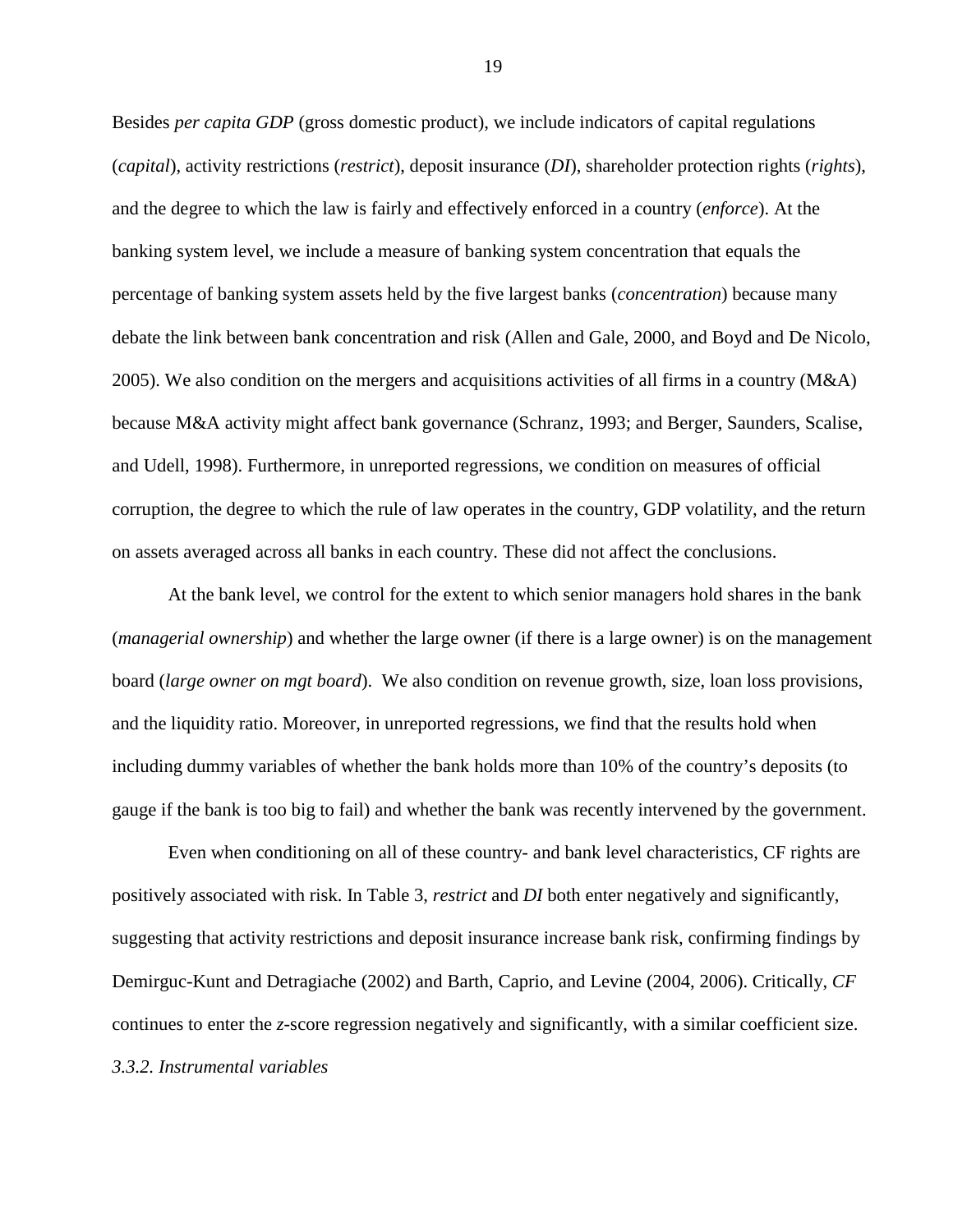We use instrumental variables for each bank's ownership structure. We primarily use the average CF rights of other banks in the country, which captures industry and country factors explaining *CF*. A positive feature of this instrument is that innovations in the risk of one bank does not influence the cash flow rights of other banks. If innovations in national bank risk affect bank ownership across all banks, however, then this instrument does not reduce endogeneity bias. Yet, this seems unlikely because we find that bank ownership changes extremely little over time and the results hold when controlling for national economic volatility. For regressions using the average CF rights of other banks in the country as an instrumental variable, we exclude countries with only one bank because we can compute the CF instrument only for countries with more than one bank, which accounts for the drop in country coverage from 46 to 43 countries in Regression 4.

The instrumental variable results confirm that *CF* is negatively and significantly associated with bank *z*-score, supporting the view that a large owner with sufficient incentives tends to increase bank risk taking (Table 3, Regression 4). The instrument enters the first stage regression significantly at the 1% level as demonstrated by the *F*-test of excluded instruments, accounts for 15% of the variance of CF rights in the first stage as indicated by the partial  $R^2$  of excluded instruments, and yields a different vector of coefficient estimates from those obtained using OLS as shown by the Hausman test of endogeneity. The fact that the IV estimate of the coefficient on *CF* is larger in absolute value terms than the OLS estimate suggests that OLS underestimates the true causal effect of *CF* on bank stability.

In unreported regressions, we confirm these findings using alternative instruments. As a different instrument for *CF*, we identified the year in which the bank was founded (*founded*) using the Bankscope and Bankers Almanac databases. Older banks have had more time to diversify ownership. Also, *founded* is unlikely to affect bank risk directly. Instead, by reducing *CF* of the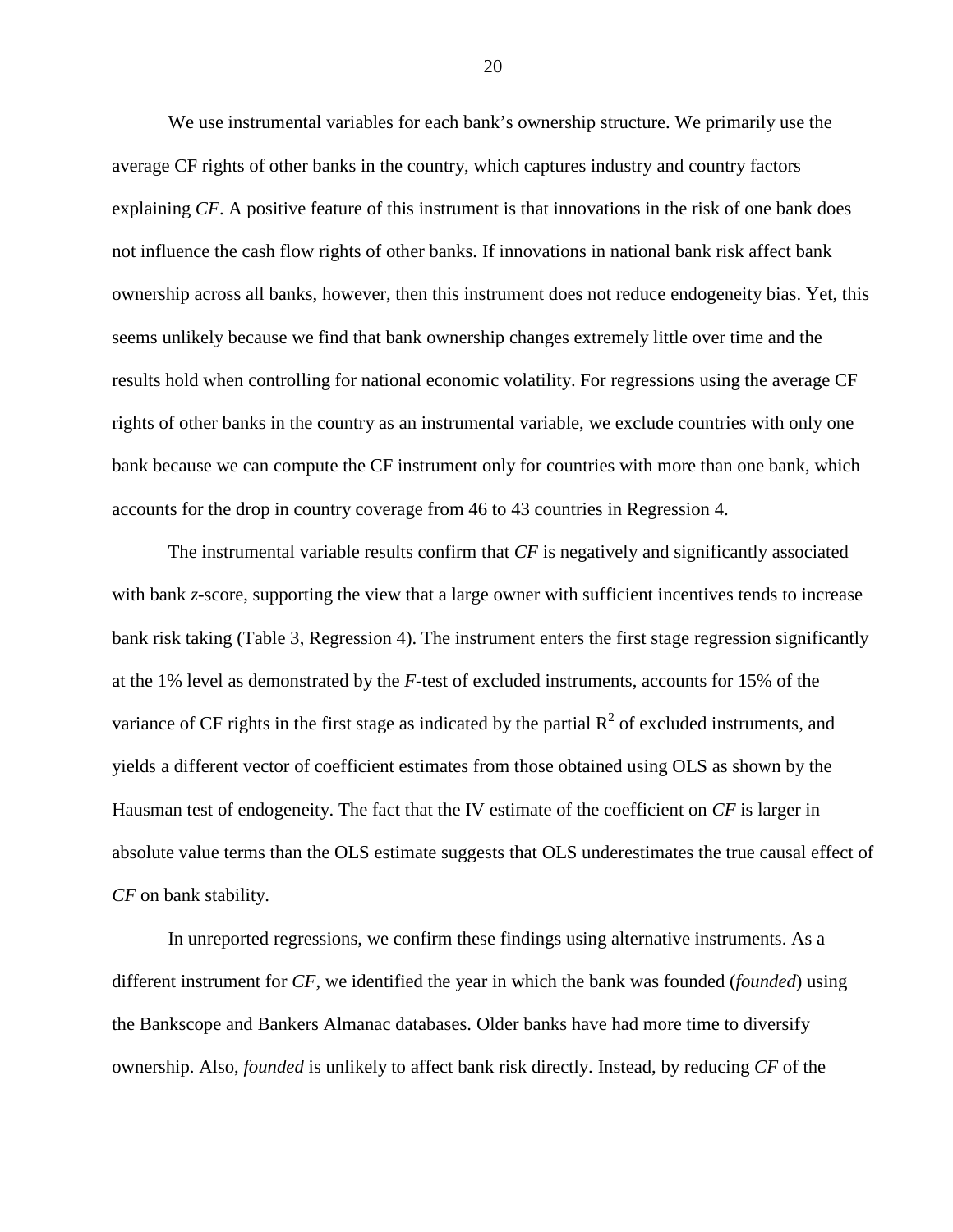largest owner, *founded* affects the incentives of the owner to influence risk. *Founded* enters the first stage regression with a p-value of 0.06, accounting for 3% of the variation of *CF*. If the age of the bank is correlated with an unobserved bank-specific trait that drives bank risk, however, then *founded* is an invalid instrument. But, a test of the overidentifying restrictions does not reject the validity of *founded* as an instrument. Next, we include a dummy variable denoting whether the founder of the bank is on the management or supervisory board (*founder*) as an instrument. If the founder of the bank is still on the management or supervisory board, this implies a continuing large, controlling role with correspondingly high *CF*. The partial correlation coefficient between *CF* and *founder* is 0.17. One concern with *founder* is that shocks to risk might affect the probability of the founder being on the board. Again, the overidentifying restrictions test does not reject the validity of the instruments, and we confirm the results in Table 3.

### *3.4. Additional robustness tests*

We conduct a series of additional robustness tests. We had concerns about the ownership structure indicators. For instance, we are mixing firms with a large owner (*CF*>0) with widely held firms (*CF*=0). We restrict the sample to only firms with a large owner and confirmed the results. We also had concerns about defining large owners using the 10% voting rights cutoff. All of the results hold using a 20% cutoff.

Critically, some theories suggest that owners with a very large proportion of their wealth tied to the bank take less risk (for example, Jensen and Meckling, 1976; Saunders, Strock, and Travlos, 1990; and Kane, 1985). We include a dummy variable that takes on the value one if *CF* is above the sample median and zero otherwise. Including this dummy variable does not change the results, and it does not enter significantly. We also enter  $CF^2$  to test for nonlinearities, but the quadratic term did not enter significantly. Moreover, we control for whether the bank is family owned and operated,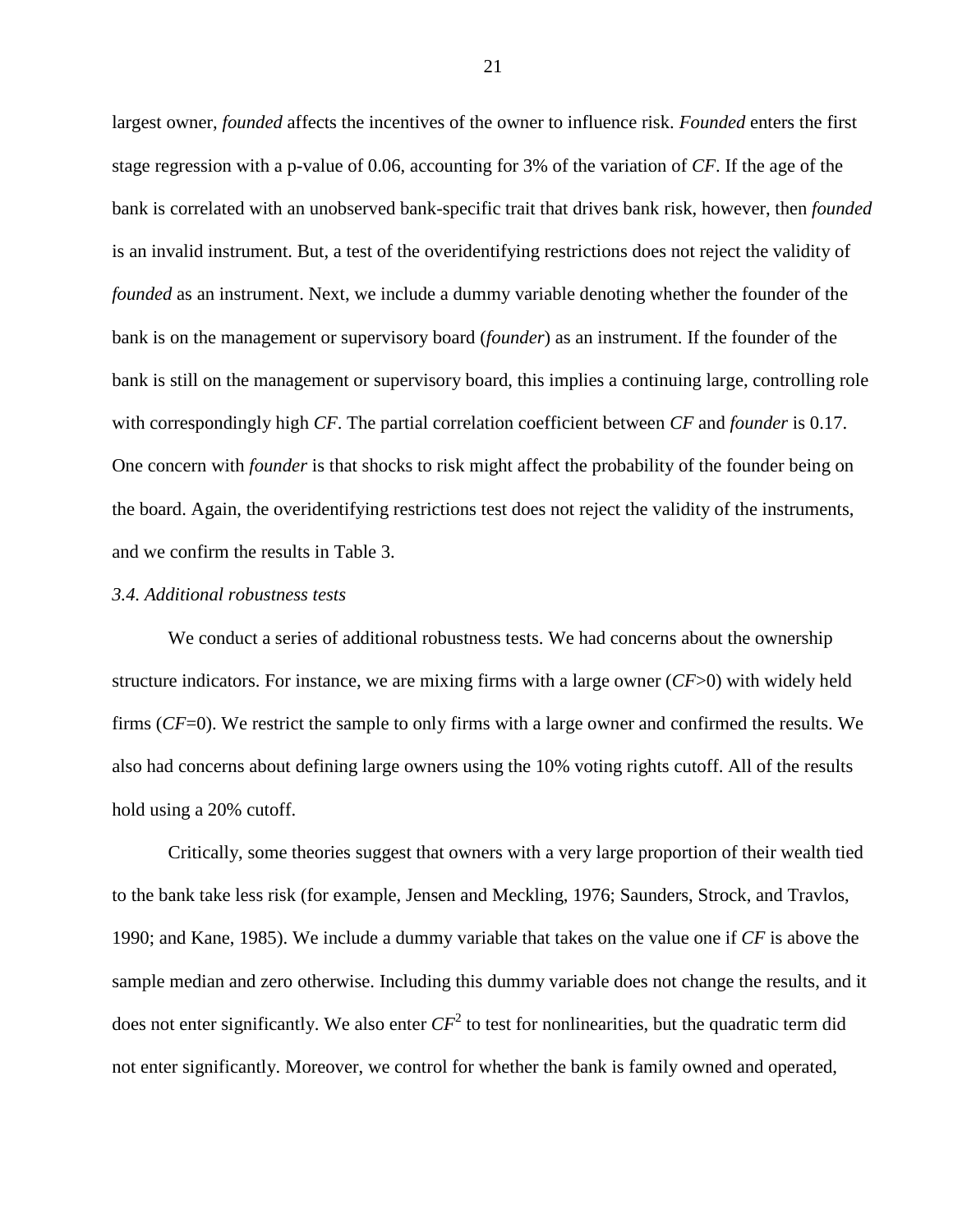which would suggest that the owners have a large amount of wealth and human capital committed to the bank (Bennedsen, Nielsen, Perez-Gonzalez, and Wolfenzon, 2007; and Perez-Gonzalez, 2006). Specifically, we control for whether the founder of the bank, or a descendent of the founder, is on the bank's management or supervisory board. Controlling for family ownership did not alter any of the results.

Furthermore, considerable research focuses on pyramidal ownership structures in which voting rights are much greater than CF rights. The *wedge* between voting and CF rights is used to gauge the degree to which owners have the power and incentives to expropriate bank resources (Caprio, Laeven, and Levine, 2007; and Laeven and Levine, 2007, 2008). In focusing on risk, theory suggests that CF rights are crucial, not the *wedge*. W*edge* does not enter our regressions significantly, and it does not affect our main results.

In addition, this paper's results hold when eliminating banks associated with major mergers and acquisitions. We were concerned that banks about to experience a major event might behave differently and these banks might drive this paper's results. Consequently, we trace the ownership history of each bank using the Bankscope and Bankers Almanac databases and identify whether the bank has undergone a major acquisition or merger between 2001 and 2005. All of the findings hold when eliminating these banks.

Finally, we compute ownership structure in 2005 for a subsample of two hundred banks from the 2001 sample following the approach in Caprio, Laeven, and Levine (2007). Ownership structure is stable over time. Except when banks experience a major event, such as a merger or acquisition, ownership structure does not vary. This indicates that ownership structure does not respond to shortrun fluctuations in bank risk. It also implies that changes in ownership structure do not account for high frequency changes in risk. While economic and financial stability at low frequencies could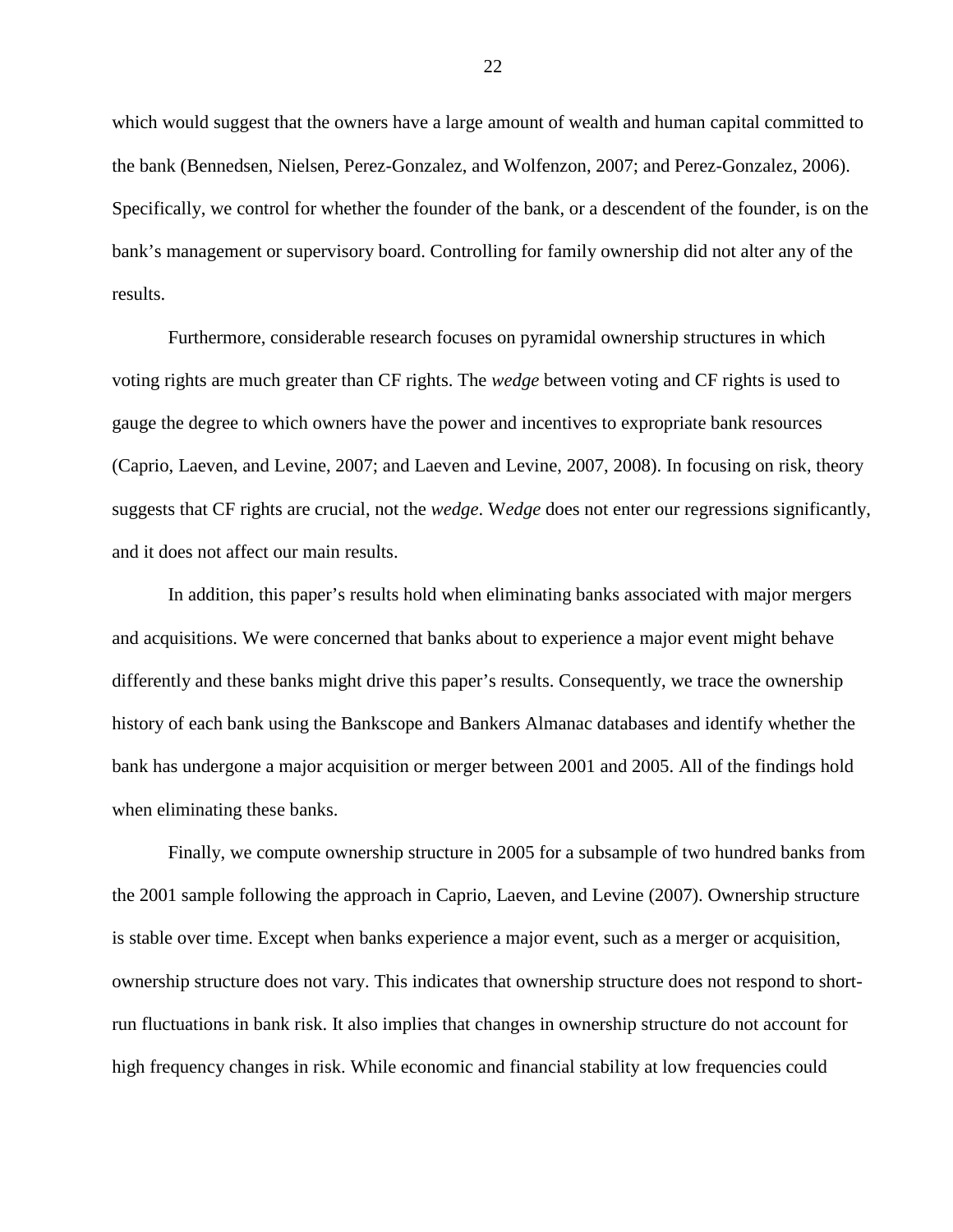influence ownership structure in the long run, this paper's results hold when conditioning on the volatility of each country's gross domestic product. In addition, because ownership structure does not change much unless a bank experiences a merger or acquisition and because mergers and acquisitions generally make accounting data incomparable over time, this reduces the value of panel studies in this context.

### **4. Bank ownership and regulation**

Beyond yielding predictions about the bivariate relation between risk and ownership structure, some theories suggest that the relation between bank risk and ownership structure will vary with national regulations (e.g., Shleifer and Vishny, 1986; Buser, Chen, and Kane, 1981; John, Saunders, Senbet, 2000; and John, Litov, and Yeung, 2008). Thus, we now examine whether the relation between risk and ownership structure depends on bank regulations. If the empirical results on these conditional relations are consistent with theory, then any alternative explanation also has to account for these interactive results, not simply the positive partial correlation between risk and *CF*.

Table 4 presents a series of regressions in which we examine the direct and interactive associations among ownership structure, regulations, and bank risk. Specifically, after conditioning on numerous country- and bank-level traits, we include the interaction term of each of the national regulations with bank level ownership structure. Because we are examining individual banks, we were not very concerned that an individual bank's risk affects national regulations. Nonetheless, these results hold when using instrumental variables for regulations. Based on Beck, Demirguc-Kunt, and Levine (2003, 2006) and Barth, Caprio, and Levine (2006), we use legal origin and the religious composition of each country as instruments for bank regulation. Given that we condition on the level of income per capita, the most direct impact of religion and legal origin on bank risk runs through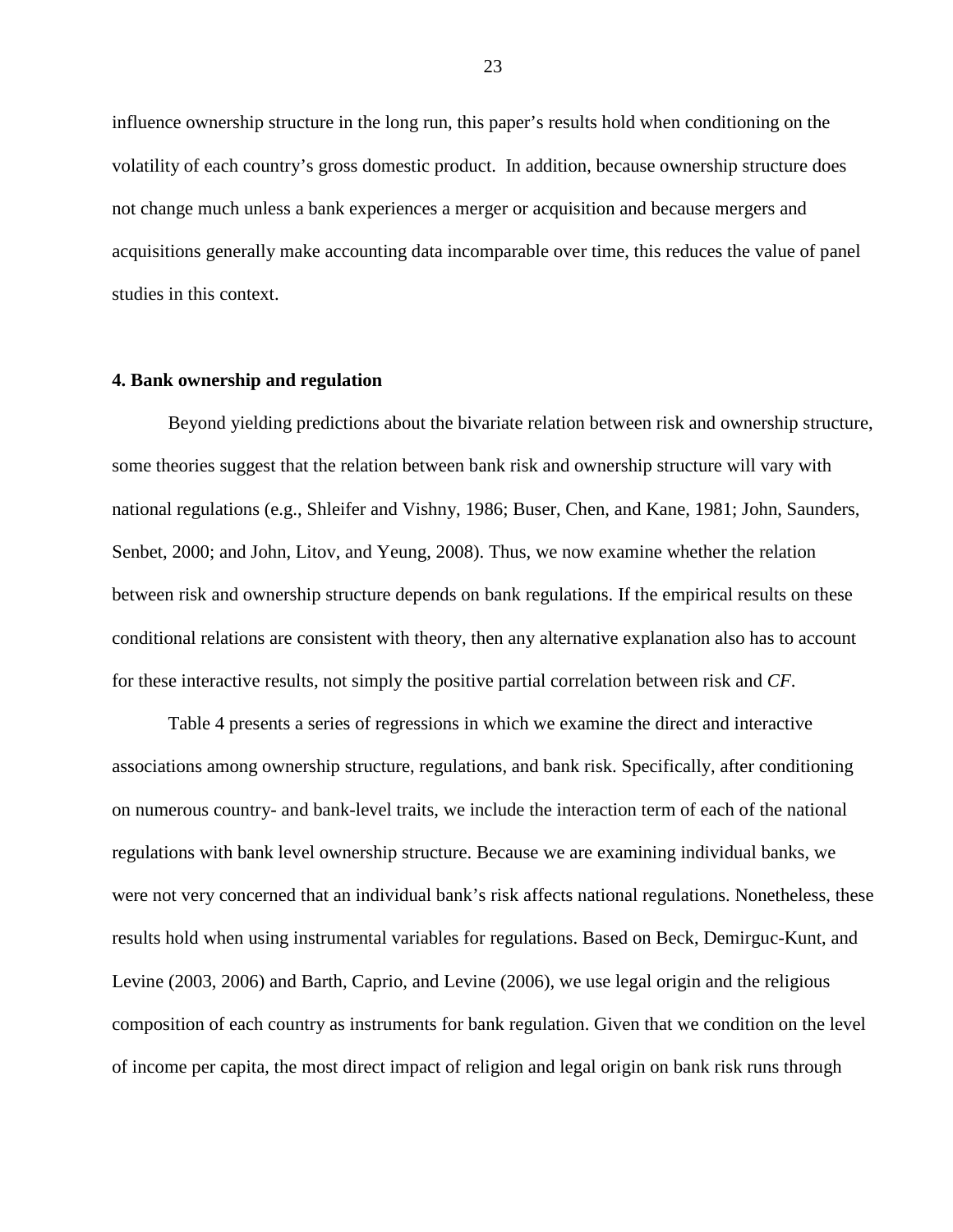bank regulations, not by altering bank risk through an alternative channel. Moreover, we do not reject the hypothesis that the instruments explain risk only through their impact on regulation. Besides the *z-*score, we examine the volatility of the return on assets (σ(*ROA*)), which is a component of the *z*score. We examine σ(*ROA*) to assess whether changes in *z-*score are due to changes in the riskiness of bank assets or whether other components of the *z-*score, such as the capital asset ratio (*CAR*), account for changes in bank fragility.

First, consider capital regulations, which have been the focus of international and national regulatory approaches to promoting the safety and soundness of banking systems. To induce prudent risk taking, capital regulations require bank owners to have more of their wealth at risk and to increase the amount of capital at risk as a bank's assets become more risky. Nonetheless, because binding capital regulations reduce the utility of owning a bank, banks' owners might seek to increase risk in response to those capital regulations. Moreover, any adjustment to risk might depend on the incentives and powers of the owner, as measured by CF. We consider two measures of capital regulations. *Capital requirements* simply equals the statutory minimum capital requirement in the country. We also include a measure of the degree to which the regulatory system screens capital. *Capital stringency* is an index of regulatory oversight of bank capital that includes data on the source of funds that count as regulatory capital and whether the authorities verify the true source of bank capital.

Table 4 shows that the sign of the relationship between risk and *capital stringency* depends materially on each bank's ownership structure. In the regressions that include the interaction between *CF* and *capital stringency*, the index of capital stringency enters positively and significantly. Consistent with standard approaches to bank regulation, this finding indicates that the direct effect of more stringent oversight of capital regulations is to enhance bank stability. The results, however, also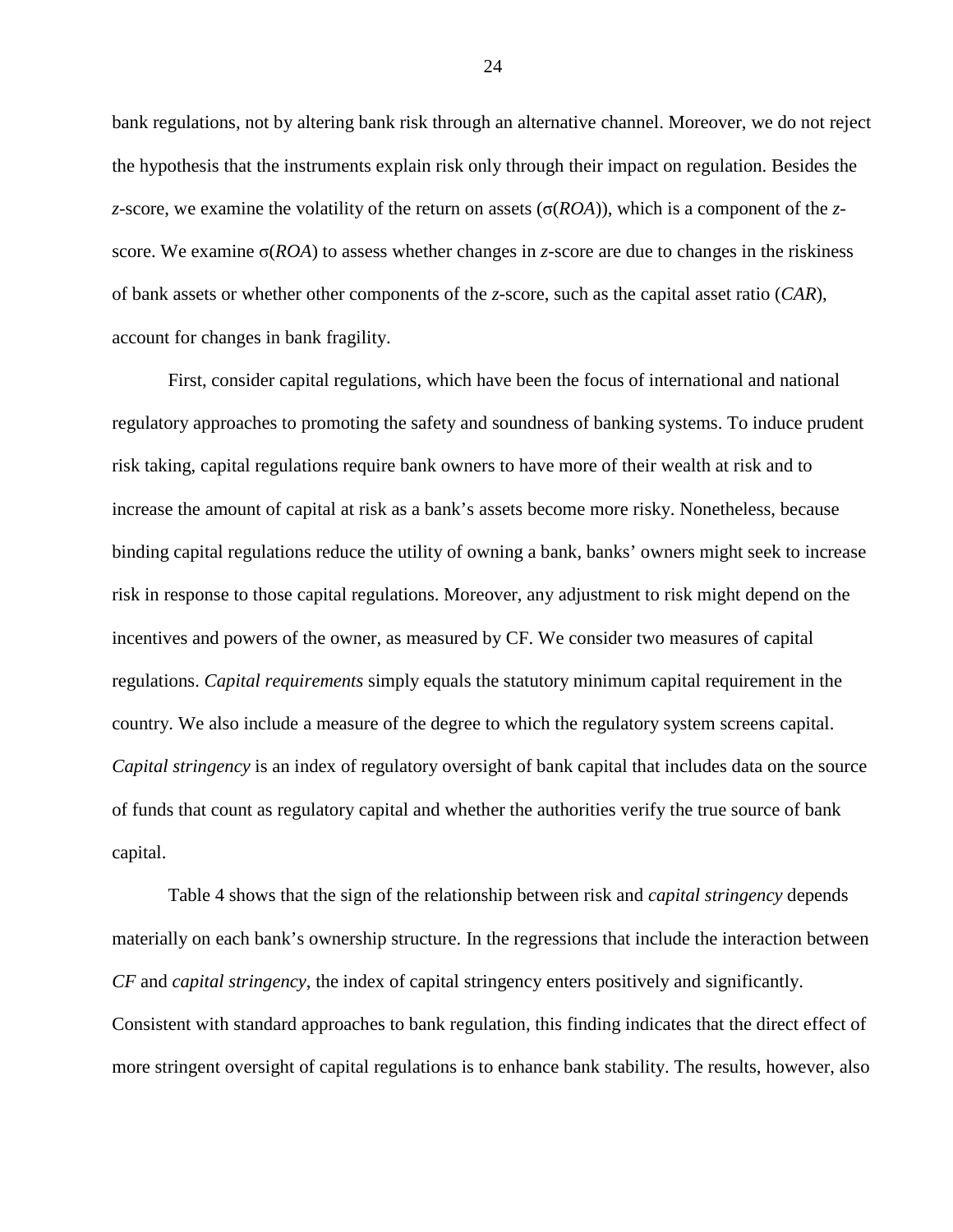indicate that the impact of capital stringency depends on ownership structure. The interaction term *CF*\* *capital stringency* enters negatively and significantly in Regressions 2 and 5. This shows that the stabilizing effects of an intensification of capital stringency regulations diminish when the bank has a large owner with the incentives and power to increase bank risk. With a sufficiently large owner, more stringent oversight of capital regulations increases bank risk. Ignoring the interactions between national policies and the ownership structure of individual banks leads to erroneous inferences about the impact of more stringent supervision of capital regulations on bank risk. Further, the results in Column 6 are qualitatively similar when focusing only on the volatility of the return on bank assets, not the *z-*score measure of bank stability, which also considers the bank's capital asset ratio. The results indicate that *capital stringency* has a direct, risk reducing effect, but this direct effect is counterbalanced as large owners seek to increase risk taking with stronger capital stringency regulations. Boyd and Hakenes (2008) develop a theoretical model of bank risk taking and looting under different ownership structures. They stress that the risk effects of capital regulations can be quite different, depending on the ownership structure of each bank. In their model, they also stress that owners' incentives toward risk taking are shaped along with their incentives to convert bank assets to the personal benefit of bank owners.

In terms of the economic effects, *capital stringency* regulations have very different implications for the risk taking behavior of widely held banks relative to banks with a majority owner. For instance, the estimates in Table 4, Regression 2 suggest that bank risk will fall by about 0.3 standard deviations if there is a one standard deviation increase in *capital stringency* (1.25) when the bank is widely held (i.e., *CF* equals zero). But, bank risk will rise by 0.1 standard deviations if there is a one standard deviation increase in *capital stringency* when the bank has an owner where *CF* equals 50%. Both the reduction and increase in risk are statistically significant.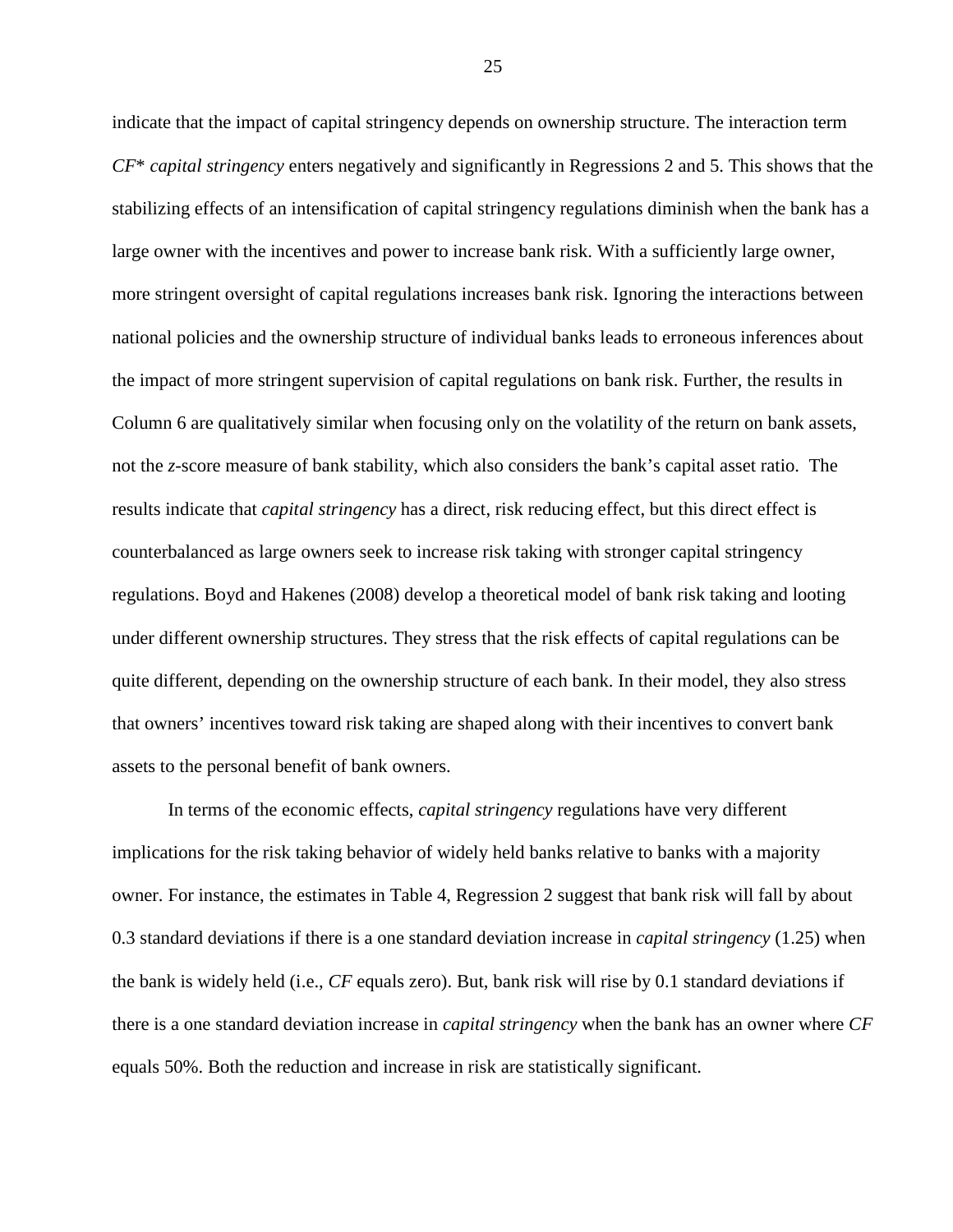In contrast, *capital requirements* do not have significant nonlinear effects that depend on ownership structure. The minimum capital requirement regulation enters positively and significantly in all of the *z-*score specifications, suggesting that higher minimum capital requirements enhance bank stability. However, *capital requirements* do not boost *z-*scores by reducing the volatility of assets (Regression 6). Instead, we find that *capital requirements* increase *z-*scores by increasing capital asset ratios.

The association between risk and activity restrictions depends crucially on the ownership structure of individual banks. While many countries attempt to reduce risk by restricting banks from engaging in nonlending activities, theory suggests that these regulations might have unintended effects. Bank owners might seek to compensate for the utility loss from stricter restrictions by increasing risk. Theory further suggests that owners have greater incentives and power to increase risk if they have larger *CF* rights. In the regressions that include the interaction between *CF* and *restrict*, *restrict* enters negatively, though insignificantly at the 5% level. Thus, an increase in *restrict* is not associated with a significant change in a bank's risk if the bank is widely held. However, the interaction term *CF*\**restrict* enters negatively and significantly in Regressions 3 and 5. When a bank has a large owner, activity restrictions boost risk. For instance, the estimates in Table 4, Regression 3 suggest that bank risk rises by almost 0.3 standard deviations if there is a one standard deviation increase in *restrict* (2.40) and if the bank has an owner where *CF* equals 50%. As further support, consider the Column (6) regression in which the dependent variable is the volatility of bank assets. When simply focusing on asset risk, the results confirm that restricting banking activities only tends to boost the riskiness of bank assets when there is a sufficiently strong owner as measured by *CF*.

The evidence on deposit insurance further emphasizes that ignoring the interactions between national regulations and the ownership structure of individual banks leads to flawed conclusions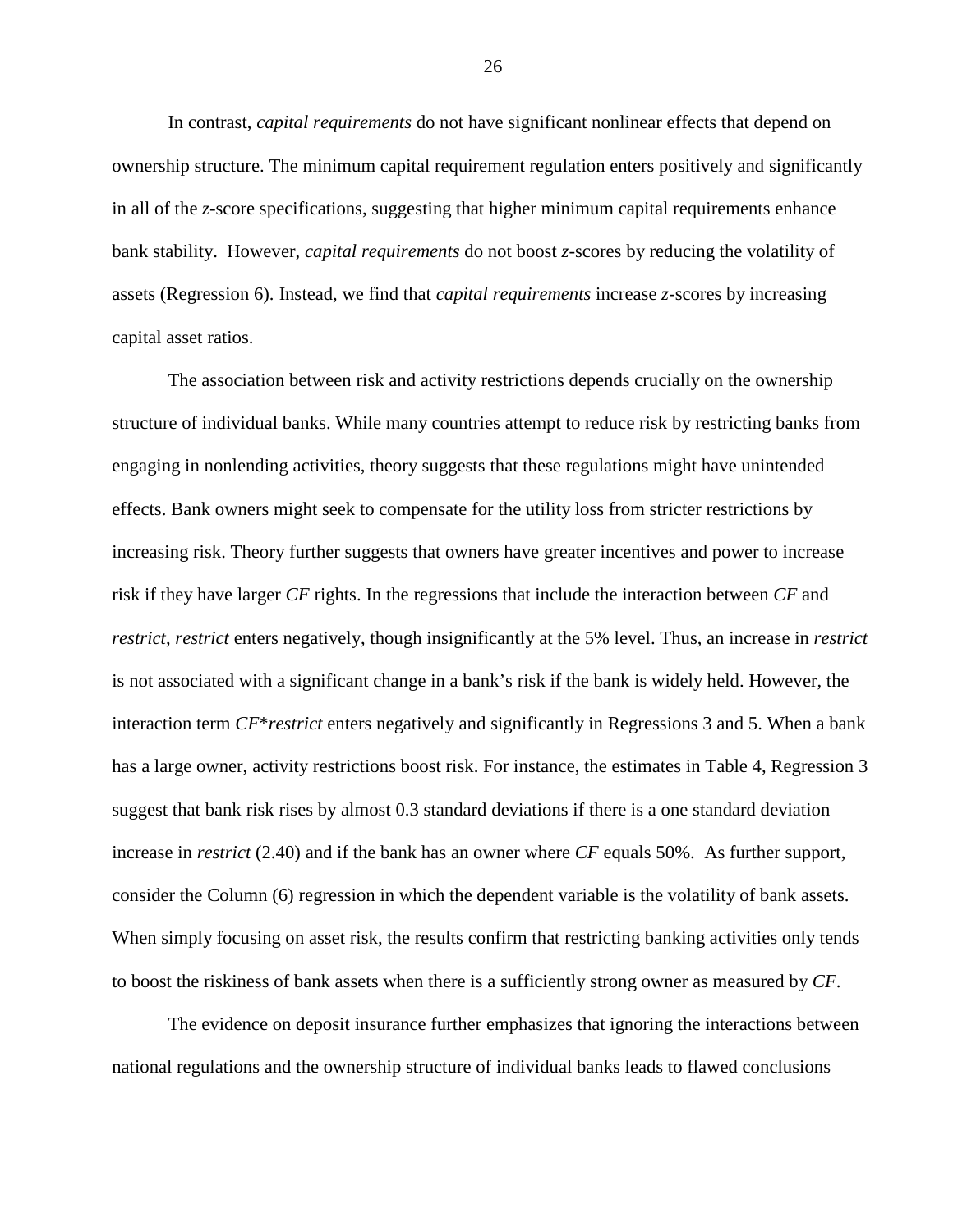about the impact of regulations on bank risk. In particular, explicit deposit insurance has very different implications for the risk taking behavior of a widely held bank relative to a bank with a majority owner. The estimates in Regression 4 of Table 4 suggest that bank risk rises by a statistically significant 0.4 standard deviations in response to a one standard deviation increase in *DI* (0.41) if the bank has a large owner with *CF* equal to 50%. But *DI* is not associated with a significant increase in bank risk when the bank is widely held. From this perspective, explicit deposit insurance does not have much of an effect on bank risk in a country such as the United States, where all ten of the largest banks are widely held. In countries such as Indonesia, where large banks tend to have concentrated ownership, however, deposit insurance is associated with significantly greater risk.

#### **5. Simultaneous determination of bank valuation and risk**

To further assess the mechanisms relating bank ownership, regulation, and risk, we allow for the joint determination of bank risk and bank valuations. Regulations and ownership structure might influence bank risk by affecting bank valuations. If regulations reduce a bank's value, this could increase the risk-taking incentives of owners as argued by Koehn and Santomero (1980) and Buser, Chen, and Kane (1981). However, regulation might affect risk through an assortment of other channels, including the response by bank borrowers to changes in interest rates induced by regulation (Boyd and De Nicolo, 2005), the screening incentives and capabilities of investors (Calomiris and Kahn, 1991), and the degree of bank competition (Hellmann, Murdoch, and Stiglitz, 2000).

Following Keeley (1990), we control for the endogenous determination of risk and bank valuation and test whether an association exists between risk and bank regulations independent of bank valuation. In the second stage of a two-stage least squared system, *z-*score and σ(*ROA*) are modeled exactly as in Table 4, except that we also include Tobin's *q*. In the first stage, Tobin's *q* (*q*)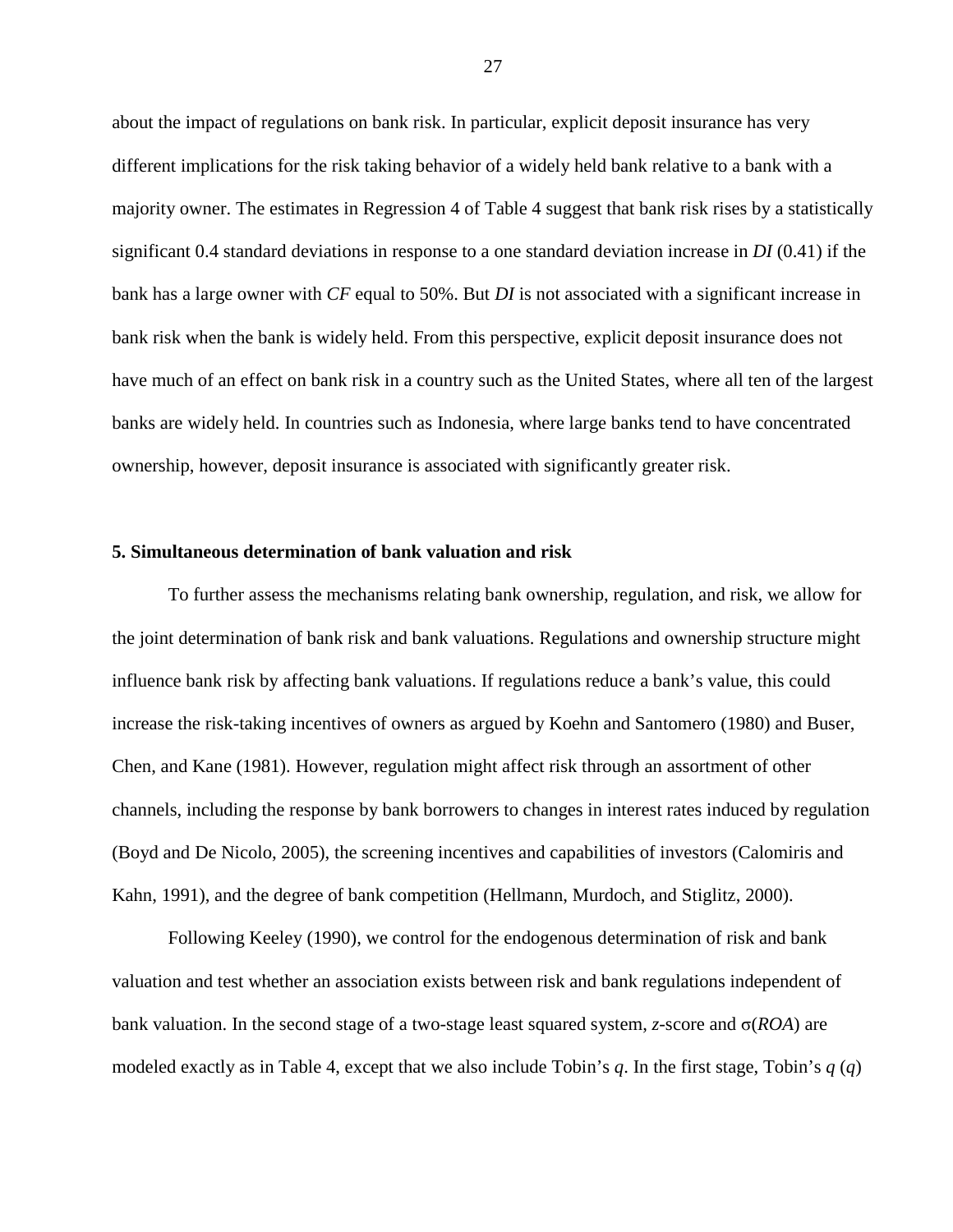is modeled both as a function of the numerous bank level and country level control variables used in the risk equation and variables excluded from the second stage. These excluded variables include a dummy variable for whether the bank is listed on the New York Stock Exchange (*NYSE*), a dummy variable for whether the country has entry restrictions that protect banks from competition, and the bank's market share as measured in terms of assets. As in Keeley (1990), the identifying assumption is that these excluded variables explain cross-bank differences in valuation but the excluded variables explain only bank risk through their impact on *q*.

Keeley (1990) uses the liberalization of laws governing branch restrictions in the US as an instrument for *q* to assess the impact of exogenous changes in *q* on bank risk taking. At the same time, these regulatory entry barriers reduce competition between banks, enhancing the market power and franchise value of banks, as captured by *q*, and are thus a potentially valid instrument for *q*. Following Keeley (1990), we use a regulatory index of entry barriers at the country level as instrument for *q*. We also include the bank's market share of assets in the set of instrumental variables to proxy for market power. The results are qualitatively similar when we use the market share of deposits. The *NYSE* listing dummy variable is included to capture other valuation trends not related to changes in market power, such as the liquidity enhancing effect of a *NYSE* listing. Also, valuation could be enhanced by the strict disclosure requirements of *NYSE* listings.

Table 5 presents the complete first stage and second-stage results. Table 5 gives the partial  $R^2$ and the *F*-test of the excluded instruments in the first stage to assess whether these instruments explain cross-bank differences in *q*. The three instrumental variables explain about 10% of the crossbank variation in *q*. The *F*-tests rejects the hypothesis that these instruments can be excluded from the first stage at the 1% significance level. Furthermore, in all of the specifications, the overidentification test supports the hypothesis that the instruments are valid, i.e., we do not reject the assumption that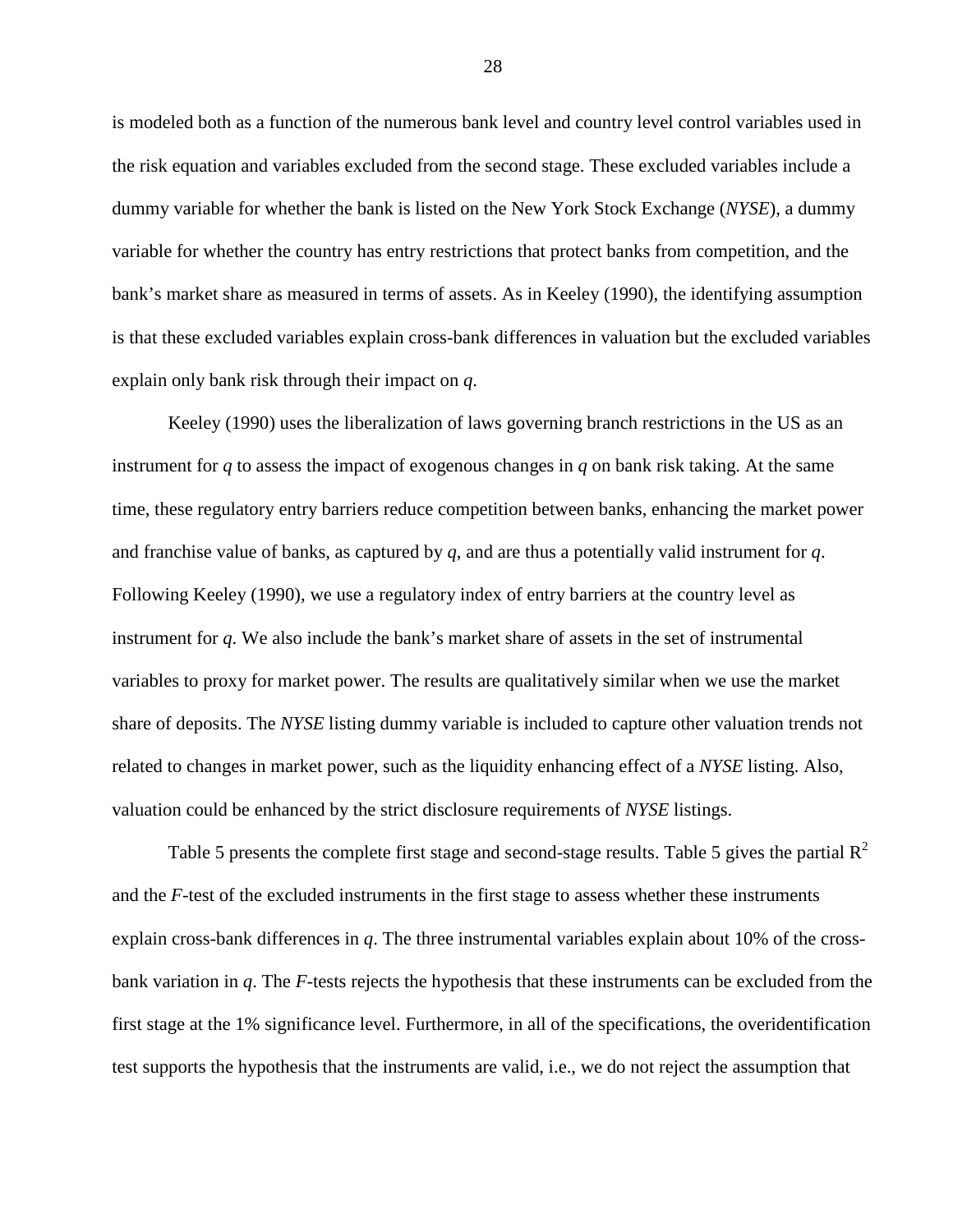the instruments explain bank risk only through their effect on *q*. Also, the first stage results indicate that *q* is higher in countries with stronger shareholder protection laws, which is consistent with the findings in Caprio, Laeven, and Levine (2007).

With one exception, Table 5 confirms this paper's results while controlling for the endogenous determination of *q*. The one exception is that *capital requirements* no longer has a robust direct link with banking stability, as measured by *z-*scores. Capital requirements affect bank stability, but only through their effect on bank valuations. Capital requirements are likely to affect *q* because they are a form of entry barrier that boosts the franchise value of banks. This in turn affects bank stability, but capital requirements do not have an independent effect on bank stability. The results also hold when simply including Tobin's *q* in the OLS regressions in Table 4.

The results on *capital stringency* are similar to those reported above. The impact of the index of capital stringency on bank risk depends critically on ownership structure. In widely held banks, a marginal increase in *capital stringency* has little impact on actual bank risk, while stronger *capital stringency* boosts bank risk when the bank has a powerful owner. The evidence is consistent with the view that capital regulations increase the risk-taking incentives of owners (Koehn and Santomero, 1980; and Buser, Chen, and Kane, 1981). In the absence of a powerful owner, the stringency of capital regulations has little marginal influence on risk. A large owner, however, is able to induce the bank to increase its risk taking behavior in response to stricter capital regulations. Ignoring the interactions between regulations and the ownership of individual banks yields invalid conclusions about the impact of the capital stringency index on risk.

When controlling for the endogenous determination of bank valuation, we also confirm the earlier findings on deposit insurance and activity restrictions. To promote stability, many countries restrict banks from engaging in nonlending activities (Boyd, Chang, and Smith, 1998). But, bank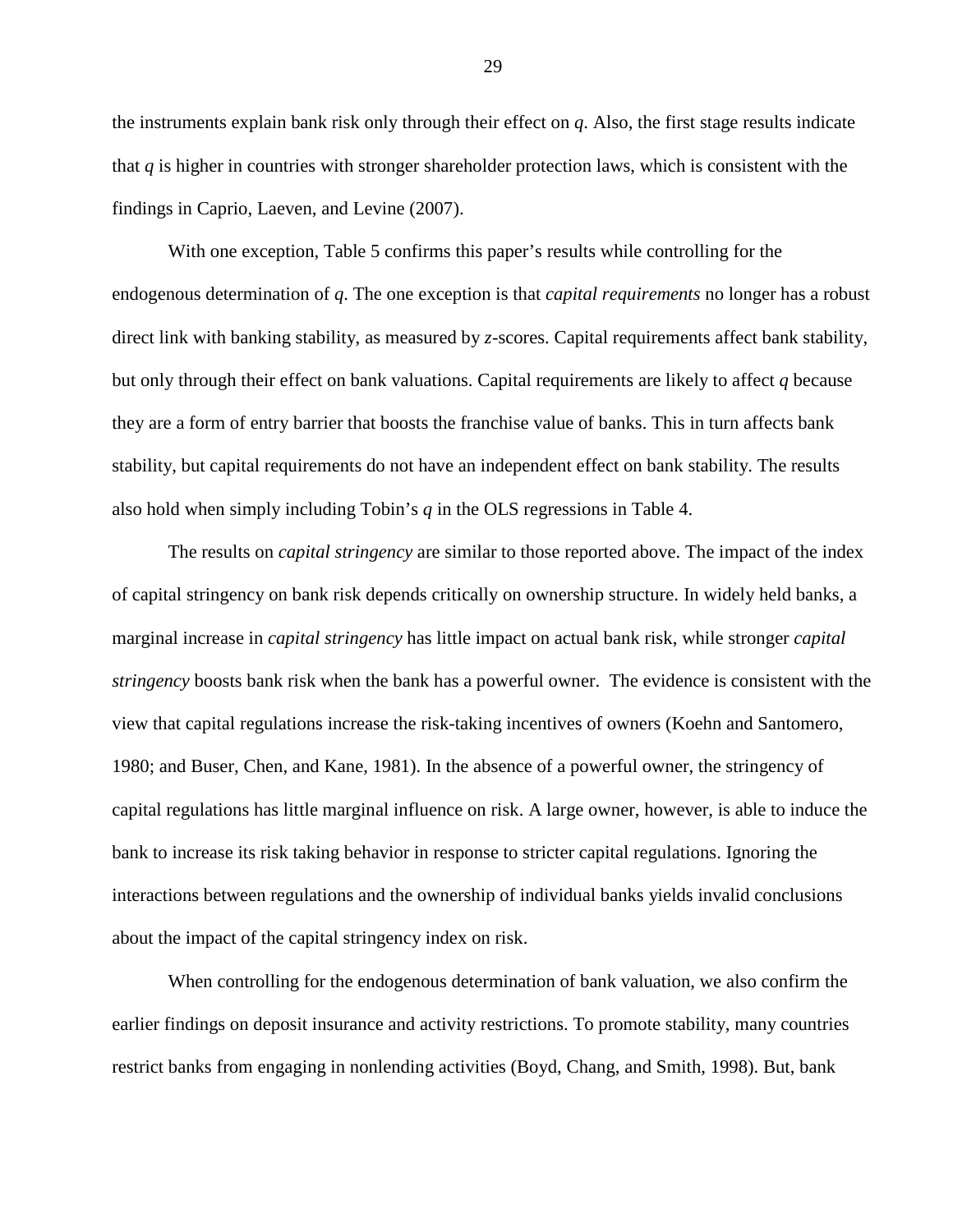owners might seek to compensate for the utility loss by increasing risk. Furthermore, activity restrictions might reduce the ability of banks to diversify income flows (Barth, Caprio, and Levine, 2004). This is what we find. Activity restrictions are associated with a lower *z-*score. Moreover, when a bank has a large owner, activity restrictions are associated with a particularly large increase in bank risk. Similarly, countries adopt deposit insurance to eliminate bank runs, but deposit insurance intensifies standard moral hazard problems. The ability of owners to act on these incentives depends on bank ownership structure. Even when controlling for *q*, we find that bank risk does not rise in response to deposit insurance when the bank is widely held. When a large bank owner has sufficient CF rights, however, deposit insurance is associated with an increase in risk.

### **6. Conclusions**

In this paper, we conduct the first empirical assessment of theories concerning risk taking by banks, their ownership structures, and national bank regulations. Theory highlights the potential conflicts between bank managers and owners over bank risk taking and stresses that the same bank regulation has different effects on bank risk taking depending on the comparative power of shareholders in the governance structure of each bank. Besides assessing theories from corporate finance and banking, this analysis is crucial from a public policy perspective because bank risk taking affects economic fragility, business-cycle fluctuations, and economic growth.

We find that banks with more powerful owners tend to take greater risks. This is consistent with theories predicting that equity holders have stronger incentives to increase risk than nonshareholding managers and debt holders and that large owners with substantial cash flows have the power and incentives to induce the bank's managers to increase risk taking.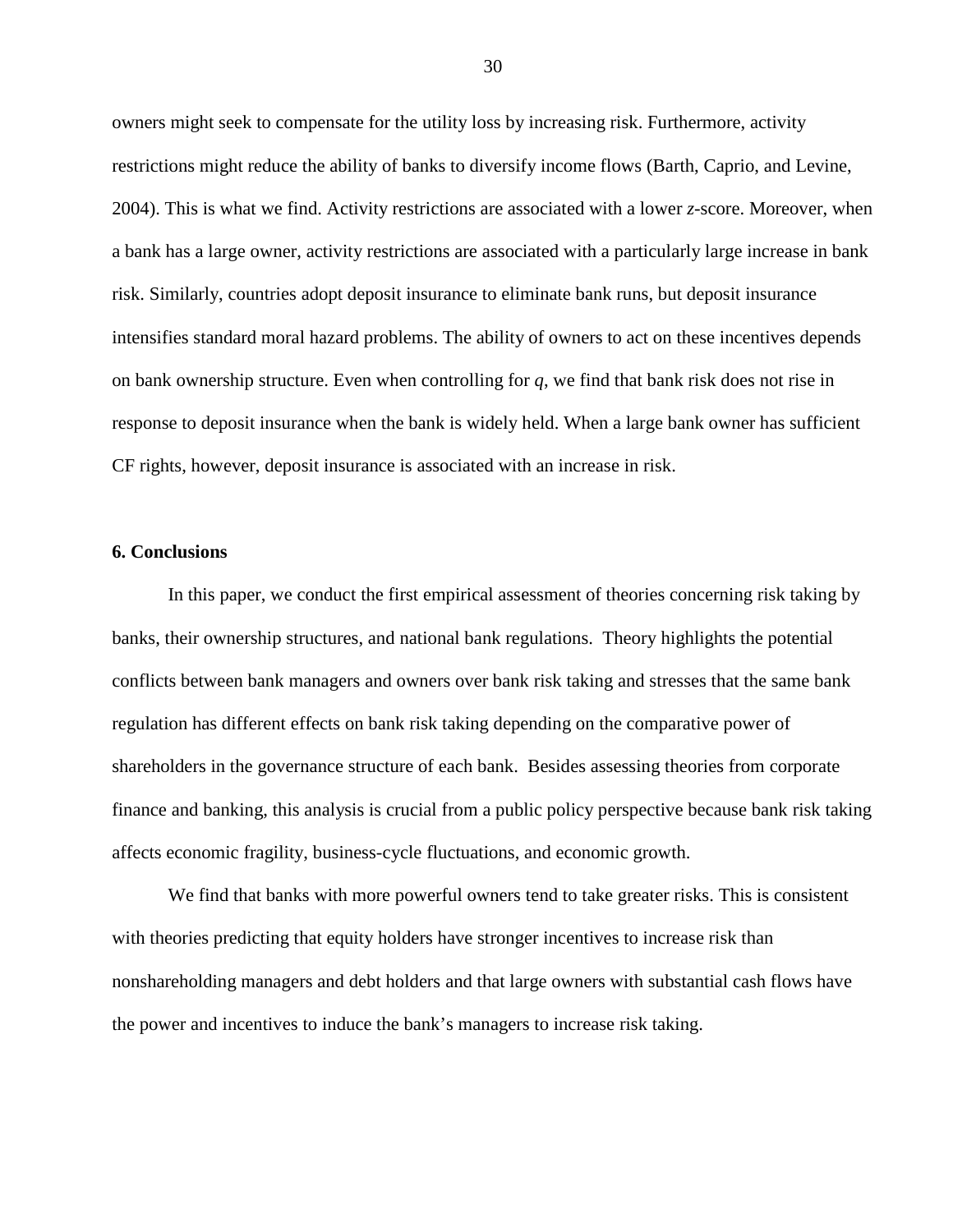Furthermore, the impact of bank regulations on bank risk depends critically on each bank's ownership structure. The effect of the same regulation on a bank's risk taking can be positive or negative depending on the bank's ownership structure. Consistent with theory, we find that ignoring ownership structure leads to incomplete and sometimes erroneous conclusions about the impact of capital regulations, deposit insurance, and activity restrictions on bank risk taking.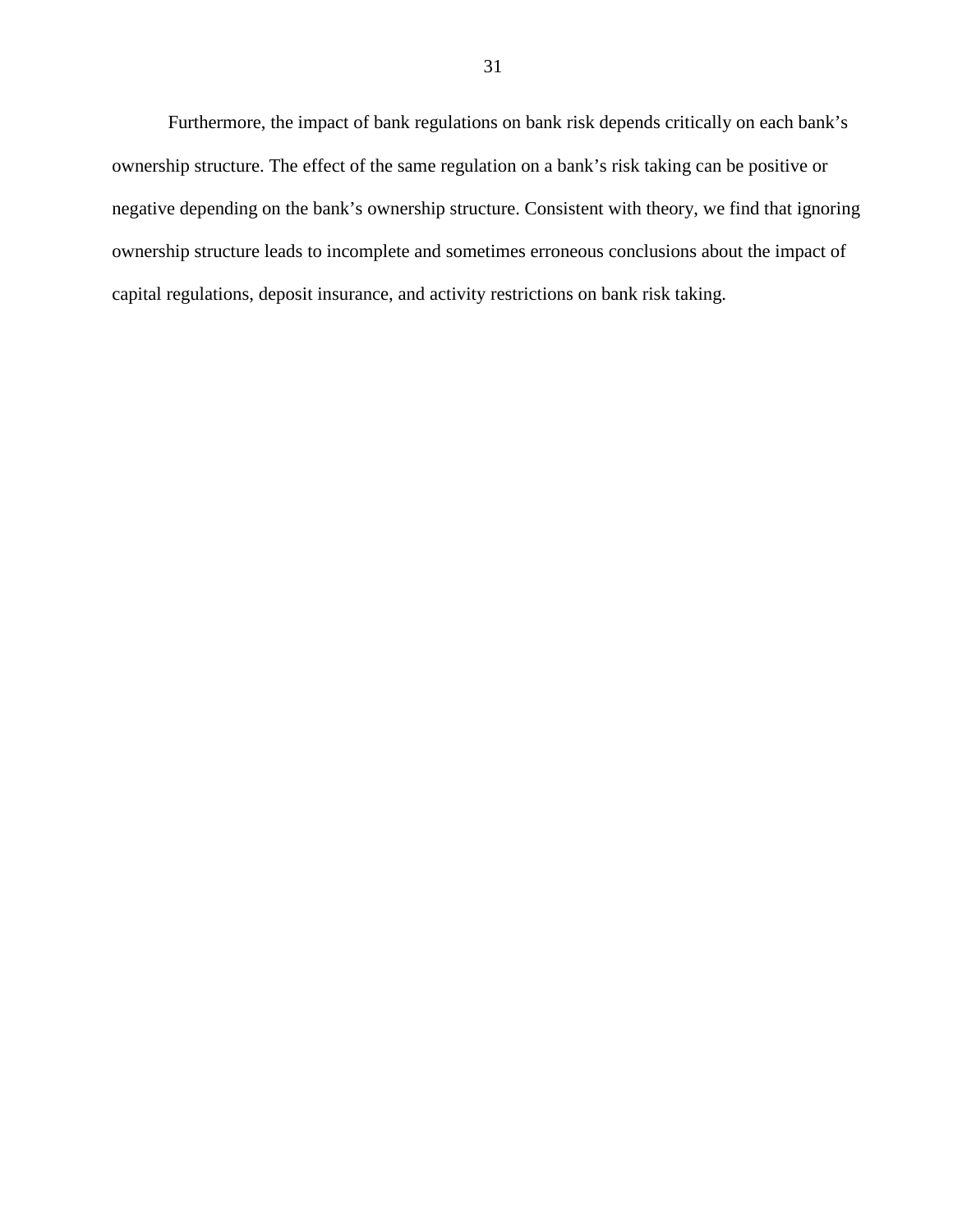## **References**

Agrawal, A., Mandelker, G., 1987. Managerial incentives and corporate investment and financing decisions. Journal of Finance 42, 823–838.

Allen, F., Gale, D., 2000. Comparing Financial Systems. MIT Press, Cambridge, MA.

Barth, J.R., Caprio, G., Levine, R., 2004. Bank Supervision and regulation: what works best? Journal of Financial Intermediation 13, 205-248.

Barth, J.R., Caprio, G., Levine, R., 2006. Rethinking Bank Regulation: Till Angels Govern. Cambridge University Press, New York.

Beck, T., Demirgüç-Kunt, A., Levine, R., 2003. Law, endowments, and finance. Journal of Financial Economics 70, 137-181.

Beck, T., Demirgüç-Kunt, A., Levine, R., 2006. Bank supervision and corruption in lending. Journal of Monetary Economics 53, 2131-2163.

Bennedsen, M., Nielsen, K., Perez-Gonzalez, F., Wolfenzon, D., 2007. Inside the family firm: the role of families in succession decisions and performance. Quarterly Journal of Economics 122, 647- 691.

Berger, A., Saunders, A., Scalise, J., Udell, G., 1998. The effects of bank mergers and acquisitions on small business lending. Journal of Financial Economics 50, 187-229.

Bernanke, B., 1983. Nonmonetary effects of the financial crisis in the propagation of the great depression. American Economic Review 73, 257-276.

Bitler, M., Moskowitz, T., Vissing-Jorgensen, A., 2005. Testing agency theory with entrepreneur effort and wealth. Journal of Finance 60, 539-576.

Boyd, J., Chang, C., Smith, B.D., 1998. Moral hazard under commercial and universal banking. Journal of Money, Credit, and Banking 30, 426-468.

Boyd, J., Hakenes, H., 2008. Looting and gambling in banking crises. Mimeo. University of Minnesota, Minneapolis MN.

Boyd, J., De Nicolo, G., 2005. The theory of bank risk taking and competition revisited. Journal of Finance 60, 1329-1343.

Buser, S., Chen, A., Kane, E., 1981. Federal deposit insurance, regulatory policy, and optimal bank capital. Journal of Finance 36, 51-60.

Calomiris, C., Kahn, C., 1991. The role of demandable debt in structuring optimal banking arrangements. American Economic Review 81 497-513.

Calomiris, C., Mason, J., 1997. Contagion and bank failures during the Great Depression: the Chicago banking panic of June 1932. American Economic Review 87, 863-884.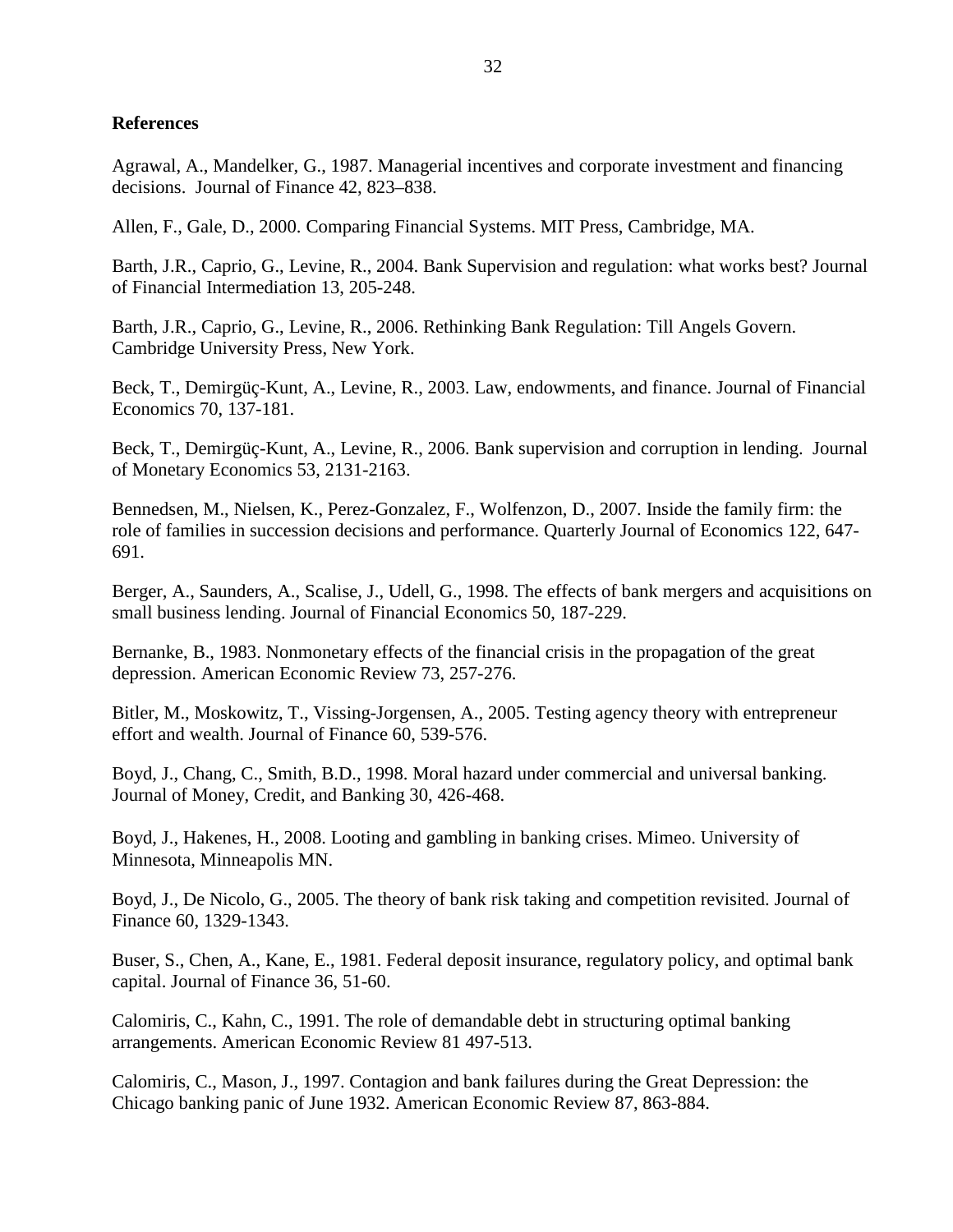Calomiris, C., Mason, J., 2003a. Consequences of US bank distress during the Depression. American Economic Review 93, 937-947.

Calomiris, C., Mason, J., 2003b. Fundamentals, panics and bank distress during the Depression. American Economic Review 93, 1615-1647.

Caprio, G., Laeven, L., Levine, R., 2007. Ownership and bank valuation. Journal of Financial Intermediation 16, 584-617.

Demirguc-Kunt, A., Detragiache, E., 2002. Does deposit insurance increase banking system stability? an empirical investigation. Journal of Monetary Economics 49, 1373-1406.

Demirguc-Kunt, A., Kane, E., Laeven, L., 2008. Deposit insurance around the world: issues of design and implementation. MIT Press, Cambridge, MA.

Demsetz, H., Lehn, K., 1985. The structure of corporate ownership: causes and consequences. Journal of Political Economy 93, 1155-1177.

Esty, B., 1998. The impact of contingent liability on commercial bank risk taking," Journal of Financial Economics 47, 189-218.

Galai, D., Masulis, R., 1976, "The option pricing model and the risk factor of stock. Journal of Financial Economics 3, 53-81.

Gorton, G., Rosen, R., 1995. Corporate control, portfolio choices, and the decline of banking. Journal of Finance 50, 1377-1420.

Hellmann, T., Murdock, K., Stiglitz, J., 2000. Liberalization, moral hazard in banking, and prudential regulation: are capital requirements enough? American Economic Review 90, 147-165.

Houston, J.F., James, C., 1995. CEO compensation and bank risk: is compensation in banking structured to promote risk taking? Journal of Monetary Economics 36, 405-431.

Jensen, M., Meckling, W., 1976. Theory of the firm: managerial behavior, agency costs, and ownership structure. Journal of Financial Economics 3, 305-360.

John, K., Litov, L., Yeung, B., 2008. Corporate governance and managerial risk taking: theory and evidence. Journal of Finance 63, 1679-1728.

John, K., Saunders, A., L.W. Senbet, L.W., 2000. A theory of bank regulation and management compensation. Review of Financial Studies 13, 95-125.

Kane, E., 1985. The Gathering Crisis in Federal Deposit Insurance. MIT Press, Cambridge, MA.

Keeley, M., 1990. Deposit insurance, risk, and market power in banking. American Economic Review 80, 1183-1200.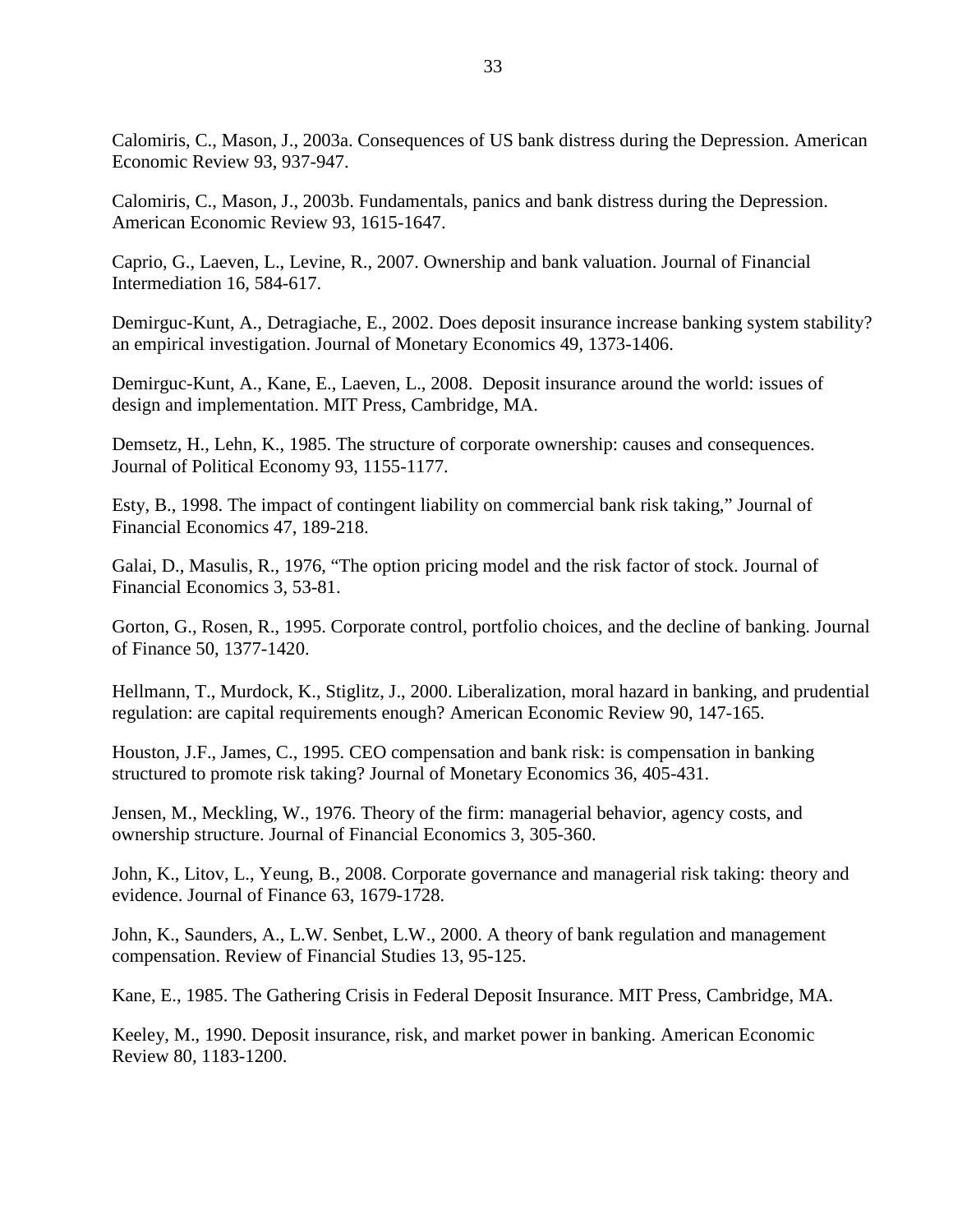Kim, D., Santomero, A., 1994. Risk in banking and capital regulation. Journal of Finance 43, 1219- 1233.

Koehn, M., Santomero, A., 1980. Regulation of bank capital and portfolio risk. Journal of Finance 35, 1235-1244.

Kroszner, R., Rajan, R., 1994. Is the Glass-Steagall Act justified? A study of the US experience with universal banking before 1933. American Economic Review 84, 810-832.

La Porta, R., Lopez-de-Silanes, F., Shleifer, A., Vishny, R., 1998. Law and finance. Journal of Political Economy 106, 1113-1155.

Laeven, L., Levine, R., 2007. Is there a diversification discount in financial conglomerates? Journal of Financial Economics 85, 331-367.

Laeven, L., Levine, R., 2008. Complex ownership structures and corporate valuations. Review of Financial Studies 21, 579-604.

Merton, R., 1977. An analytical derivation of the cost of deposit insurance and loan guarantees: an application of modern option pricing theory. Journal of Banking and Finance 1, 3-11.

Perez-Gonzalez, F., 2006. Inherited control and firm performance. American Economic Review 96, 1559-1588.

Roy, A.D., 1952. Safety first and the holding of assets. Econometrica 20, 431-449.

Saunders, A., Strock, E., Travlos, N.G., 1990. Ownership structure, deregulation, and bank risk taking. Journal of Finance 45, 643-654.

Schranz, M., 1993. Takeovers improve firm performance: evidence from the banking industry. Journal of Political Economy 101, 299-326.

Shleifer, A., Vishny, R., 1986. Large shareholders and corporate control. Journal of Political Economy 94, 461-488.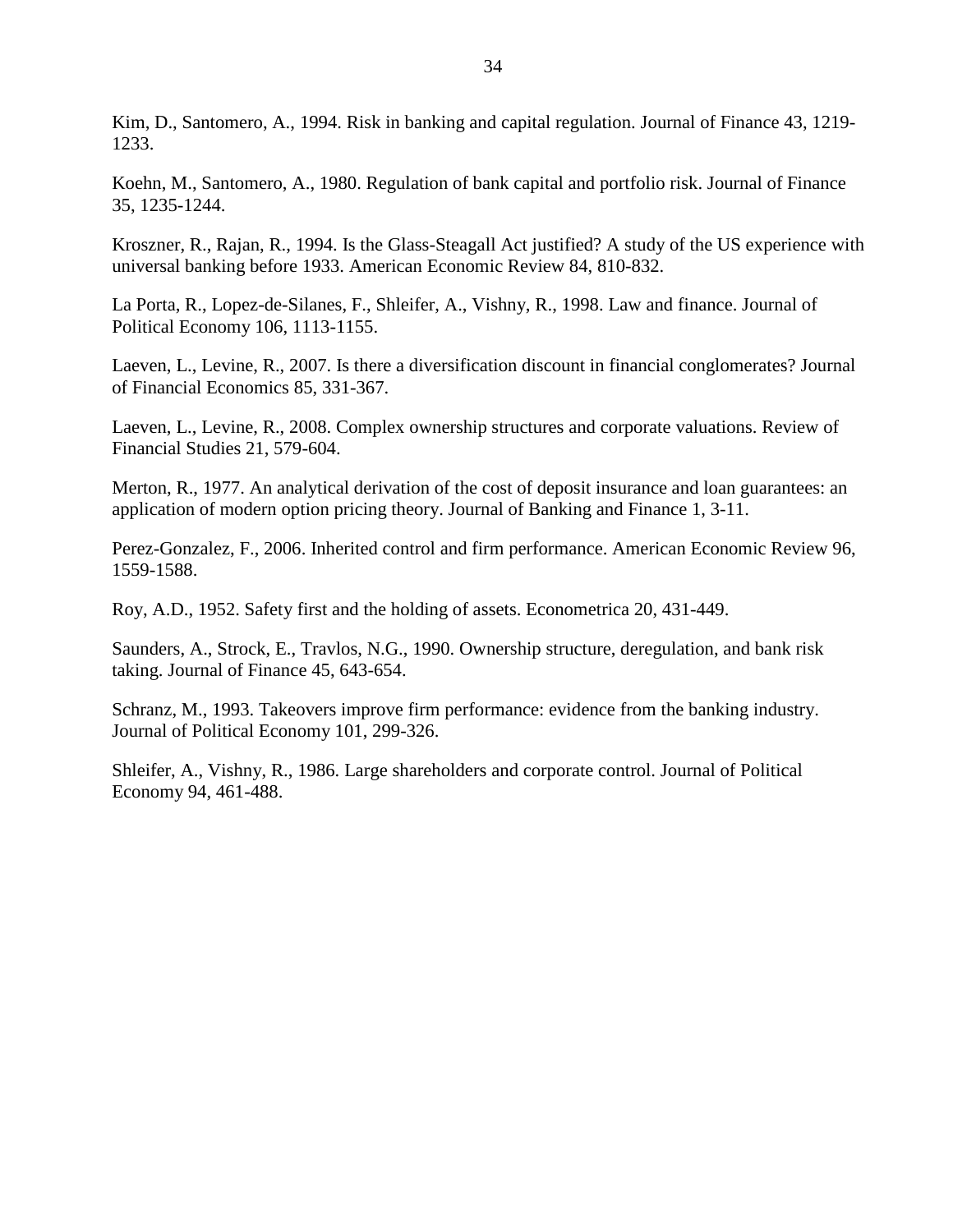## Table 1 Summary statistics of main regression variables.

This table reports summary statistics of the main regression variables. Sample consists of 270 banks from 48 countries, and includes the ten largest listed banks in the country in terms of total assets, if available. Statistics based on annual data for the year 2001, unless otherwise indicated. *z-score* is the bank's return on assets plus the capital asset ratio divided by the standard deviation of asset returns over the period 1996–2001. σ(*ROA*) is the volatility of the bank's return on assets over the period 1996–2001. *Equity volatility* is the volatility of the equity returns of the bank, computed using weekly data over the period 1999–2001. *Earnings volatility* is the average standard deviation of the ratio of total earnings before taxes and loan loss provisions to average total assets over the period 1996–2001. *CF* is the cash flow rights of the largest shareholder of the bank. *Large owner on mgt board* takes a value of one if a large shareholder has a seat on the management board of the company, and zero otherwise. *Managerial ownership* equals the total cash flow rights of senior management. *Revenue growth* is the growth in total revenues of the bank over the year 2001. *Market share* is the bank's share in total deposits in the country. *NYSE* takes a value of one if the bank is listed or has an American Depository Receipt on the NYSE, and zero otherwise. *Size* is the bank's log of total assets. *Loan loss provision ratio* is the ratio of the bank's loan loss provisions to net interest income. *Liquidity ratio* is the bank's liquid assets to liquid liabilities. *Per capita income* is the log of gross domestic product (GDP) per capita of the country. *Rights* is an index of anti-director rights. *Capital requirements* is the minimum capital asset ratio requirement. *Capital stringency* is an index of capital regulation. *Restrict* is an index of activity restrictions. *DI* takes a value of one if the country has explicit deposit insurance, and zero otherwise. *Enforce* is an index of enforcement of contracts. *M&A* is the percentage of traded companies listed on the country's stock exchange that have been targeted in completed mergers or acquisitions deals during the period 1990–2000. *GDP volatility* is the standard deviation of the logarithm of real annual GDP growth over the period 1996–2001.

| Variable                  | Number of banks | Mean  | Standard deviation | Minimum | Maximum |
|---------------------------|-----------------|-------|--------------------|---------|---------|
| Bank level                |                 |       |                    |         |         |
| z-score                   | 270             | 2.88  | 0.96               | $-1.56$ | 5.14    |
| $\sigma(ROA)$             | 270             | 0.01  | 0.03               | 0.00    | 0.46    |
| Equity volatility         | 203             | 0.45  | 0.36               | 0.03    | 4.50    |
| Earnings volatility       | 246             | 0.83  | 1.38               | 0.03    | 12.17   |
| CF                        | 270             | 0.24  | 0.25               | 0.00    | 1.00    |
| Large owner on mgt board  | 270             | 0.31  | 0.46               | 0.00    | 1.00    |
| Managerial ownership      | 266             | 0.06  | 0.14               | 0.00    | 0.68    |
| Revenue growth            | 251             | 0.02  | 0.24               | $-0.86$ | 1.87    |
| Market share              | 234             | 0.14  | 0.22               | 0.00    | 1.84    |
| <b>NYSE</b>               | 270             | 0.13  | 0.33               | 0.00    | 1.00    |
| Size                      | 251             | 16.20 | 2.13               | 10.94   | 20.77   |
| Loan loss provision ratio | 243             | 0.23  | 0.33               | $-2.56$ | 2.64    |
| Liquidity ratio           | 240             | 0.04  | 0.05               | 0.00    | 0.50    |
| Country level             |                 |       |                    |         |         |
| Per capita income         | 48              | 8.79  | 1.49               | 5.54    | 10.70   |
| Rights                    | 48              | 2.98  | 1.31               | 0.00    | 5.00    |
| Capital requirements      | 48              | 8.69  | 1.23               | 8.00    | 12.00   |
| Capital stringency        | 41              | 3.12  | 1.25               | 0.00    | 5.00    |
| Restrict                  | 41              | 9.02  | 2.40               | 5.00    | 14.00   |
| DI                        | 47              | 0.79  | 0.41               | 0.00    | 1.00    |
| Enforce                   | 47              | 7.13  | 2.15               | 3.55    | 9.99    |
| M&A                       | 44              | 23.90 | 18.65              | 0.00    | 65.63   |
| <b>GDP</b> volatility     | 47              | 0.03  | 0.02               | 0.00    | 0.12    |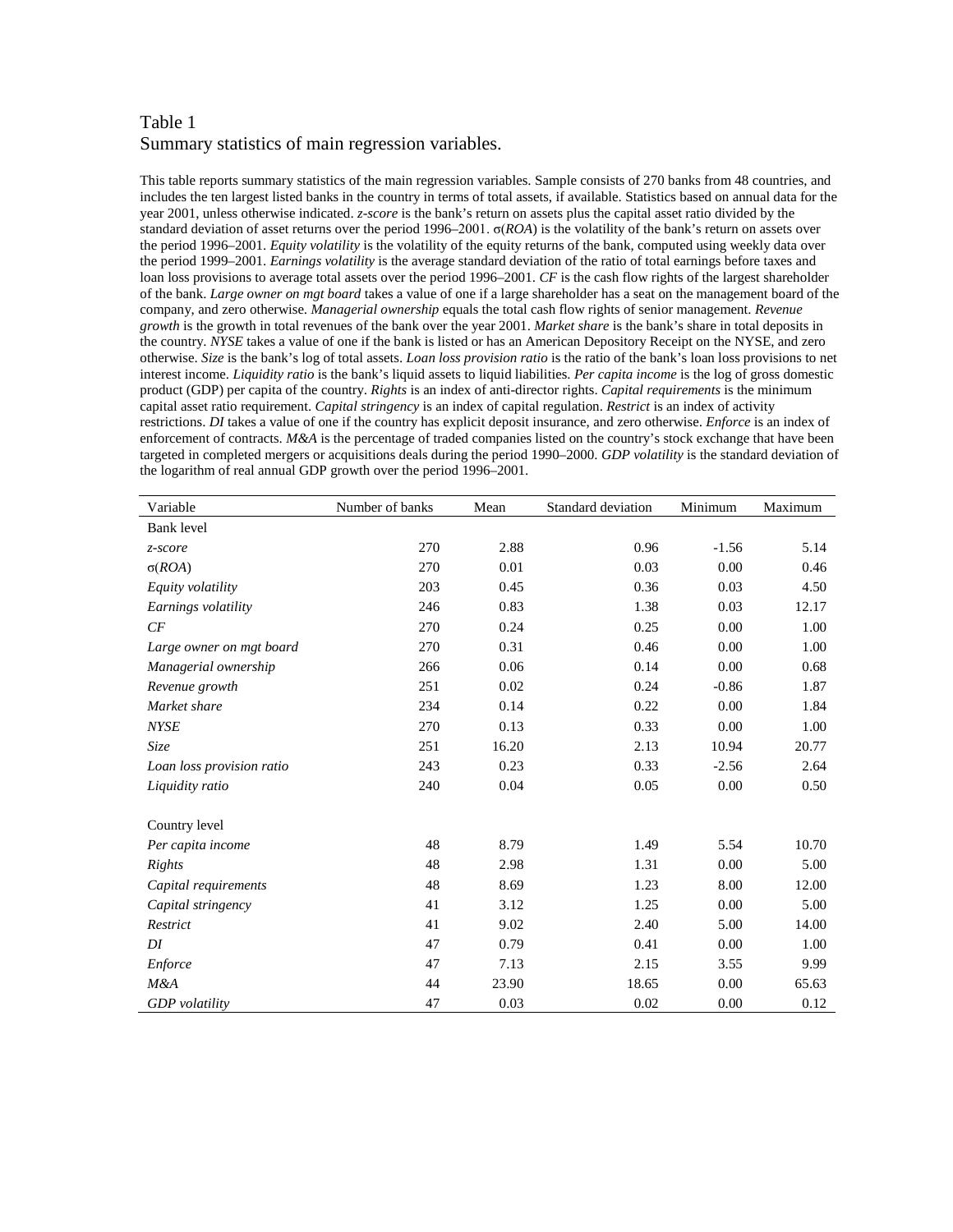## Table 2 Correlation matrix of main regression variables.

This table reports the correlations between the main regression variables. Sample consists of 270 listed banks from 48 countries, and includes the ten largest listed banks in the country in terms of total assets, if available. Statistics based on annual data for the year 2001, unless otherwise indicated. *z-score* is the bank's return on assets plus the capital asset ratio divided by the standard deviation of asset returns over the period 1996–2001. σ(ROA) is the volatility of the bank's return on assets over the period 1996–2001. *Equity volatility* is the volatility of the equity returns of the bank, computed using weekly data over the period 1999–2001. *Earnings volatility* is the average standard deviation of the ratio of total earnings before taxes and loan loss provisions to average total assets over the period 1996–2001. *CF* is cash flow rights of the largest shareholder of the bank. *Revenue growth* is the growth in total revenues of the bank over the year 2001. *Large owner on mgt board* takes a value of one if a large shareholder has a seat on the management board of the company, and zero otherwise. *Managerial ownership* equals the total cash flow rights of senior management. *Per capita*  income is the log of gross domestic product (GDP) per capita. Rights is an index of anti-director rights. Capital requirements is the minimum capital asset ratio requirement. Capital stringency is an index of capital regulation. Restrict is an index of activity restrictions. DI takes a value of one if the country has explicit deposit insurance, and zero otherwise. p-values denoting the significance level of each correlation coefficient are in parentheses. \*,\*\*\*, and \*\*\*\* indicate significance at the 10%, 5%, and 1% levels, respectively.

|                          |             | Equity      | Earnings    |             | Revenue              | Large owner on Managerial |             | Per capita  |                       | Capital      | Capital    |             |
|--------------------------|-------------|-------------|-------------|-------------|----------------------|---------------------------|-------------|-------------|-----------------------|--------------|------------|-------------|
| Variable                 | z-score     | volatility  | volatility  | $C\!F$      | growth               | mgt board                 | ownership   | income      | Rights                | requirements | stringency | Restrict    |
| Equity volatility        | $-0.319***$ |             |             |             |                      |                           |             |             |                       |              |            |             |
|                          | (0.000)     |             |             |             |                      |                           |             |             |                       |              |            |             |
| Earnings volatility      | $-0.682***$ | $0.239***$  |             |             |                      |                           |             |             |                       |              |            |             |
|                          | (0.000)     | (0.001)     |             |             |                      |                           |             |             |                       |              |            |             |
| CF                       | $-0.348***$ | $0.209***$  | $0.373***$  |             |                      |                           |             |             |                       |              |            |             |
|                          | (0.000)     | (0.003)     | (0.000)     |             |                      |                           |             |             |                       |              |            |             |
| Revenue growth           | $-0.029$    | $-0.013$    | $0.309***$  | $0.127***$  |                      |                           |             |             |                       |              |            |             |
|                          | (0.652)     | (0.864)     | (0.000)     | (0.045)     |                      |                           |             |             |                       |              |            |             |
| Large owner on mgt board | $-0.214***$ | $0.177***$  | $0.175***$  | $0.377***$  | 0.075                |                           |             |             |                       |              |            |             |
|                          | (0.000)     | (0.012)     | (0.006)     | (0.000)     | (0.234)              |                           |             |             |                       |              |            |             |
| Managerial ownership     | $-0.056$    | $0.237***$  | 0.056       | $0.296***$  | 0.060                | $0.305***$                |             |             |                       |              |            |             |
|                          | (0.364)     | (0.001)     | (0.383)     | (0.000)     | (0.351)              | (0.000)                   |             |             |                       |              |            |             |
| Per capita income        | $0.327***$  | $-0.252***$ | $-0.368***$ | $-0.252***$ | $-0.191***$          | $-0.335***$               | $-0.215***$ |             |                       |              |            |             |
|                          | (0.000)     | (0.000)     | (0.000)     | (0.000)     | (0.002)              | (0.000)                   | (0.000)     |             |                       |              |            |             |
| Rights                   | $0.172***$  | $-0.145***$ | $-0.167***$ | $-0.258***$ | $-0.052$             | $-0.125***$               | $-0.033$    | $0.125***$  |                       |              |            |             |
|                          | (0.005)     | (0.039)     | (0.009)     | (0.000)     | (0.414)              | (0.040)                   | (0.594)     | (0.040)     |                       |              |            |             |
| Capital requirements     | 0.070       | $0.161***$  | $-0.026$    | $0.101*$    | 0.069                | $0.295***$                | $0.264***$  | $-0.276***$ | $-0.210***$           |              |            |             |
|                          | (0.253)     | (0.022)     | (0.688)     | (0.097)     | (0.277)              | (0.000)                   | (0.000)     | (0.000)     | (0.001)               |              |            |             |
| Capital stringency       | $-0.102$    | $-0.059$    | 0.101       | $-0.038$    | $0.122$ <sup>*</sup> | 0.090                     | $-0.106$    | $-0.075$    | 0.071                 | 0.088        |            |             |
|                          | (0.119)     | (0.425)     | (0.143)     | (0.557)     | (0.071)              | (0.169)                   | (0.107)     | (0.249)     | (0.274)               | (0.178)      |            |             |
| Restrict                 | $-0.312***$ | $0.333***$  | $0.295***$  | $0.161$ **  | 0.075                | $0.315***$                | 0.108       | $-0.274***$ | $-0.126$ **           | $0.168***$   | $0.221***$ |             |
|                          | (0.000)     | (0.000)     | (0.000)     | (0.013)     | (0.268)              | (0.000)                   | (0.100)     | (0.000)     | (0.054)               | (0.010)      | (0.001)    |             |
| DI                       | $-0.130$ ** | $-0.072$    | $0.130**$   | 0.012       | $-0.038$             | $-0.067$                  | $-0.076$    | $0.263***$  | $-0.119$ <sup>*</sup> | $-0.156***$  | $0.398***$ | $-0.165***$ |
|                          | (0.034)     | (0.307)     | (0.043)     | (0.847)     | (0.551)              | (0.271)                   | (0.220)     | (0.000)     | (0.052)               | (0.010)      | (0.000)    | (0.011)     |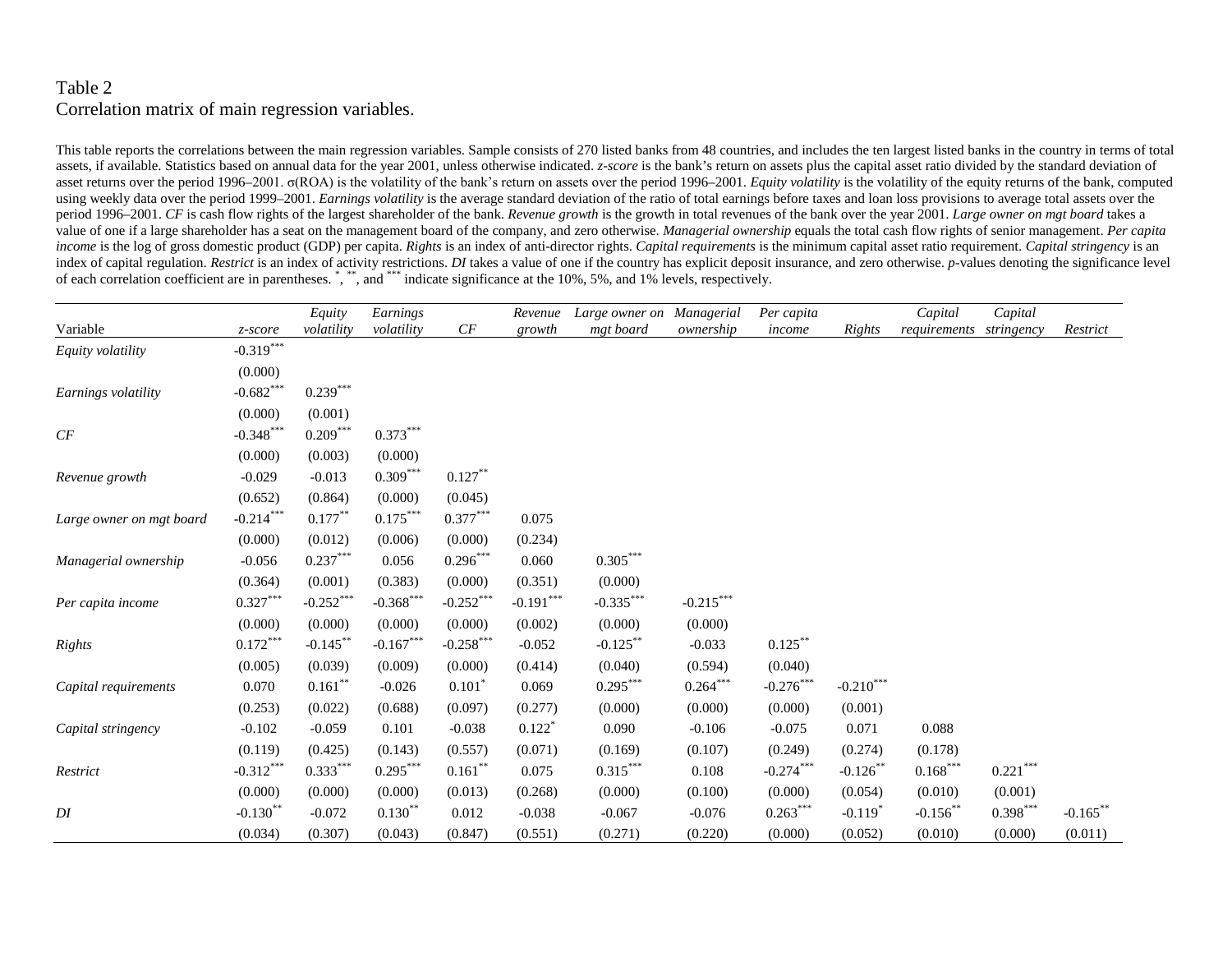## Table 3 Bank stability, ownership, and bank supervision.

This table presents regression results of indicators of bank risk on bank governance and regulation variables. Sample consists of 251 listed banks from 46 countries, and includes the ten largest listed banks in the country in terms of total assets, if available. Regression variables are computed using annual bank level data for the year 2001, unless otherwise indicated. Dependent variable is *z*-score, computed as the bank's return on assets plus the capital asset ratio divided by the standard deviation of asset returns over the period 1996–2001, unless otherwise noted. Dependent variable in Regression 5 is *Equity volatility* computed as the average standard deviation of the bank's equity returns using weekly stock return data over the period 1999–2001. Dependent variable in Regression 6 is *Earnings volatility* computed as the average standard deviation of the ratio of total earnings before taxes and loan loss provisions to average total assets over the period 1996–2001. Dependent variable in Regression 7 is *z-score*, computed as before but over the period 2002–2004. *Revenue growth* is the bank's average growth in total revenues during the last year. *CF* is the fraction of the bank's ultimate cash flow rights held by the large owner (zero if no large owner). We use 10% as the criteria for control. *Per capita income* is the log of gross domestic product per capita of the country. Rights is an index of anti-director rights for the country. Capital requirements is the minimum capital asset ratio requirement. Capital stringency is an index of capital regulation. Restrict is an index of activity restrictions. *DI* takes a value of one if the country has explicit deposit insurance, and zero otherwise. *Enforce* is a country index of enforcement of contracts. *Concentration* is the five-bank concentration ratio in terms of total assets. M&A is the percentage of companies listed on the country's stock exchange that have been targeted in completed mergers or acquisitions deals during the period 1990–2000. Size is the log of total assets. *Loan loss provision* is the ratio of loan loss provisions to net interest income. *Liquidity* is the ratio of the bank's liquid assets to liquid liabilities. *Large owner on mgt board* takes a value of one if a large shareholder has a seat on the management board of the company, and zero otherwise. *Managerial ownership* equals the total cash flow rights of senior management. Regressions are estimated using ordinary least squares, except Regression 4 which is estimated using instrumental variables. Regression 2 includes country fixed effects. As instrument for *CF* in Regression 4 we use the average cash flow rights of other banks in the country. In Regression 4 we exclude countries with one bank. For Regression 4 we also include the *p*-values of the Hausman test of endogeneity and the *F*-test of excluded instruments. In addition we report the partial  $R^2$  of excluded instruments. The Hausman test is based on regressions that do not control for clustering. Standard errors that control for clustering at the country level are reported in parentheses. \*, \*\*, and \*\*\* indicate significance at the 10%, 5%, and 1% levels, respectively.

|                      | z-score     | Fixed    | Per capita  | Instrumental            | Equity                | Earnings                | z-score   | Country                 | Bank                  | Board and             |
|----------------------|-------------|----------|-------------|-------------------------|-----------------------|-------------------------|-----------|-------------------------|-----------------------|-----------------------|
|                      |             | effects  | income      | variables               | volatility            | volatility              | $(02-04)$ | level                   | level                 | management            |
| Variable             | (1)         | (2)      | (3)         | (4)                     | (5)                   | (6)                     | (7)       | (8)                     | (9)                   | (10)                  |
| Revenue growth       | 0.075       | 0.261    | 0.232       | 0.434                   | $-0.065$              | 1.446                   | 0.593     | 0.165                   | $-0.174$              | $-0.125$              |
|                      | (0.512)     | (0.348)  | (0.507)     | (0.430)                 | (0.114)               | (1.125)                 | (0.476)   | (0.356)                 | (0.289)               | (0.287)               |
| $C\!F$               | $-1.406***$ | $-0.504$ | $-1.180***$ | $-3.484$ <sup>***</sup> | $0.222$ **            | $1.801***$              | $-0.706$  | $-0.989$ <sup>***</sup> | $-0.850**$            | $-0.913**$            |
|                      | (0.415)     | (0.293)  | (0.379)     | (1.088)                 | (0.095)               | (0.870)                 | (0.357)   | (0.349)                 | (0.408)               | (0.399)               |
| Per capita income    |             |          | $0.161***$  | 0.059                   | $-0.058$ <sup>*</sup> | $-0.250$ <sup>***</sup> | 0.087     | $0.201***$              | 0.404                 | $0.413$ <sup>*</sup>  |
|                      |             |          | (0.051)     | (0.075)                 | (0.023)               | (0.069)                 | (0.064)   | (0.055)                 | (0.222)               | (0.206)               |
| Rights               |             |          |             |                         |                       |                         |           | 0.067                   | $0.115^*$             | 0.091                 |
|                      |             |          |             |                         |                       |                         |           | (0.060)                 | (0.064)               | (0.062)               |
| Capital requirements |             |          |             |                         |                       |                         |           | $0.171***$              | $0.202$ <sup>**</sup> | $0.185$ <sup>*</sup>  |
|                      |             |          |             |                         |                       |                         |           | (0.068)                 | (0.090)               | (0.101)               |
| Capital stringency   |             |          |             |                         |                       |                         |           | 0.053                   | 0.043                 | 0.050                 |
|                      |             |          |             |                         |                       |                         |           | (0.069)                 | (0.077)               | (0.078)               |
| Restrict             |             |          |             |                         |                       |                         |           | $-0.118$ ***            | $-0.085$ **           | $-0.094$ **           |
|                      |             |          |             |                         |                       |                         |           | (0.034)                 | (0.036)               | (0.040)               |
| DI                   |             |          |             |                         |                       |                         |           | $-0.630***$             | $-0.543**$            | $-0.568***$           |
|                      |             |          |             |                         |                       |                         |           | (0.216)                 | (0.211)               | (0.204)               |
| <b>Enforce</b>       |             |          |             |                         |                       |                         |           |                         | $-0.042$              | $-0.046$              |
| Concentration        |             |          |             |                         |                       |                         |           |                         | (0.126)<br>$-0.409$   | (0.121)<br>$-0.370$   |
|                      |             |          |             |                         |                       |                         |           |                         | (0.538)               | (0.557)               |
| M&A                  |             |          |             |                         |                       |                         |           |                         | 0.000                 | 0.000                 |
|                      |             |          |             |                         |                       |                         |           |                         | (0.006)               | (0.006)               |
| Size                 |             |          |             |                         |                       |                         |           |                         | $-0.104$              | $-0.098$ <sup>*</sup> |
|                      |             |          |             |                         |                       |                         |           |                         | (0.054)               | (0.050)               |
| Loan loss provision  |             |          |             |                         |                       |                         |           |                         | $-0.083$              | $-0.036$              |
|                      |             |          |             |                         |                       |                         |           |                         |                       |                       |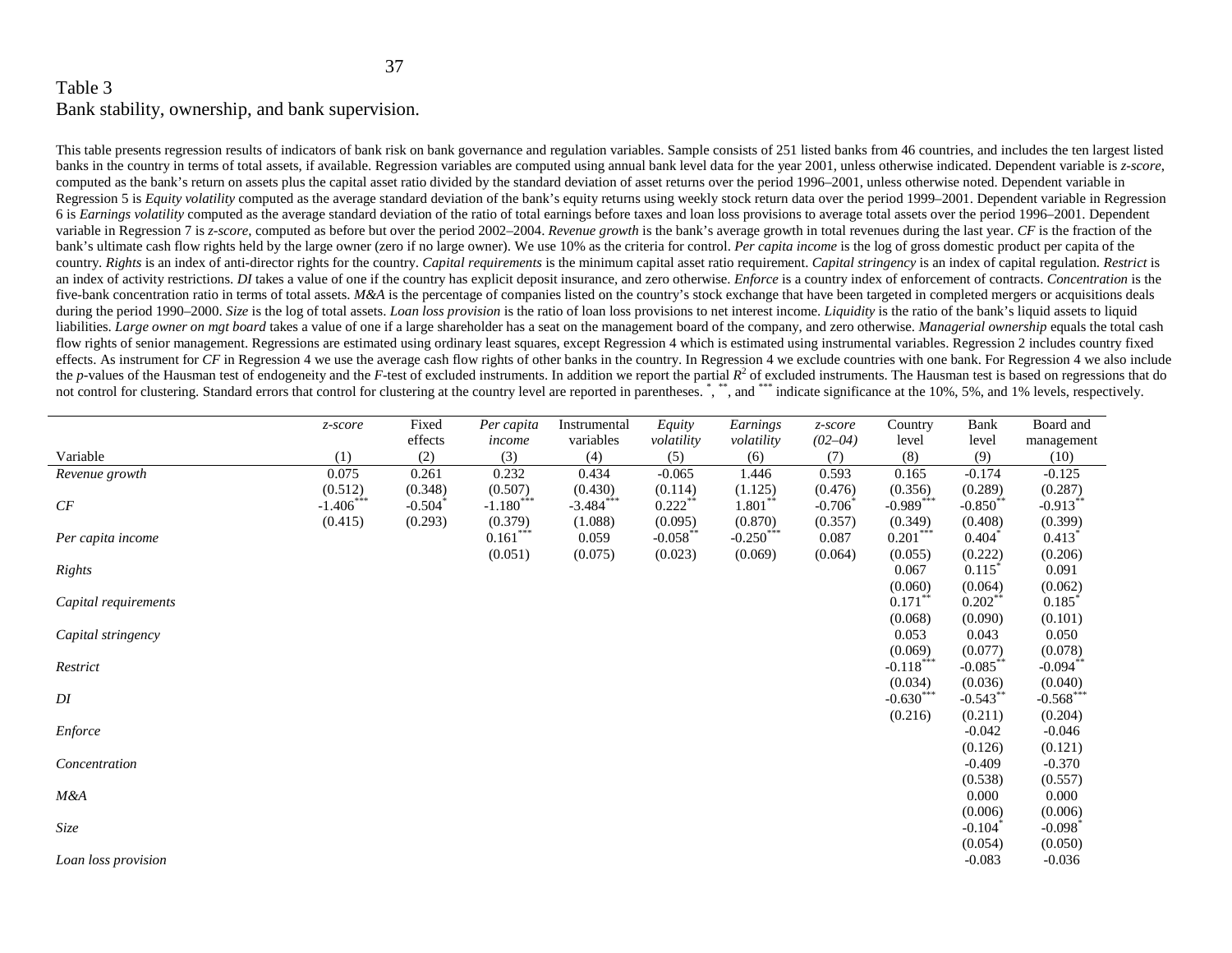| Liquidity                                |      |      |        |            |      |        |      |      | (0.158)<br>$-0.097$<br>(1.071) | (0.210)<br>0.724<br>(1.217) |
|------------------------------------------|------|------|--------|------------|------|--------|------|------|--------------------------------|-----------------------------|
| Large owner on mgt board                 |      |      |        |            |      |        |      |      |                                | 0.003                       |
| Managerial ownership                     |      |      |        |            |      |        |      |      |                                | (0.237)<br>0.363<br>(0.703) |
| Hausman test of endogeneity $(p$ -value) |      |      | $\sim$ | $0.000***$ |      |        |      |      |                                |                             |
| Partial $R^2$ of excluded instruments    |      |      |        | 0.151      |      |        |      |      |                                |                             |
| <i>F</i> -test of excluded instruments   |      |      |        | $0.000***$ |      | $\sim$ |      |      |                                |                             |
| Number of countries                      | 46   | 46   | 46     | 43         | 41   | 46     | 39   | 40   | 37                             | 37                          |
| Number of observations                   | 251  | 251  | 251    | 248        | 190  | 234    | 171  | 219  | 193                            | 189                         |
| $R^2$                                    | 0.14 | 0.03 | 0.19   | $-$        | 0.08 | 0.29   | 0.10 | 0.34 | 0.36                           | 0.37                        |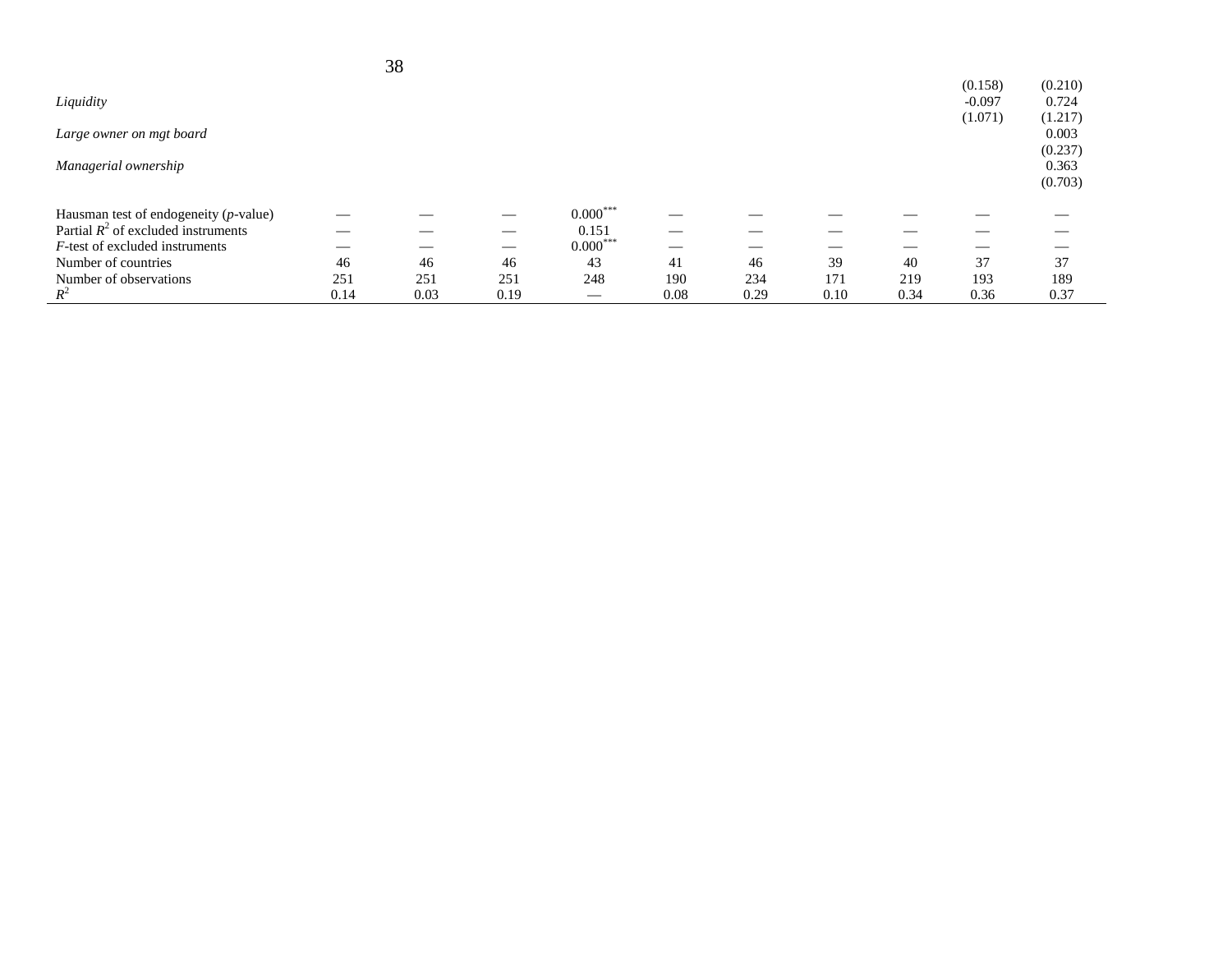## Table 4 Interactions between ownership and banking regulation.

This table presents regression results of bank risk on bank governance and regulation variables, including interactions between ownership and regulation variables. The sample consists of 219 banks from 40 countries, and includes the ten largest listed banks in the country in terms of total assets, if available. Regression variables are computed using annual bank level data for the year 2001, unless otherwise indicated. Dependent variable in Regressions 1 to 5 is *z-score*, computed as the bank's return on assets plus the capital asset ratio divided by the standard deviation of asset returns over the period 1996–2001. Dependent variable in Regression 6 is volatility in *ROA*, measured as the standard deviation of the bank's return on assets over the period 1996–2001. *Revenue growth* is the bank's average growth in total revenues over the year 2001. CF is the fraction of ultimate cash flow rights held by the bank's largest owner (zero if no large owner). We use 10% as the criteria for control. *Per capita income* is the log of gross domestic product per capita of the country. *Rights* is an index of anti-director rights for the country. *Capital requirements* is the minimum capital asset ratio requirement. Capital stringency is an index of capital regulation. Restrict is an index of activity restrictions. DI takes a value of one if the country has explicit deposit insurance, and zero otherwise. Regressions are estimated using ordinary least squares with clustering at the country level. Standard errors are reported in parentheses. \*,\*\*, and \*\*\*\* indicate significance at the 10%, 5%, and 1% levels, respectively.

|                             |                         |                         |             |                         |                        | $\sigma(ROA)$          |
|-----------------------------|-------------------------|-------------------------|-------------|-------------------------|------------------------|------------------------|
| Variable                    | (1)                     | (2)                     | (3)         | (4)                     | (5)                    | (6)                    |
| Revenue growth              | 0.183                   | 0.261                   | 0.311       | 0.156                   | 0.363                  | $0.011***$             |
|                             | (0.374)                 | (0.292)                 | (0.293)     | (0.339)                 | (0.277)                | (0.005)                |
| $C\!F$                      | 0.555                   | 0.807                   | 1.009       | 0.468                   | $5.247***$             | $-0.074$               |
|                             | (2.658)                 | (0.516)                 | (0.863)     | (0.287)                 | (2.277)                | (0.064)                |
| Per capita income           | $0.204$ ***             | $0.193***$              | $0.185***$  | $0.192***$              | $0.176***$             | $-0.003$ <sup>**</sup> |
|                             | (0.058)                 | (0.053)                 | (0.057)     | (0.051)                 | (0.053)                | (0.001)                |
| Rights                      | 0.071                   | 0.047                   | 0.066       | 0.052                   | 0.044                  | 0.001                  |
|                             | (0.063)                 | (0.059)                 | (0.061)     | (0.061)                 | (0.061)                | (0.002)                |
| Capital requirements        | $0.221$ <sup>*</sup>    | $0.154***$              | $0.152**$   | $0.151**$               | $0.183*$               | 0.002                  |
|                             | (0.117)                 | (0.065)                 | (0.066)     | (0.069)                 | (0.101)                | (0.003)                |
| Capital stringency          | 0.052                   | $0.219**$               | 0.045       | 0.057                   | $0.154***$             | $-0.005$               |
|                             | (0.070)                 | (0.085)                 | (0.065)     | (0.064)                 | (0.071)                | (0.003)                |
| Restrict                    | $-0.118***$             | $-0.123$ <sup>***</sup> | $-0.060$    | $-0.123$ <sup>***</sup> | $-0.078$ <sup>*</sup>  | $-0.001$               |
|                             | (0.034)                 | (0.038)                 | (0.038)     | (0.033)                 | (0.039)                | (0.002)                |
| DI                          | $-0.630$ <sup>***</sup> | $-0.704$ <sup>**</sup>  | $-0.613***$ | $-0.297$                | $-0.315$               | $-0.000$               |
|                             | (0.218)                 | (0.261)                 | (0.209)     | (0.195)                 | (0.194)                | (0.006)                |
| $CF * capital requirements$ | $-0.185$                |                         |             |                         | $-0.224$               | $-0.020$ <sup>*</sup>  |
|                             | (0.316)                 |                         |             |                         | (0.263)                | (0.011)                |
| $CF * capital$ stringency   |                         | $-0.607***$             |             |                         | $-0.383**$             | $0.022$ <sup>*</sup>   |
|                             |                         | (0.186)                 |             |                         | (0.168)                | (0.012)                |
| $CF * restrict$             |                         |                         | $-0.218$ ** |                         | $-0.187$ <sup>**</sup> | $0.017***$             |
|                             |                         |                         | (0.091)     |                         | (0.079)                | (0.007)                |
| $CF * DI$                   |                         |                         |             | $-1.688***$             | $-1.764***$            | $0.063***$             |
|                             |                         |                         |             | (0.453)                 | (0.383)                | (0.030)                |
| Number of countries         | 40                      | 40                      | 40          | 40                      | 40                     | 40                     |
| Number of observations      | 219                     | 219                     | 219         | 219                     | 219                    | 219                    |
| $R^2$                       | 0.34                    | 0.38                    | 0.36        | 0.36                    | 0.40                   | 0.45                   |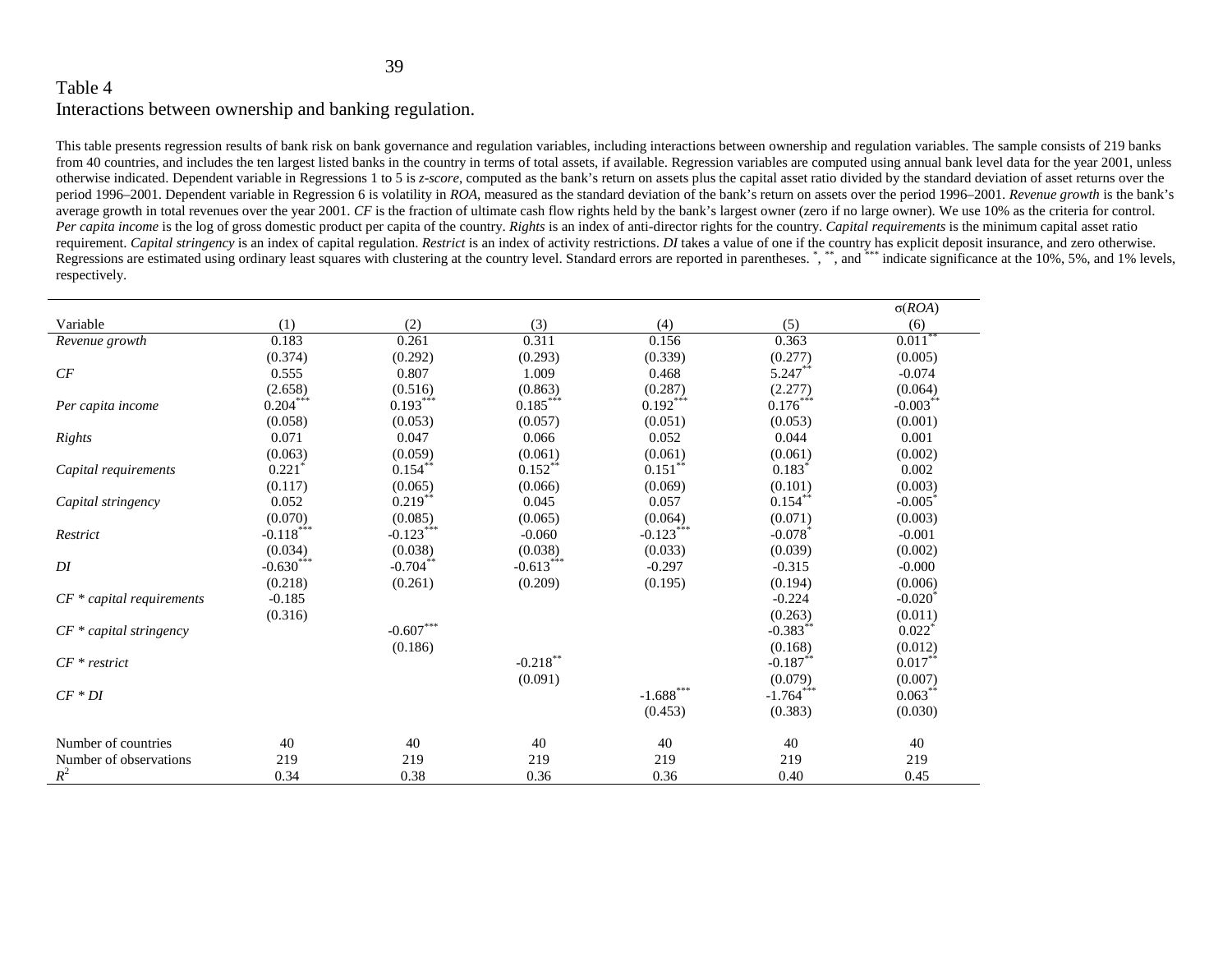## Table 5 Bank risk and valuation.

This table presents instrumental variables regression results of bank risk on bank valuation, bank governance, and regulation variables, including interactions between ownership and regulation variables. The sample consists of 200 banks from 38 countries, and includes the ten largest listed banks in the country in terms of total assets, if available. Regression variables are computed using annual bank level data for the year 2001, unless otherwise indicated. Dependent variable in Regressions 1 to 3 is the bank's *z-score*, computed as the bank's return on assets plus the capital asset ratio divided by the standard deviation of asset returns over the period 1996–2001. Dependent variable in Regression 4 is the bank's volatility of *ROA*, measured as the standard deviation of return on assets over the period 1996–2001. *Tobin's q* is the bank's market value of equity plus the book value of liabilities divided by the book value of assets. *Revenue growth* is the bank's average growth in total revenues during the year 2001. *CF* is the fraction of the bank's ultimate cash flow rights held by the bank's largest owner (zero if there is no large owner). We use 10% as the criteria for control. *Per* capita income is the log of gross domestic product per capita. Rights is an index of anti-director rights for the country. Capital requirements is the minimum capital asset ratio requirement. Capital *stringency* is an index of capital regulation. *Restrict* is an index of activity restrictions. *DI* takes a value of one if the country has explicit deposit insurance, and zero otherwise. Regressions are estimated using instrumental variables with clustering at the country level. As instruments for Tobin's q we use the bank's market share in total deposits, a dummy variable that indicates whether the bank is listed or has an American Depository Receipt traded on the NYSE, and an index of entry regulation for the country. We report both the first- and second-stage regression results. We also include the *p*-value of the *F*-test of excluded instruments, the *p*-value of the overidentification test of excluded instruments, and the partial  $R^2$  of excluded instruments. Standard errors are in parentheses. \*, \*\*, and \*\*\* indicate significance at the 10%, 5%, and 1% levels, respectively.

|                             | (1)         | (2)                                | (3)                               | (4)<br>$\sigma(ROA)$             |
|-----------------------------|-------------|------------------------------------|-----------------------------------|----------------------------------|
| Second-stage: z-score       |             |                                    |                                   |                                  |
| Tobin's $q$                 | $-1.083$    | $-1.202$                           | $-0.910$                          | 0.043                            |
|                             | (3.707)     | (3.627)                            | (3.608)                           | (0.097)                          |
| Revenue growth              | 0.212       | 0.342                              | 0.443                             | 0.009                            |
|                             | (0.344)     | (0.306)                            | (0.279)                           | (0.006)                          |
| $C\!F$                      | $-0.853***$ | 2.147                              | $5.554**$                         | $-0.091$                         |
|                             | (0.319)     | (2.553)                            | (2.157)                           | (0.074)                          |
| Per capita income           | $0.282***$  | $0.258***$                         | $0.219*$                          | $-0.004$                         |
|                             | (0.108)     | (0.115)                            | (0.123)                           | (0.003)                          |
| Rights                      | 0.114       | 0.091                              | 0.081                             | 0.001                            |
|                             | (0.104)     | (0.107)                            | (0.105)                           | (0.002)                          |
| Capital requirements        | $0.230**$   | 0.240                              | 0.224                             | 0.002                            |
|                             | (0.093)     | (0.150)                            | (0.144)                           | (0.004)                          |
| Capital stringency          | 0.021       | $0.183$ <sup>*</sup>               | 0.133                             | $-0.006$                         |
|                             | (0.078)     | (0.100)                            | (0.082)                           | (0.004)                          |
| Restrict                    | $-0.105***$ | $-0.116$ ***                       | $-0.070*$                         | $-0.001$                         |
|                             | (0.038)     | (0.040)                            | (0.039)                           | (0.002)                          |
| DI                          | $-0.572***$ | $-0.632**$                         | $-0.306$                          | 0.000                            |
|                             | (0.218)     | (0.256)                            | (0.192)                           | (0.006)                          |
| $CF * capital requirements$ |             | $-0.162$<br>(0.320)                | $-0.262$<br>(0.277)               | $-0.020$ <sup>*</sup><br>(0.012) |
| $CF * capital$ stringency   |             | $-0.566$ <sup>***</sup><br>(0.195) | $-0.382$ ***<br>(0.147)           | $0.028$ **<br>(0.014)            |
| $CF * restrict$             |             |                                    | $-0.200$ <sup>**</sup><br>(0.101) | $0.018$ **<br>(0.007)            |
| $CF * DI$                   |             |                                    | $-1.483***$<br>(0.439)            | $0.056^*$<br>(0.030)             |

First stage: *Tobin's q*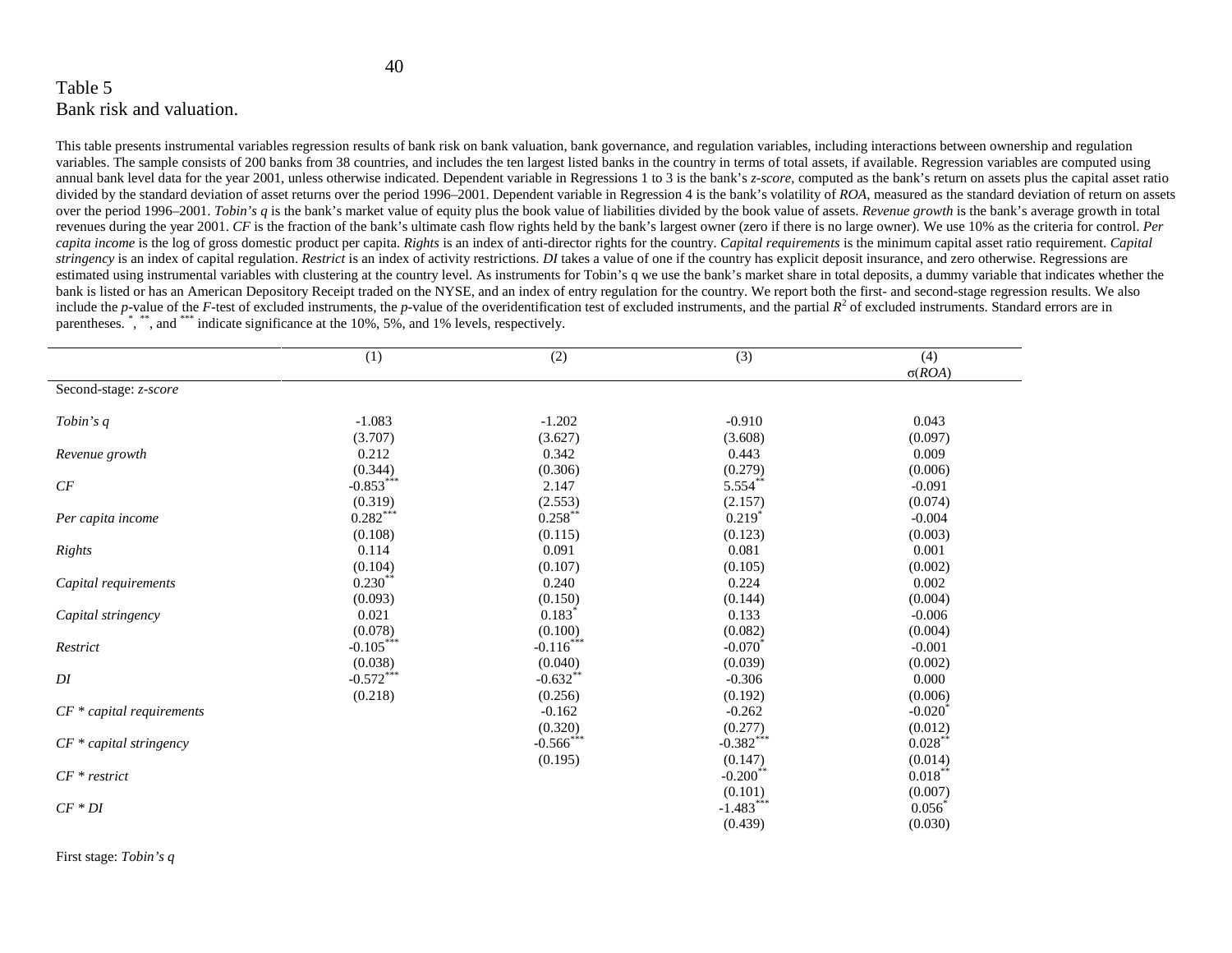| Revenue growth                        | $-0.003$            | $-0.002$            | $-0.005$                | $-0.005$             |
|---------------------------------------|---------------------|---------------------|-------------------------|----------------------|
|                                       | (0.014)             | (0.014)             | (0.014)                 | (0.014)              |
| CF                                    | 0.007               | 0.121               | $-0.014$                | $-0.014$             |
|                                       |                     |                     |                         |                      |
|                                       | (0.016)<br>$0.008*$ | (0.164)<br>$0.008*$ | (0.205)<br>$0.010^{**}$ | (0.205)<br>$0.010**$ |
| Per capita income                     |                     |                     |                         |                      |
|                                       | (0.004)             | (0.005)             | (0.005)                 | (0.005)              |
| Rights                                | $0.011***$          | $0.012***$          | $0.012***$              | $0.012***$           |
|                                       | (0.004)             | (0.003)             | (0.003)                 | (0.003)              |
| Capital requirements                  | 0.002               | 0.005               | 0.005                   | 0.005                |
|                                       | (0.004)             | (0.005)             | (0.006)                 | (0.006)              |
| Capital stringency                    | 0.002               | 0.002               | 0.004                   | 0.004                |
|                                       | (0.005)             | (0.005)             | (0.005)                 | (0.005)              |
| Restrict                              | 0.000               | 0.000               | $-0.001$                | $-0.001$             |
|                                       | (0.002)             | (0.002)             | (0.002)                 | (0.002)              |
| DI                                    | 0.011               | 0.011               | $-0.005$                | $-0.005$             |
|                                       | (0.015)             | (0.015)             | (0.016)                 | (0.016)              |
| $CF * Capital requirements$           |                     | $-0.014$            | $-0.008$                | $-0.008$             |
|                                       |                     | (0.018)             | (0.020)                 | (0.020)              |
| $CF * Capital \, stringency$          |                     | 0.000               | $-0.007$                | $-0.007$             |
|                                       |                     | (0.012)             | (0.012)                 | (0.012)              |
| $CF * Restrict$                       |                     |                     | 0.006                   | 0.006                |
|                                       |                     |                     | (0.006)                 | (0.006)              |
| $CF * DI$                             |                     |                     | 0.069                   | 0.069                |
|                                       |                     |                     | (0.052)                 | (0.052)              |
| Market share                          | 0.010               | 0.010               | 0.010                   | 0.010                |
|                                       | (0.014)             | (0.014)             | (0.014)                 | (0.014)              |
| <b>NYSE</b>                           | $0.042***$          | $0.042***$          | $0.043***$              | $0.043***$           |
|                                       | (0.011)             | (0.011)             | (0.011)                 | (0.011)              |
| <b>Entry restrictions</b>             | 0.004               | 0.004               | 0.003                   | 0.003                |
|                                       | (0.005)             | (0.005)             | (0.005)                 | (0.005)              |
|                                       |                     |                     |                         |                      |
| Partial $R^2$ of excluded instruments | 0.096               | 0.098               | 0.098                   | 0.098                |
| F-test of excluded instruments        | $0.002***$          | $0.001***$          | $0.002***$              | $0.002***$           |
| Overidentification test $(p$ -value)  | 0.908               | 0.864               | 0.783                   | 0.524                |
| Number of countries                   | 38                  | 38                  | 38                      | 38                   |
| Number of observations                | 200                 | 200                 | 200                     | 200                  |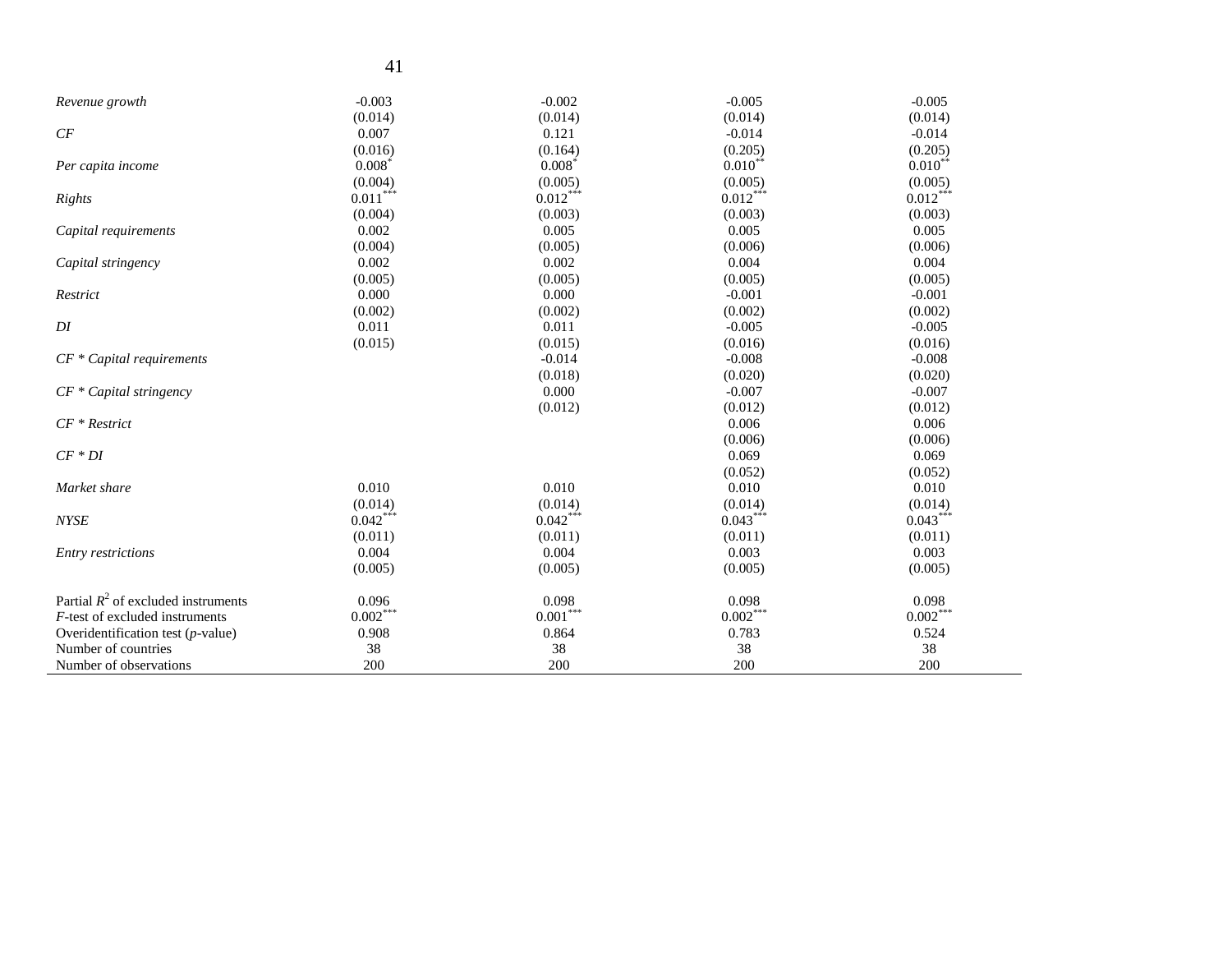## Appendix Table A.1 Bank risk, ownership, and regulations by country.

This table reports country averages of the main regression variables. Sample consists of 270 listed banks from 48 countries. Statistics based on annual data for the year 2001, unless otherwise indicated. *z*-score is the bank's return on assets plus the capital asset ratio divided by the standard deviation of asset returns over the period 1996–2001. *Equity volatility* is the volatility of the equity returns of the bank, computed using weekly data over the period 1999–2001. *Earnings volatility* is the average standard deviation of the ratio of total earnings before taxes and loan loss provisions to average total assets over the period 1996–2001. *CF* is cash flow rights of the largest shareholder of the bank. *Large owner on mgt board* is a dummy variable that takes a value of one if a large shareholder has a seat on the management board of the company, and zero otherwise. *Managerial ownership* equals the total cash flow rights of senior management. *Rights* is an index of anti-director rights. Capital requirements is the minimum capital asset ratio requirement. Capital stringency is an index of capital regulation. Restrict is an index of activity restrictions. DI is a dummy variable that takes a value of one if the country has explicit deposit insurance, and zero otherwise. *Number of banks* is the number of sampled banks for a given country. N.a. denotes not available.

|                    |         | Equity     | Earnings   |      | Large owner  | Managerial |                         | Capital      | Capital        |             |                  | Number of      |
|--------------------|---------|------------|------------|------|--------------|------------|-------------------------|--------------|----------------|-------------|------------------|----------------|
| Country            | z-score | volatility | volatility | CF   | on mgt board | ownership  | Rights                  | requirements | stringency     | Restrict    | DI               | banks          |
| Argentina          | 3.47    | 0.56       | 0.65       | 0.47 | 1.00         | 0.00       | $\overline{4}$          | 11.5         | 3              | 8.75        | 1                |                |
| Australia          | 3.54    | 0.23       | 0.27       | 0.01 | 0.00         | $0.00\,$   | 4                       | 8            | 3              | 8           | $\theta$         | 9              |
| Austria            | 4.04    | 0.20       | 0.05       | 0.40 | 0.00         | 0.00       | $\overline{c}$          | 8            | 5              | 5           |                  | 3              |
| Belgium            | 3.20    | 0.33       | 0.18       | 0.54 | 0.00         | $0.00\,$   | $\boldsymbol{0}$        | 8            | 4              | 9           |                  |                |
| <b>Brazil</b>      | 2.74    | 0.71       | 1.08       | 0.23 | 0.80         | 0.16       | 3                       | 11           | 5              | 10          |                  | 5              |
| Canada             | 3.80    | 0.31       | 0.19       | 0.00 | 0.00         | $0.00\,$   | 5                       | 8            | 4              | 7           |                  |                |
| Chile              | 3.18    | 0.40       | 0.34       | 0.24 | 0.75         | 0.23       | 5                       | 8            | 3              | 11          |                  | 4              |
| Colombia           | 2.67    | 0.39       | 1.59       | 0.32 | 0.40         | 0.00       | 3                       | 9            | n.a.           | n.a.        |                  | 5              |
| Denmark            | 3.32    | 0.19       | 0.33       | 0.15 | 0.00         | 0.00       | $\overline{\mathbf{c}}$ | 8            | $\overline{2}$ | 8           |                  | 10             |
| Ecuador            | 2.89    | n.a.       | 1.52       | 0.52 | 1.00         | 0.17       | $\overline{\mathbf{c}}$ | 9            | n.a.           | n.a.        |                  | 5              |
| Egypt              | 3.14    | 0.44       | 0.49       | 0.19 | 0.86         | 0.00       | $\overline{\mathbf{c}}$ | 10           | 3              | 13          | $\boldsymbol{0}$ | 7              |
| Finland            | 2.94    | 0.27       | 0.31       | 0.36 | 0.00         | $0.00\,$   | 3                       | 8            | 4              | 7           |                  | $\overline{2}$ |
| France             | 3.11    | 0.28       | 0.15       | 0.40 | 0.00         | $0.00\,$   | 3                       | 8            | 2              | 6           |                  | 6              |
| Germany            | 3.12    | 0.40       | 0.18       | 0.32 | 0.20         | $0.00\,$   | 1                       | 8            |                | 5           |                  | 5              |
| Greece             | 2.60    | 0.56       | 1.03       | 0.33 | 0.88         | 0.02       | $\sqrt{2}$              | 8            | 3              | $\mathbf Q$ |                  | 8              |
| Hong Kong          | 3.06    | 0.43       | 0.42       | 0.35 | 1.00         | 0.18       | 5                       | 10           | n.a.           | n.a.        |                  |                |
| India              | 2.52    | n.a.       | 0.85       | 0.31 | 1.00         | 0.00       | 5                       | 8            | 3              | 10          |                  |                |
| Indonesia          | 1.00    | 0.66       | 5.36       | 0.64 | 1.00         | 0.09       | $\overline{c}$          | 8            | 5              | 14          |                  | 6              |
| Ireland            | 3.21    | 0.37       | 0.40       | 0.00 | 0.00         | 0.00       | $\overline{4}$          | 8            |                | 8           |                  | 6              |
| Israel             | 3.34    | 0.93       | 0.31       | 0.41 | 0.29         | 0.03       | 3                       | 9            | 3              | 13          | $\theta$         | $\tau$         |
| Italy              | 3.05    | 0.36       | 0.28       | 0.13 | 0.00         | 0.00       | 1                       | 8            | 4              | 10          |                  | $10\,$         |
| Japan              | 2.00    | 0.60       | 0.52       | 0.11 | 0.00         | 0.00       | 4                       | 8            | 4              | 13          |                  | 5              |
| Jordan             | 3.16    | n.a.       | 0.51       | 0.23 | 0.57         | 0.13       | 1                       | 12           | 5              | 11          |                  |                |
| Kenya              | 2.33    | 0.41       | 1.63       | 0.18 | 0.25         | 0.02       | 3                       | 8            | 4              | 10          |                  |                |
| Korea, Republic of | 1.61    | 0.76       | 1.20       | 0.26 | 0.30         | 0.01       | $\mathbf{2}$            | 8            | 3              | 9           |                  | 10             |
| Malaysia           | 2.28    | 0.53       | 0.54       | 0.30 | 0.33         | 0.11       | $\overline{4}$          | 8            | 3              | 10          | $\Omega$         | 6              |
| Mexico             | 3.01    | 0.67       | 0.60       | 0.58 | 1.00         | 0.58       | 1                       | 8            | 4              | 12          |                  |                |
| Netherlands        | 3.40    | 0.32       | 0.20       | 0.17 | 0.00         | 0.00       | $\overline{2}$          | 8            | 3              | 6           |                  | 2              |